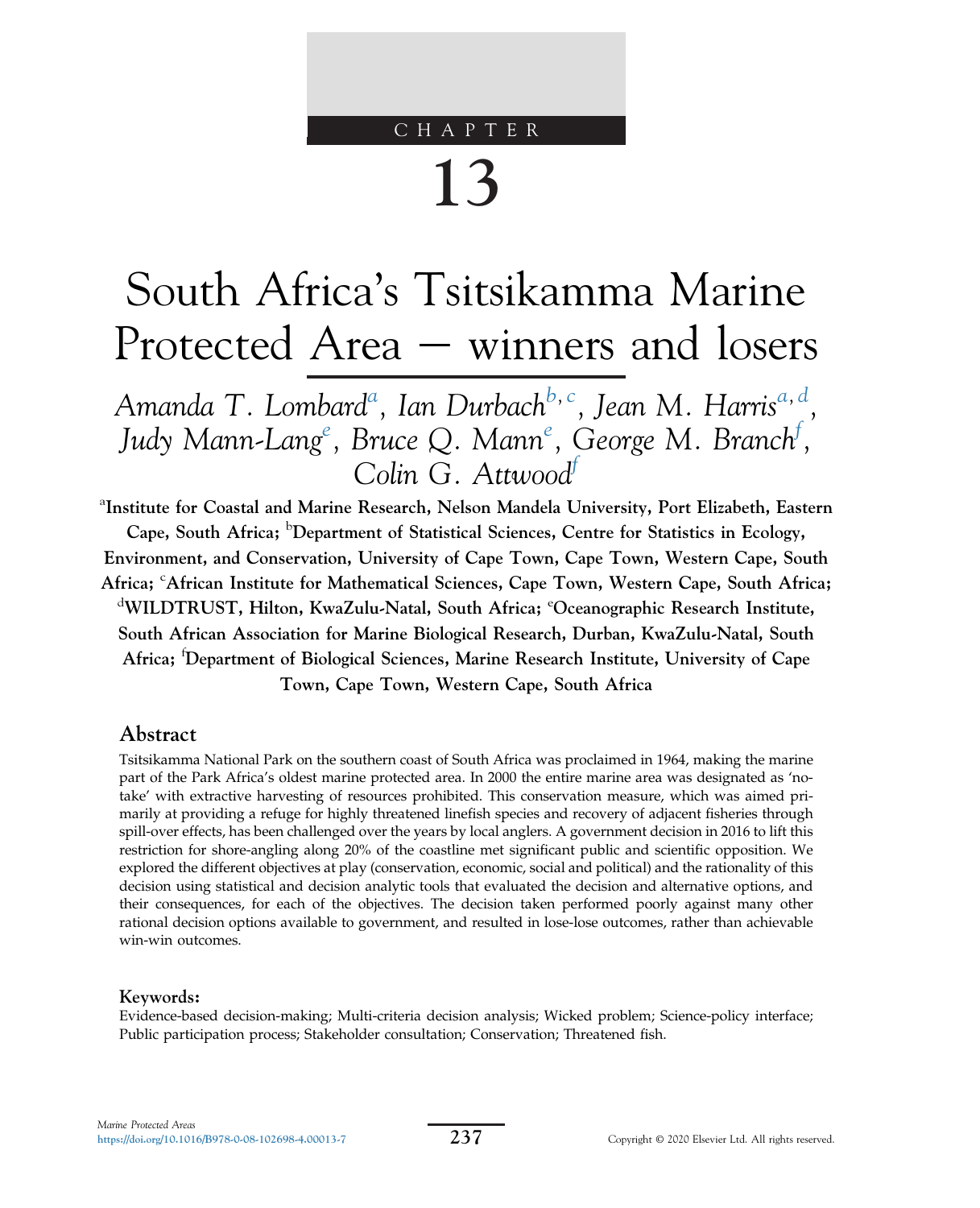# Introduction

The Tsitsikamma National Park Marine Protected Area (Tsitsikamma MPA) on the southern coast of South Africa was proclaimed in 1964, making it South Africa's (and Africa's) oldest MPA. As is typical of proclamations in this period, this proclamation, and the subsequent prohibition of extractive resource use implemented in 2000, did not involve a process of full consultation with stakeholders. The 'no-take' status of the Tsitsikamma MPA has been challenged over the years, particularly by local anglers who demanded access and opposed the top-down approach. In 1998, and again in 2007 and 2010, the Ministers then responsible for environmental affairs ruled against challenges to open the MPA to shore angling. In 2015, after years of an escalating polarisation of stakeholders, some for and some against shore angling, the National Government's Department of Environmental Affairs (DEA) gazetted a proposal to open sections of the MPA to recreational shore angling and invited public comment. However, during the comment period, the DEA, without prior notice to stakeholders, opened four sections of the MPA to 'experimental' angling. It reversed this decision after losing in court to a non-governmental organisation that challenged the legality of the action. A year later, in December 2016, this time after receiving comments submitted by stakeholders during the formal stakeholder consultation process, the DEA opened 20% of the MPA's coastline to angling. This decision was taken despite scientific evidence to support maintaining the MPA's 'no-take' status, and significant public support for maintaining the fully protected status of the MPA. This outcome has raised questions about the rationality of the decision, as well as concerns that it was politically motivated and that the decisionmaking process followed by government was not transparent and ignored the majority of public comments received. Furthermore, reports that local anglers are not satisfied with the size or placement of the opened sections of coast have emerged. The decision taken has also had financial consequences, because the authority tasked with managing these open areas (South African National Parks) required additional funds from National Treasury to monitor compliance in the areas newly opened to anglers and adjacent protected zones. Unfortunately, the long history of poaching in the MPA ([Smith et al., 2015](#page-23-0)), primarily by shore anglers from the adjacent communities, has not been assessed since the December 2016 change in zonation, owing to the necessary aerial surveys not being funded.

Is the Tsitsikamma problem a 'wicked' one (i.e. difficult or impossible to solve, see [Skabur](#page-23-0)[skis, 2008](#page-23-0))? Was the DEA's solution to the problem the most rational one, based on the information available to them? Were there alternative solutions that could have performed better, for more objectives, and for more stakeholders (not just the local anglers)? We explore the different objectives at play (conservation, economic, social and political) and the rationality of the DEA's decision, using statistical and decision analytic tools that evaluate the alternative decision options and their consequences for each of the objectives.

### Evidence-based decision-making

Fisheries science has benefited from other types of evidence-based decision-making processes, particularly those used to evaluate differing management strategies (e.g. [Kinas and](#page-23-0) [Andrade, 2007\)](#page-23-0). The frequentist method of modelling environmental responses to management strategies has largely given way to the more powerful Bayesian approach which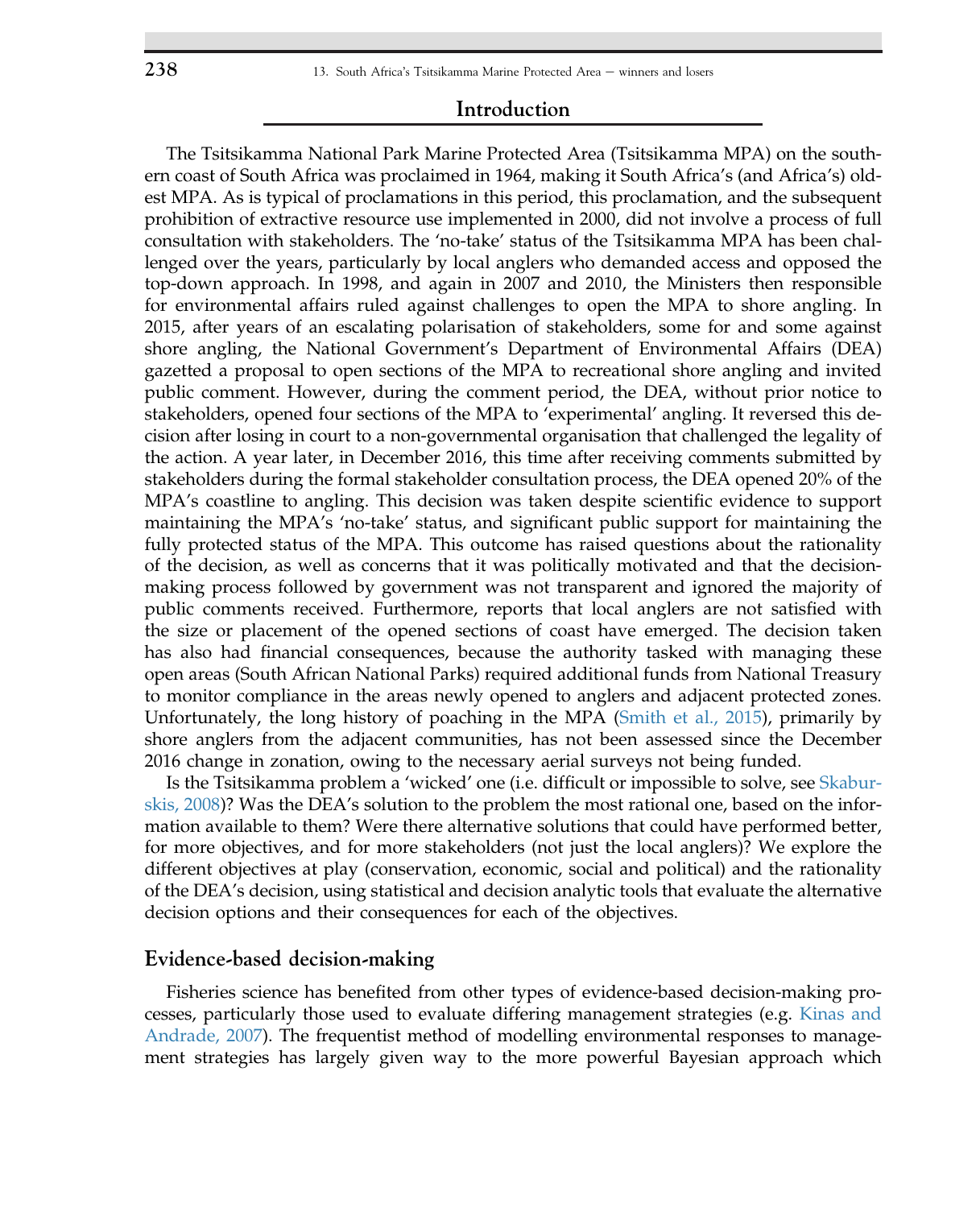#### Introduction 239

quantifies the influence of new information on our plausibility estimates based on existing knowledge [\(Punt and Hilborn, 1997](#page-23-0)). This method has been widely used in fisheries for quantifying the effect of competing strategies, against uncertainty in the data (measurement error), and against uncertainty in the way nature works (process error), represented as a set of different scenarios each with its own likelihood. The outcome of any candidate management strategy is assessed by comparing its average outcome (weighted by its likelihood) with the outcomes of other scenarios. In this way the robustness of each candidate strategy to a range of uncertainties, in both measurements and processes, can be evaluated. Bayesian analysis permits a range of qualitative and quantitative data into the decision-making process.

Evidence-based decision-making encourages stakeholders to integrate the best available research evidence with their expertise when making decisions ([Greenhalgh et al., 2014](#page-23-0)). A challenge for many conservation decisions is that quantitative evidence (such as required by fisheries science) will typically not be available to all the objectives that are deemed relevant to a decision (think, for example, of an objective like 'minimise social conflict'). This can be a source of discomfort for those more familiar with models that aim to understand and measure a physical system, with the result that objectives that are not easy to quantify in models are sometimes down-weighted or ignored ([Gregory et al., 2006\)](#page-23-0). This is unfortunate, because the field of multi-criteria decision analysis (MCDA) provides a set of well-developed and tested tools to both measure performance of elements that are unavoidably subjective, and to compare the performance of actions across all relevant aspects that lead to a decision (see e.g. [Belton and Stewart \(2002\)](#page-22-0) for an overview of MCDA and [Kiker et al. \(2005\)](#page-23-0) for a review of environmental applications). MCDA embodies the philosophy of evidence-based practices and applies it to the decision-making process itself.

#### South Africa's policy commitment to evidence-based decision-making

Section 24 of South Africa's Constitution [\(RSA, 1996](#page-23-0)) states that 'Everyone has the right to an environment that is not harmful to their health or well-being', and the right to 'have the environment protected for the benefit of present and future generations, through reasonable legislative and other measures that prevent pollution and ecological degradation; promote conservation; and secure ecologically sustainable development and use of natural resources while promoting justifiable economic and social development'. In line with this Constitutional imperative, the DEA published a Research, Development and Evidence Framework in 2012 [\(DEA, 2012\)](#page-22-0), advocating an 'evidence-based approach to policy-making in order to address the pressing environmental issues of our times.' This document clearly outlines an approach to incorporate research evidence in policy-making in the environmental sector. The policy (and indeed evidence) basis for using a structured, defensible, rigorous and transparent process to solve the Tsitsikamma 'problem' was thus in place for four years before the 2016 decision to open sections of the MPA to shore angling, indicating that the DEA departed from their own policy framework, and suggesting that a pre-determined outcome was envisaged; an outcome that could be questioned if an evidence-based approach was followed.

South Africa's MPAs were declared under a frequently changing series of legal instruments. Tsitsikamma *National Park* was the first to be declared. It was done so by the highest legislative authority in the country in terms of the National Parks Act of 1962. At that time, the stated management objectives of *National Parks* were centred on preservation, scientific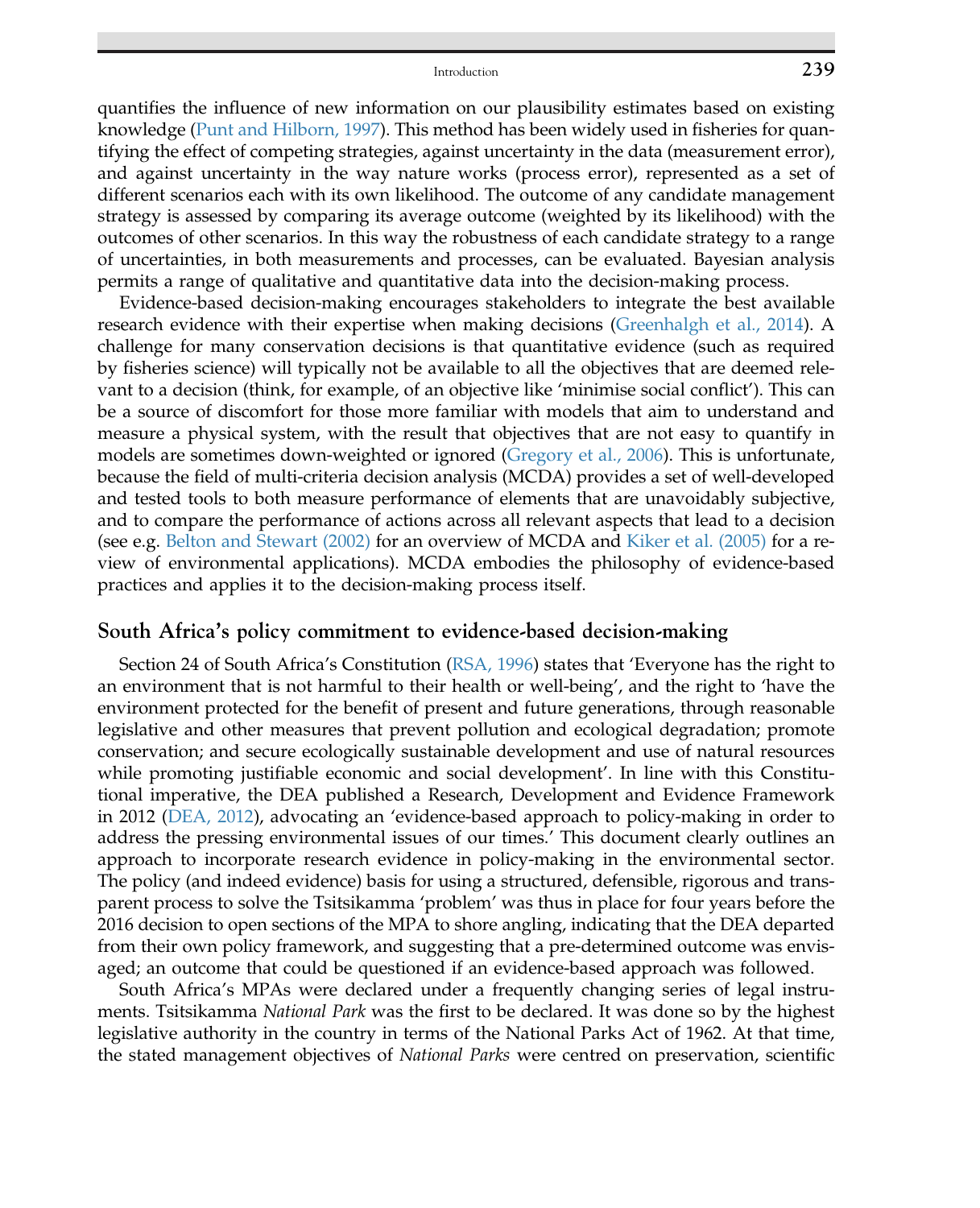study, and the provision of opportunities for an increasingly city-based populace to view wildlife – objectives that had not changed since 1913 ([Carruthers, 1989](#page-22-0)). Although this South African National Park was a novelty, locally and abroad, its purpose was not differentiated from the many terrestrial parks and reserves already established in the country at that point. The National Parks Act of 1976 specifically included the marine habitat in the ambit of National Parks, but there was no further elaboration on the objectives to accompany the marine extension. The idea to create a *National Park* in the sea stemmed from a discussion held at the first World Parks Congress in Washington in 1962, which pointed to the need for marine conservation areas.

Several Marine Reserves were established under the Sea Fisheries Act of 1973 and later 1988, but these legal instruments offered no clearer objective than 'for the protection of fish in general or fish belonging to a particular species or any aquatic plant'. The Sea Fishery Act was replaced with the Marine Living Resources Act of 1998 (MLRA), in the post-1994 democracy. It allowed for the creation of Marine Protected Areas, for which objectives were articulated in detail not seen before, including provisions unique to fisheries. Among these were the need to recover depleted stocks, to protect spawner biomass and to reseed adjacent areas. The Marine Reserves were carried across to the new Act. Concern that the renaming of *Marine Reserves* to *Marine Protected Areas* in 1998 might create a conflict with *National Parks*, and conversely that existing National Parks legislation might conflict with the new provisions of the MLRA, led to duplicate listings of National Parks as MPAs, on the same boundaries and including the same prohibitions of exploitation and development. Tsitsikamma was therefore also a Marine Protected Area after 1999.

The National Environmental Management: Protected Areas Act was promulgated in 2003 to consolidate the legislation of protected areas nationwide, although it initially omitted MPAs. All Marine Protected Areas were brought under this Act by way of an amendment in 2014, which again articulated a variety of objectives specific to Marine Protected Areas, but omitted a clear reference to fisheries management. The omission was politically grounded, following the separation of the ministries managing fisheries and the environment. Fisheries management was now seen as separate from environmental management, a separation that was far clearer in policy than it was in administration.

# History of management in the Tsitsikamma Marine Protected Area

The Tsitsikamma MPA forms part of the Tsitsikamma National Park and stretches along approximately 60 km of exposed coastline straddling the Western and Eastern Cape Provinces in southern South Africa. The South African National Parks authority manages the Park, which was included in the Garden Route National Park in 2011. To understand the history of management of the MPA, especially regarding public access to shore angling, a summary of pertinent events is presented in [Table 13.1.](#page-4-0)

# The ecological system and threatened fish species

The coastline of the Tsitsikamma MPA is primarily rocky, being at the base of a steep sandstone escarpment, and comprises ideal habitat for many inshore reef fish species ([Hanekom](#page-23-0) [et al., 1997](#page-23-0)). Eight years  $(1998-2005)$  of shore-fish monitoring have provided a thorough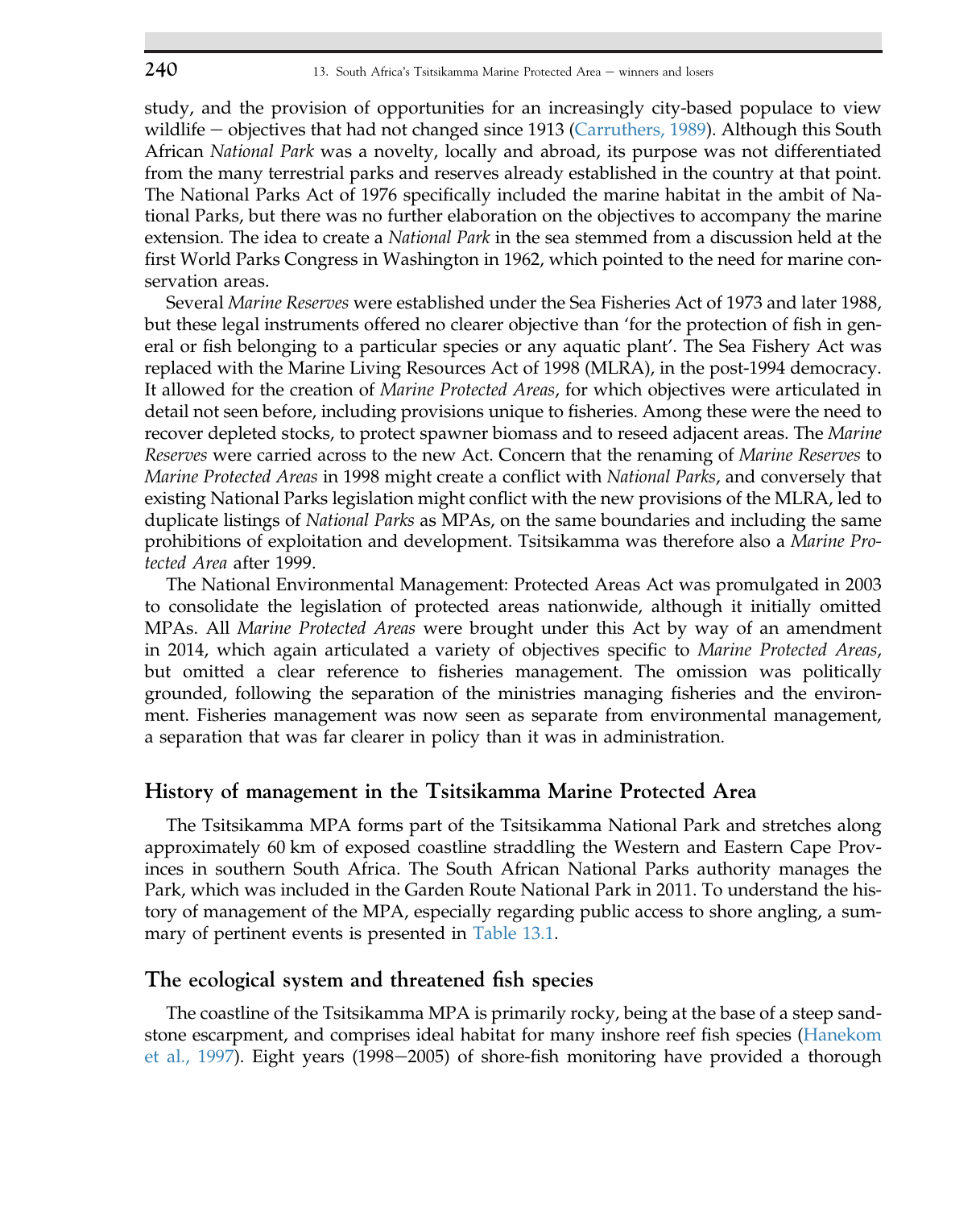<span id="page-4-0"></span>TABLE 13.1 A history of management activities in the Tsitsikamma National Park with relevance to recreational shore angling access by members of the public.

| Date        | Management activity                                                                                                                                                                                                                                                                                                                                                                                                                                                                                                                                      |
|-------------|----------------------------------------------------------------------------------------------------------------------------------------------------------------------------------------------------------------------------------------------------------------------------------------------------------------------------------------------------------------------------------------------------------------------------------------------------------------------------------------------------------------------------------------------------------|
| 1964        | Proclamation of the Coastal and Forest National Park under the National Parks Act with the seaward<br>boundary of the Marine Protected Area (MPA) at 0.5 nautical miles (0.9 km) offshore between the Groot<br>Rivier (East) and Groot Rivier (West). Originally shore angling was allowed along the entire length of the<br>MPA under permit from South African National Parks (SANParks) (Government Gazette No. 936; Notice<br>324).                                                                                                                  |
| 1975        | Restriction of shore angling to 15 sites along the western sector of the Park (Government Gazette No.<br>4237, Notice 61).                                                                                                                                                                                                                                                                                                                                                                                                                               |
| 1976        | Promulgation of the Tsitsikamma Coastal and Forest National Park in terms of the National Parks Act of<br>1976.                                                                                                                                                                                                                                                                                                                                                                                                                                          |
| 1978        | Shore angling limited to a single 3-km section of the Park (start of Otter Trail to the first waterfall). First<br>petition from local anglers (300 signatures) not happy with the restrictions.                                                                                                                                                                                                                                                                                                                                                         |
| 1983        | Extension of the offshore boundary of the MPA to three nautical miles (5.6 km) (Government Gazette No.<br>8871, Notice 125), except for the area from the Bloukrans River to Groot Rivier (West) which remained at<br>0.5 nautical miles (0.9 km) offshore.                                                                                                                                                                                                                                                                                              |
| 1987        | De Vasselot Nature Reserve (2561 ha) was added to the coastal Park (Government Gazette No. 11068,<br>Notices 2814 & 2815).                                                                                                                                                                                                                                                                                                                                                                                                                               |
| 1989        | The small Tsitsikamma Forest National Park was deproclaimed in 1989 and the name of the coastal Park<br>became Tsitsikamma National Park (Government Gazette No. 17298, Notice 1077).                                                                                                                                                                                                                                                                                                                                                                    |
|             | $1994/5$ Petition from the local community (Tsitsikamma Angling Union $-344$ signatures) to SANParks to open<br>the entire shoreline to recreational angling. Annual entrance fee reduced from R135 to R10 for local<br>anglers.                                                                                                                                                                                                                                                                                                                         |
| 1996        | The seaward boundary of the De Vasselot section was extended 0.5 nautical miles (0.9 km) offshore<br>(Government Gazette No. 17073, Notice 538).                                                                                                                                                                                                                                                                                                                                                                                                         |
| 1998        | The Minister responsible for environmental affairs rejects appeals to expand the areas where angling is<br>permitted.                                                                                                                                                                                                                                                                                                                                                                                                                                    |
| 2000        | Incorporation of the Tsitsikamma National Park into Section 43 of the Marine Living Resources Act (Act<br>No. 18 of 1998); closure of the last remaining 3-km stretch to shore angling. In December 2000 the marine<br>section of the Park (excluding the marine area off De Vasselot) became the Tsitsikamma National Park<br>Marine Protected Area (Government Gazette No. 21948, Notice 1429). The reasons for the exclusion of the<br>marine area off De Vasselot from the MPA are unclear, but it remains part of the Tsitsikamma National<br>Park. |
| 2006/<br>07 | Frustration levels high in the local communities and 70 members forced their way into the Park and<br>fished illegally. Government set up a task team to assess the situation and provide recommendations. At<br>the same time a Statement of Concern was submitted by the marine scientific community (National and<br>International) recommending that the no-take (no angling) status be retained. The then Minister of<br>Environmental Affairs and Tourism rules in favour of maintaining the no-take status.                                       |
| 2008        | Publication of the management plan for the Garden Route National Park, including the Tsitsikamma<br>National Park.                                                                                                                                                                                                                                                                                                                                                                                                                                       |
| 0000        | $T1 \cap 1 \cap 1$ $N$ $U$ $1 \cap 1$ $(CDM)$ $1'$ $1'$ $1'$ $0(2M)$ $1 \cap (00)$ $(C)$                                                                                                                                                                                                                                                                                                                                                                                                                                                                 |

2009 The Garden Route National Park (GRNP) was proclaimed on 06 March 2009 (Government Gazette No. 13981, Notice 248).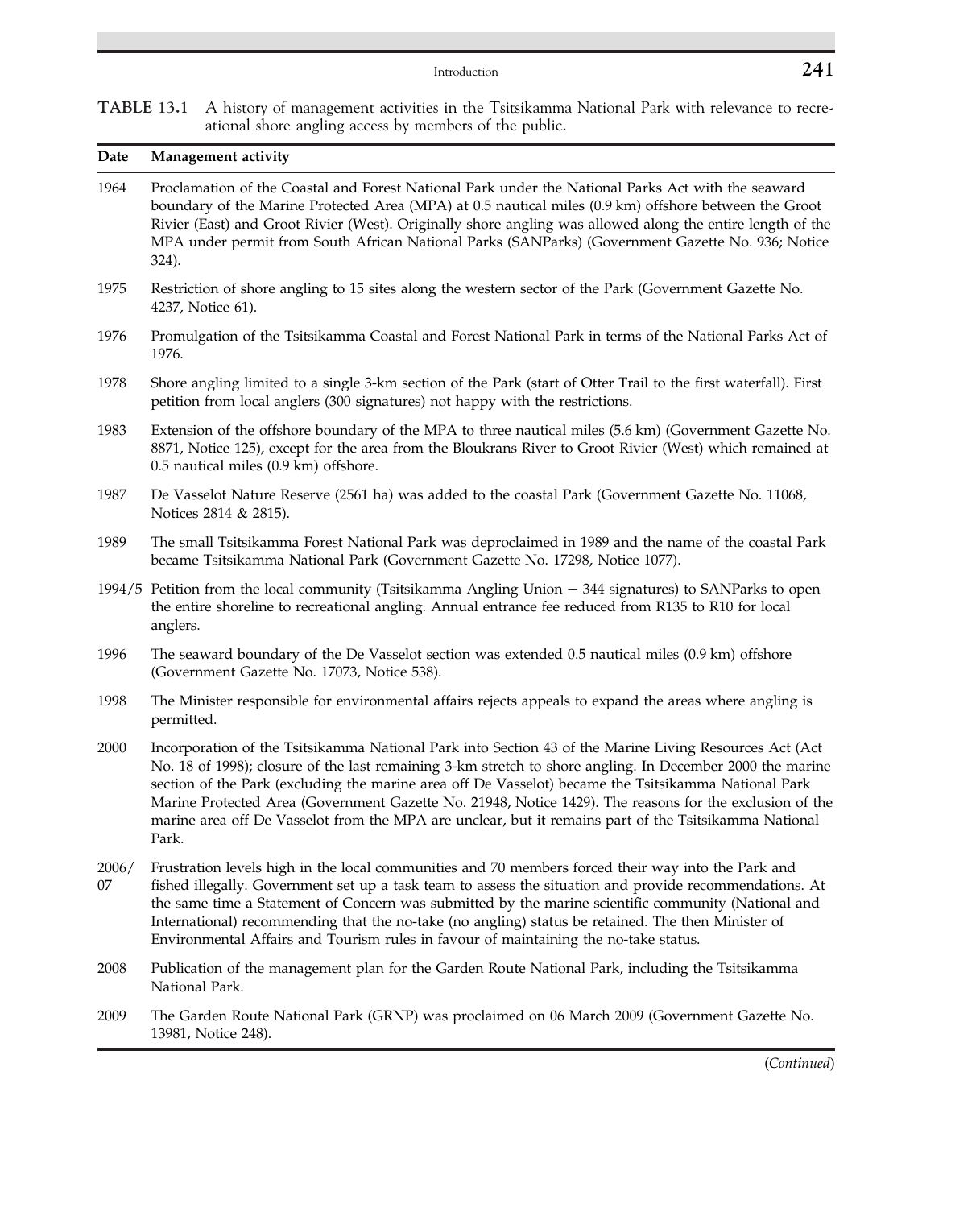TABLE 13.1 A history of management activities in the Tsitsikamma National Park with relevance to recreational shore angling access by members of the public.-cont'd

| Date | Management activity                                                                                                                                                                                                                                                                                                                                  |
|------|------------------------------------------------------------------------------------------------------------------------------------------------------------------------------------------------------------------------------------------------------------------------------------------------------------------------------------------------------|
| 2010 | Further demands by local community for access to shore angling; meetings held between local<br>communities and government. A second Statement of Concern submitted by members of the marine<br>scientific community. Request for recreational angling access denied by the then National Minister of<br>Environmental Affairs.                       |
| 2011 | The Tsitsikamma National Park and Wilderness National Park were included into the GRNP on 11<br>February 2011 (Government Gazette No. 34017, Notice 95).                                                                                                                                                                                             |
| 2012 | Publication of updated management plan for the Garden Route including the Tsitsikamma National Park.                                                                                                                                                                                                                                                 |
| 2015 | Frustration intensifies within local communities and a task team is set up (headed by the Department of<br>Environmental Affairs (DEA): Oceans and Coasts) to re-assess the situation and re-visit the previous 2006<br>proposal. Series of meetings held between the Tsitsikamma Angling Union, local municipality, DEA and<br>SANParks.            |
| 2015 | Publication of government gazette for public comment (Government Gazette No. 39424, Notice 1146) on<br>proposed opening of four controlled zones (20% of coastline) to recreational shore angling exclusively for<br>members of specified local communities living in close proximity to the Tsitsikamma National Park.                              |
| 2015 | Illegal opening by DEA and SANParks of the 'pilot fishery' on 15 December 2015 to recreational shore<br>angling for registered members of the local community.                                                                                                                                                                                       |
| 2016 | Closure of 'pilot fishery' in January 2016 as a result of high court decision.                                                                                                                                                                                                                                                                       |
| 2016 | Promulgation of the Tsitsikamma MPA under Section 22A of the National Environmental Management:<br>Protected Areas Act (Act No. 57 of 2003) (Government Gazette No. 40510, Notice 1578). This included the<br>offshore extension of the area from the Bloukrans River to Groot Rivier (West) to three nautical miles<br>$(5.6 \text{ km})$ offshore. |
| 2016 | Publication of the Regulations for the management of the Tsitsikamma MPA (Government Gazette No.<br>40511, Notice 1579) in December 2016 which allowed shore angling by registered members of local<br>communities in three zoned areas (approximately 20% of coastline); initiation of catch and effort<br>monitoring by SANParks.                  |

understanding of the inshore fish community in the MPA ([Götz et al., 2008](#page-22-0)). The 25 mostcommon shore angling species caught within the MPA over this period have been assessed in terms of their distribution, movement, catch composition, population status, IUCN Red Listing and their current listing in terms of the South African Sustainable Seafood Initiative (SASSI) [\(Fig. 13.1](#page-6-0)). This showed that 19 (76%) of these species are endemic to South Africa, and 14 (56%) are highly resident and thus well suited for spatial management within MPAs such as the Tsitsikamma MPA ([Attwood and Bennett, 1995; Cowley et al., 2002](#page-22-0)). Ten species have maximum ages in excess of 20 years, highlighting the long period of time that it takes such fish populations to recover after being overexploited. The stocks of 9 species (which comprise 55% of the total catch by number) are overexploited or collapsed within their South African distributions. No-take MPAs such as the Tsitsikamma MPA are therefore vital to ensure the future survival and potential recovery of these fish populations ([Attwood](#page-22-0) [et al., 1997\)](#page-22-0). Furthermore, the current optimal status of some linefish species such as roman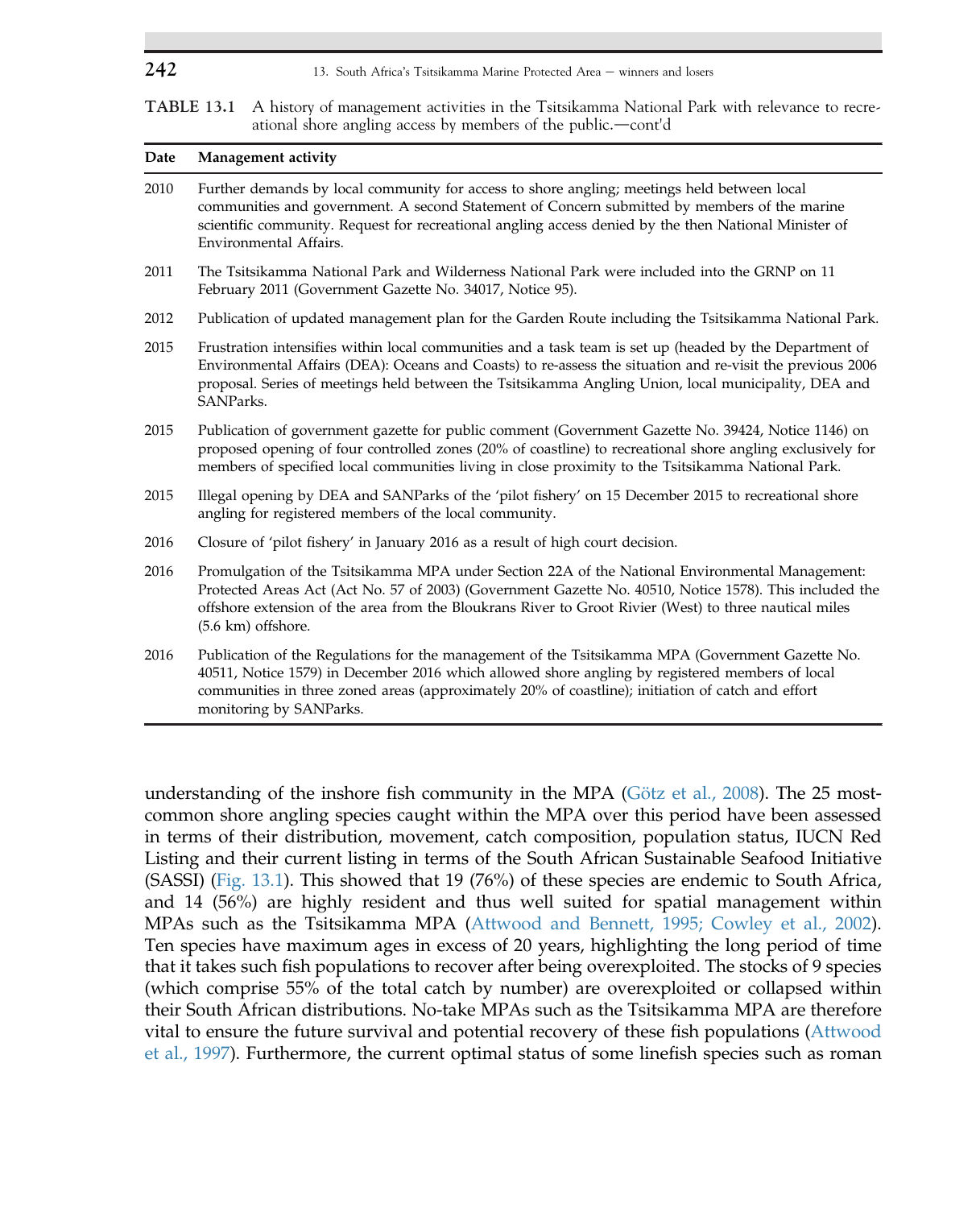<span id="page-6-0"></span>

FIG. 13.1 Percentage composition of the top 25 shore angling species caught in the Tsitsikamma National Park based on research angling ([Götz et al., 2008\)](#page-22-0). Markers indicate those species endemic to South Africa, resident, overexploited or collapsed, listed as near-threatened, vulnerable or endangered on the IUCN Red List, or listed as red (to discourage sale) by the South African Sustainable Seafood Initiative. (Numbers in parentheses are the number of species.)

(Chrysoblephus laticeps) is primarily thanks to the protection these receive within South Africa's existing network of no-take MPAs including the Tsitsikamma MPA [\(Kerwath](#page-23-0) [et al., 2008](#page-23-0)). Nine of the top 25 species (36%) are listed on one of the IUCN's Global Red List of threatened categories (i.e. Near threatened, Vulnerable or Endangered) and highlight the imperative for South Africa's international commitment and obligation to manage these species on a sustainable basis. Fourteen of these species (56%) are listed on the SASSI red list, further emphasising current attempts to increase user and consumer awareness about the depleted status of many of these linefish species (red list species are from unsustainable populations, have extreme environmental concerns, lack appropriate management or are illegal to buy or sell in South Africa). Apart from the fact that they are resident, and therefore susceptible to depletion by local fishing, several of the species that are commonly caught, such as roman and dageraad (Chrysoblephus cristiceps) undergo sex change as they age, so that one sex is disproportionately represented in the larger size classes that anglers favour.

Tsitsikamma MPA has been a hot-spot of research demonstrating that MPAs do allow for the protection of linefish and the maintenance of critical spawner biomass. For example [Bux](#page-22-0)[ton and Smale \(1989\)](#page-22-0) showed that roman, dageraad and red steenbras (Petrus rupestris) achieved greater abundance and sizes inside the MPA than outside; and [Cowley et al.](#page-22-0)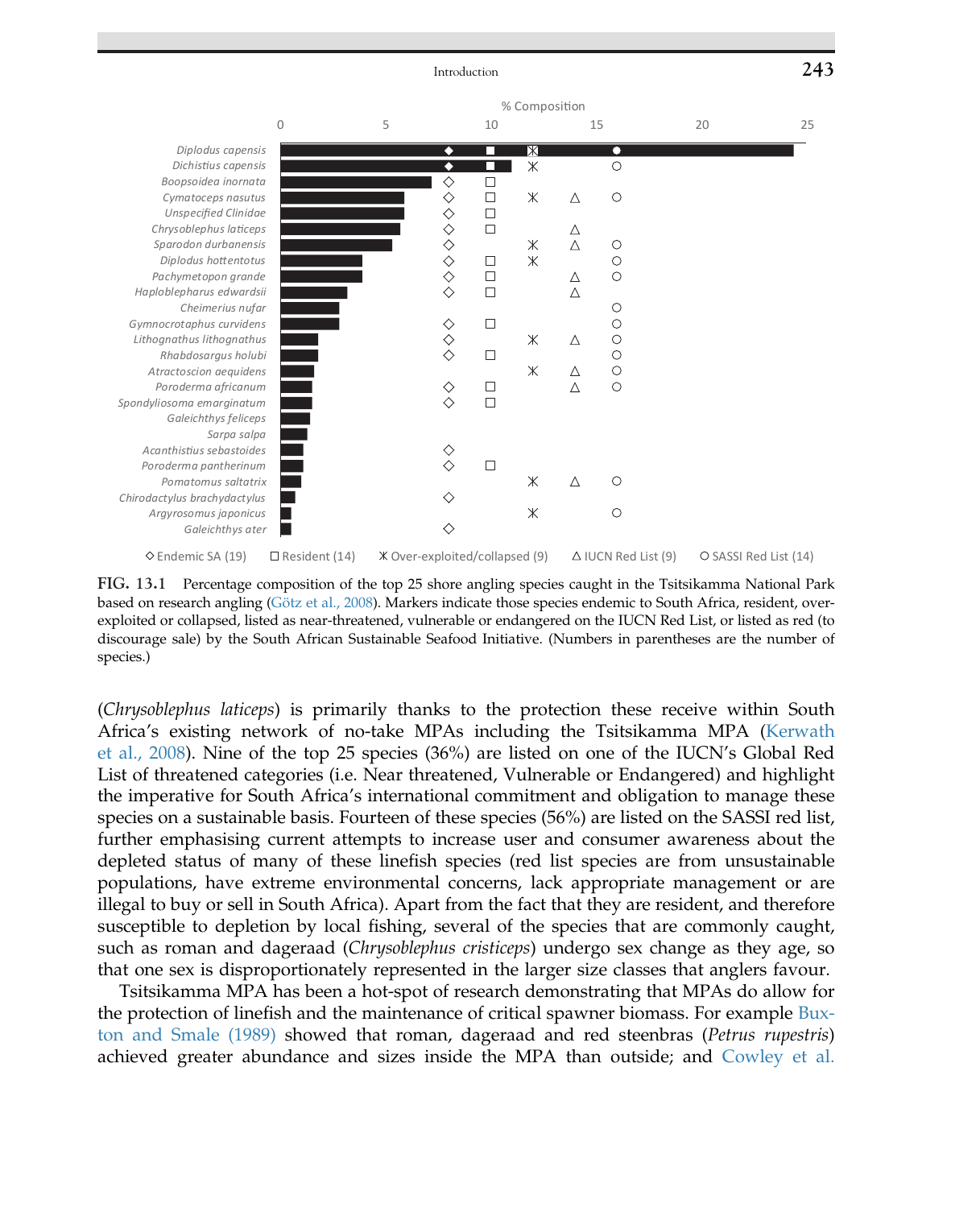[\(2002\)](#page-22-0) recorded that blacktail (Diplodus capensis), zebra (D. hottentotus), bronze bream (Pachymetopon grande) and South Africa's national fish, the galjoen (Dichistius capensis) all achieved abundances of  $5-21$  times more inside the MPA than outside, and that these fish were on average 40% larger in the MPA.

### History of stakeholder engagement

Stakeholder engagement has consistently been found to be a key element required for the success of a MPA [\(Bennett and Dearden, 2014a,b; Dehens and Fanning, 2018; Giakoumi et al.,](#page-22-0) [2018\)](#page-22-0). In the past, stakeholder engagement in the Tsitsikamma MPA was limited to informing the local community of successive closures to shore angling areas. The formation of the Tsitsikamma Angling Forum emanated from the frustration of the local community and resulted in numerous petitions and meetings with SANParks and other officials ([Faasen, 2006; Watts](#page-22-0) [and Faasen, 2009](#page-22-0)). In 1998, 2007 and again in 2010 ([Table 13.1](#page-4-0)) members of the local community, with support from local politicians, attempted to gain angling access to the coast. In all three instances the pleas were rejected by the Environmental Minister of the day, based on the overwhelming scientific evidence provided by the marine science community in South Africa that angling would compromise the MPA's conservation objectives and provide limited relief to anglers.

While [Oberholzer et al. \(2010\)](#page-23-0) found that the majority (75%) of the local community expressed a favourable attitude towards the Tsitsikamma National Park and considered that it had a positive economic impact on the surrounding area, [Faasen \(2006\)](#page-22-0) reported that few respondents felt that they had benefited. This discrepancy is likely a result of different sampling methods and underlying research paradigms. [Muhl \(2016\)](#page-23-0) focussed on the community agitating for angling rights and noted the importance of including their views in decision-making. While superficially, access to angling areas appears to have been the driver behind most of the community demands, a deeper look at the issues reveals a more complex connection between the local community and the shores of Tsitsikamma ([Muhl,](#page-23-0) [2016\)](#page-23-0). The socio-economic characteristics of the different local communities revealed differences in attitudes to the Park, with the local coloured community being the only one adamant that access to fishing was their primary need ([Faasen, 2006](#page-22-0)). This suggests that had meaningful stakeholder engagement taken place far earlier in the process a compromise might have been found that allowed this fishing community access, without significantly compromising the conservation value of the MPA. Furthermore, and inexplicably, the legitimacy of historical access rights claims was not tested by a formal process such as that adopted by government for restitution for people displaced from terrestrial protected areas (the Land Claims Commission) linked to South Africa's colonial and apartheid past. It is also important to note that local residents were not the only community with an interest in the MPA. The community participation process that resulted from the proposed opening of the MPA in 2016 revealed a very broad range of stakeholders concerned about the MPA. This highlights the importance of defining stakeholders broadly as well as the need for different levels of stakeholder engagement. This view was supported by a stakeholder during the public participation process in 2016 who asked 'Why should only one sector of the South African public benefit from this site? It belongs to all of us ....'.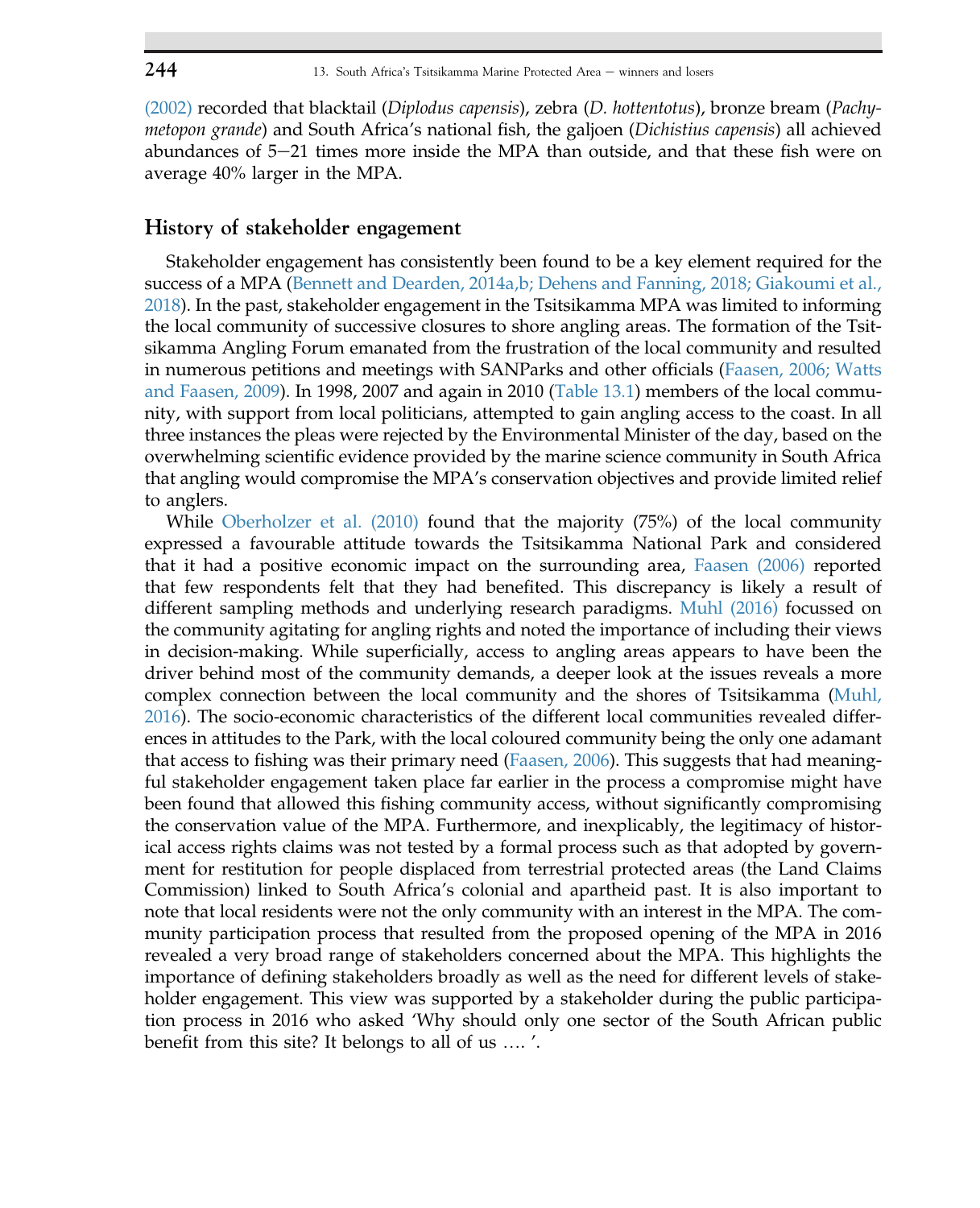An economic analysis of the Tsitsikamma MPA and other Garden Route MPAs revealed that the recreational value, benefits of 'spill-over' of fish into adjacent areas and 'existence value' amounted to around R800 million annually, far exceeding the costs, which totalled about R450 million [\(Turpie et al., 2006\)](#page-23-0). But it also showed that opening parts of the MPA to angling would reduce its value, not increase it.

#### Decision process to date

On the 19 November 2015 the DEA gazetted a proposal to open 20% of the MPA to recreational shore angling exclusively for the adjacent local community. In accordance with South African legislation this was the start of a three-month public participation process. A few weeks later, the public was surprised by an announcement on Facebook that a 'pilot' recreational angling project would start in mid-December 2015. This illegal action contravened a number of South Africa's environmental laws. This prompted the formation of the Friends of Tsitsikamma (FoT), initially comprising ten concerned marine scientists. This group initiated legal action against the government departments responsible for the opening of the MPA to angling. After three High Court appearances the FoT won the case and the pilot fishery was ordered to be terminated with immediate effect in early January 2016.

Throughout the period of the court case the FoT generated awareness amongst the wider South African public about MPAs and the Tsitsikamma MPA in particular. Over a period of less than a month, 100 people joined FoT and over 7600 people signed an online petition initiated by the ORCA Foundation to keep the MPA closed to angling. A large number of media articles were published. The FoT also emphasised the need for the broader public to comment on the proposed rezoning of the MPA, through personal communication, traditional and social media. Concerned citizens were asked to write to the DEA expressing their views. By the closing date of the public participation process (28 February 2016), over 330 comments had been received by the DEA. Of these, over 300 were personally worded letters expressing concern about the proposed opening of sections of the MPA to angling, and the impact that this would have on conservation outcomes and the precedent that would be set by allowing members of the local community exclusive access to harvest fish in a national park for recreational purposes. In addition to individual responses, letters were sent by ten major environmental organisations in South Africa and by many marine scientists. Although almost all of the comments were in favour of maintaining the no-take status of the MPA, some local anglers and local politicians remained adamant that part of the MPA should be opened.

Despite the scientific evidence against opening the MPA and the substantial support from the broader South African public to retain the no-take status of the MPA, in December 2016 the DEA opened 20% of the MPA to recreational shore angling for the local community.

The FoT sent a number of letters to relevant officials in the DEA requesting the rationale for their decision, and offering to participate in a consultative process that might produce preferred options. In February 2017 a formal letter was sent to the DEA, by AfriForum (a national civil rights group), requesting the reasons for the opening of the MPA and information on how the public comments had been addressed during the decision-making process. As the letter was ignored, a request for access to information in terms of the Promotion of Access to Information Act was undertaken. In accordance with the Act the 'request' must be paid for and this was done in June 2017. In July 2017 the DEA responded to the request stating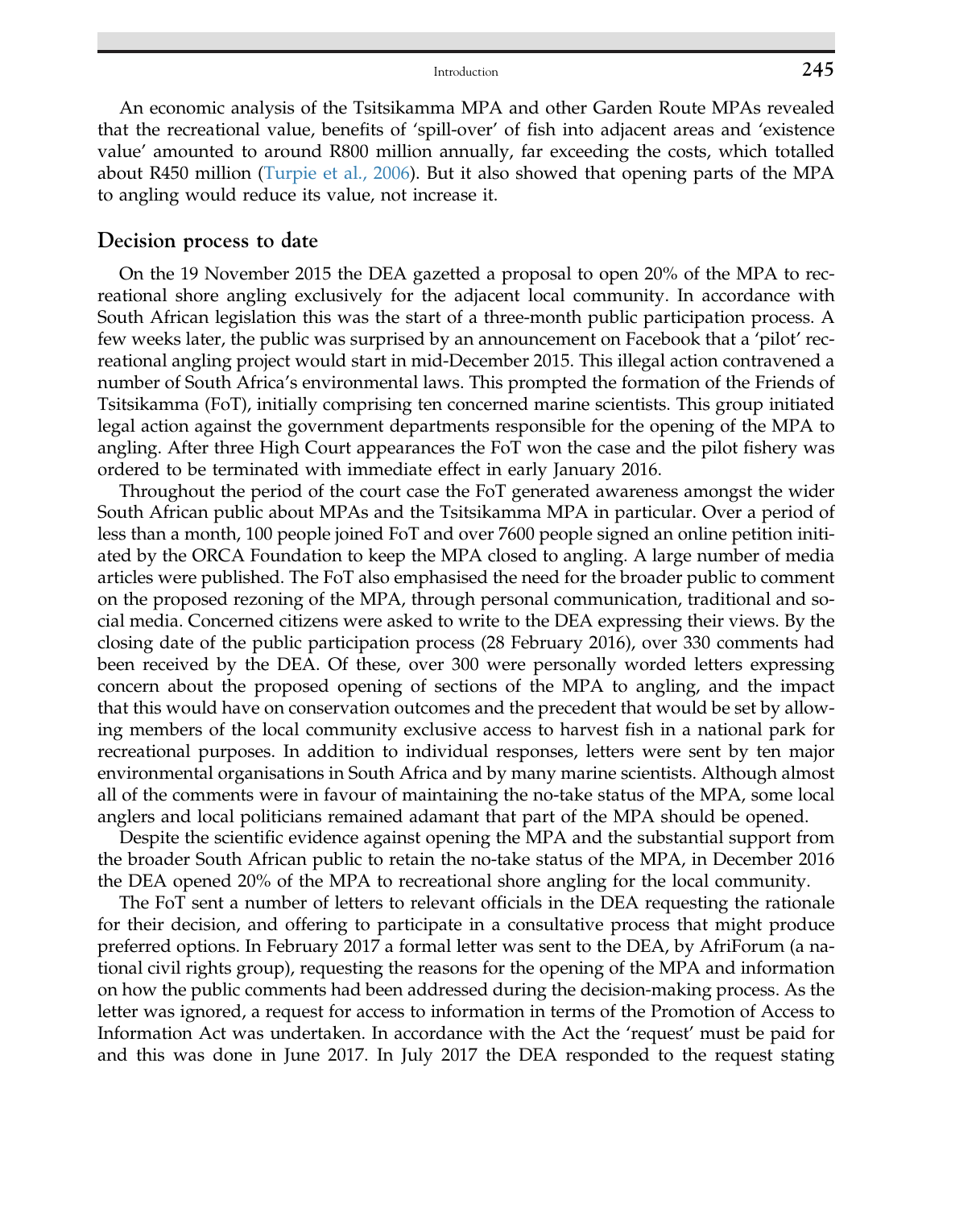that 'The requested information (how the public comments were handled) was previously requested through a letter dated 23 February 2017 that was addressed to the Minister of Environmental Affairs. Given the fact that the Department is in the process of responding to the said letter, I have decided to defer giving access to information .. ' However, a document detailing the DEA's rationale for the opening of the Tsitsikamma MPA was provided, and was largely based on meeting social needs. To date no explanation has been given by the DEA as to how the stakeholder comments were addressed during the decision-making process.

#### Evaluation of the process

Three central points emerge from the events leading to the 2016 opening of the MPA to angling. First, South Africa is bound by national and international legislation to act on the best available scientific evidence. But scientific grounds for permitting angling were very weak, and consultation with the scientific community virtually non-existent. Second, the implementation of angling in 2015 short-circuited the period set for comments, contrary to statutory requirements. This was fundamental to the High Court ruling against angling. Third is the issue of the extent to which public comments influenced the final decision.

In opposing angling in the Tsitsikamma MPA, the FoT expressed many concerns, but of focal interest are: (1) the probability that angling would undermine the stated conservation goals of the MPA; (2) the exclusive access for angling proposed for recreational anglers who were members of 'a Tsitsikamma community'; (3) the size, location and number of 'open' areas proposed in the gazette; and (4) the precedent that was set for other protected areas. Some of these concerns were accommodated in the final regulations gazetted in 2016: the number of areas was reduced from four to three (although the total area remained unchanged at about 20%); stricter bag limits were introduced on the fish that could be caught; and the number of anglers registering to be eligible to fish did decrease. However, the fundamental issue of undermining conservation remained unaddressed.

Reservations about the process and the final outcome were what led us to formulate a different process with a greater likelihood of a 'win-win' outcome, as outlined below. Our aim was to demonstrate how multiple objectives can be addressed in a transparent and robust decision-making processes, and we used MCDA to achieve this (additional methods of solving for multiple-objectives in spatial planning are discussed in [Lombard et al. \(2019\)](#page-23-0)).

#### Methods

#### Seven management scenarios

Throughout the history of the MPA, various management (zoning) scenarios have been proposed by different individuals and stakeholder groups. [Table 13.2](#page-10-0) summarises the most common proposals. Worth noting is that Scenario 1 is the only scenario to invest funds in the community. Significant funds were requested by Park management for additional compliance monitoring and law enforcement in the event of sections of the MPA being opened to angling. Most of the MPA is inaccessible by road, and a significantly increased staff would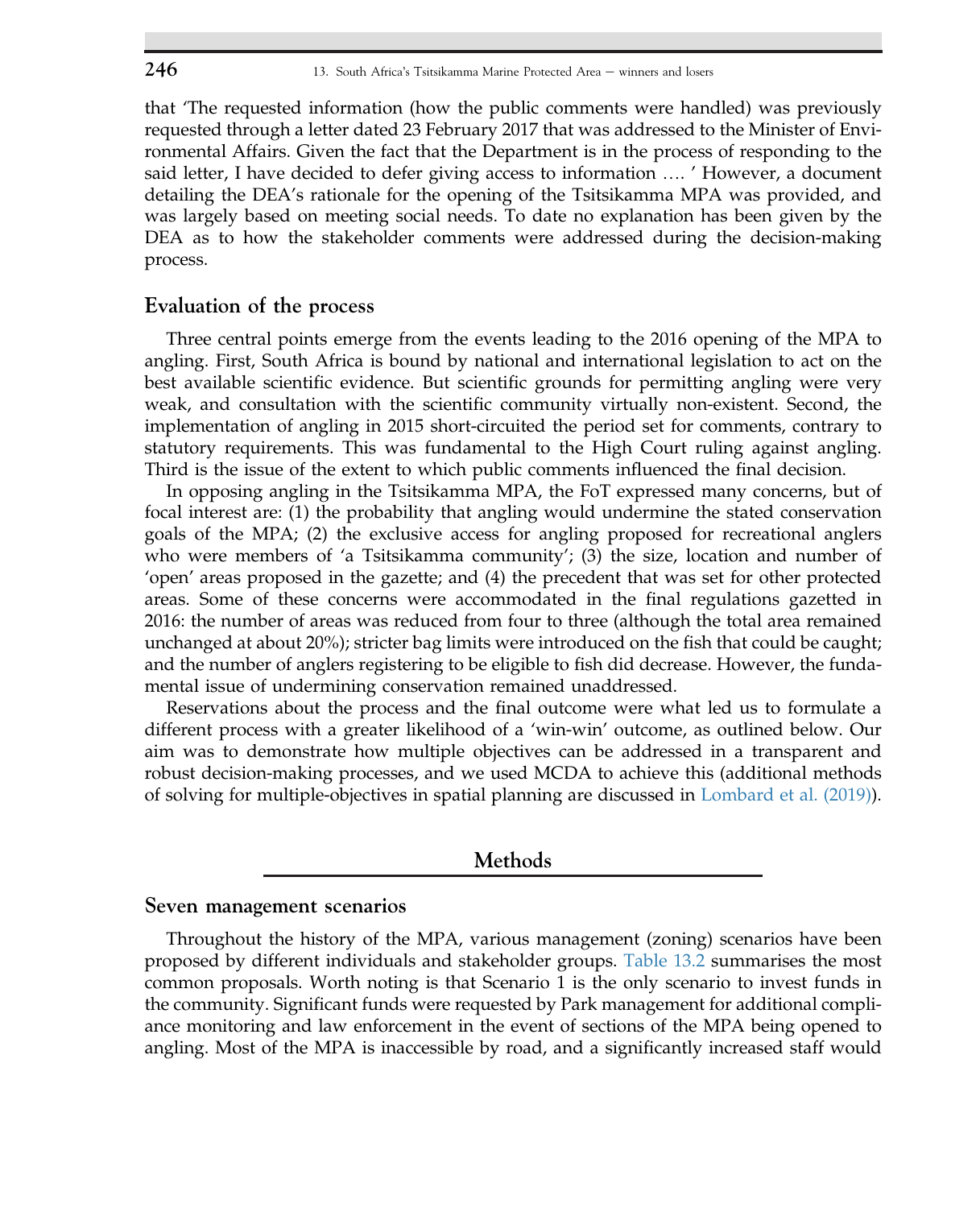| Scenario                 | Description                                                                                                                                                                                                                                                                                   |
|--------------------------|-----------------------------------------------------------------------------------------------------------------------------------------------------------------------------------------------------------------------------------------------------------------------------------------------|
| 1. MPA closed,<br>invest | Keep the whole Tsitsikamma MPA closed to shore angling, and invest funds in the adjacent<br>community (for any scenario that opens sections inside the MPA to shore angling, extra funds<br>are required from National Treasury for additional compliance monitoring and law<br>enforcement). |
| 2. MPA closed            | Keep the whole Tsitsikamma MPA closed to shore angling, and do not invest extra funds in<br>the adjacent community. This was the 'status quo as at mid-December 2015' scenario.                                                                                                               |
| 3. Open 1 area,<br>add   | Open one area inside the MPA to shore angling (20% of the MPA's shoreline). Identify the<br>same length of coastline of similar habitat outside the MPA, and close this to shore angling. Do<br>not invest extra funds in the adjacent community.                                             |
| 4. Open 1 area           | Open one area inside the MPA to shore angling (20% of the MPA's shoreline). Do not close<br>any additional areas outside the MPA to angling (as proposed in Scenario 3). Do not invest<br>extra funds in the adjacent community.                                                              |
| 5. Open 3 areas,<br>add  | Open three areas inside the MPA to shore angling (20% of the MPA's shoreline). Identify the<br>same length of coastline of similar habitat outside the MPA, and close this to shore angling. Do<br>not invest extra funds in the adjacent community.                                          |
| 6. Open 3 areas          | Open three areas inside the MPA to shore angling (20% of the MPA's shoreline). Do not close<br>any additional areas outside the MPA to angling (as proposed in Scenario 5). Do not invest<br>extra funds in the adjacent community. This was the scenario implemented by government.          |
| 7. MPA open              | Open the whole MPA to shore angling. Do not invest extra funds in the adjacent community.                                                                                                                                                                                                     |

<span id="page-10-0"></span>TABLE 13.2 Seven management scenarios for the Tsitsikamma Marine Protected Area (MPA) analysed in the multi-criteria decision analysis.

be required to manage 'open areas' within the MPA. Also worth noting is that scenarios  $3-5$ are based on 20% of the shoreline being opened to angling, simply because Scenario 6 (the one that was implemented in 2016) was based on this percentage. No rationale was provided by government for this 20% choice.

These seven scenarios are evaluated against conservation, economic, social and political objectives in the multi-criteria decision analysis (MCDA) described below.

#### Structuring the objectives

To avoid biasing the MCDA analysis towards any particular worldview, we defined an overall objective for the analysis based on the United Nations Sustainable Development Goals [\(UN, 2015\)](#page-23-0). Thirteen of their 17 goals have primary overarching objectives that are environ-mental, economic, or social (equity), whereas four are cross-cutting objectives [\(Table 13.3\)](#page-11-0). The three high-level objectives for the MCDA were drawn from [Table 13.3](#page-11-0), as were the relative weights of these objectives ([Table 13.4](#page-12-0)). For example, equity goals were most numerous and thus contributed 44% towards the final analysis.

Mid-level objectives (and their respective weights) for the MCDA were defined by the authors, based on their own experience, as well as an extensive review of published literature on MPAs ([Table 13.4\)](#page-12-0). Low-level objectives, their attributes and relative weights were defined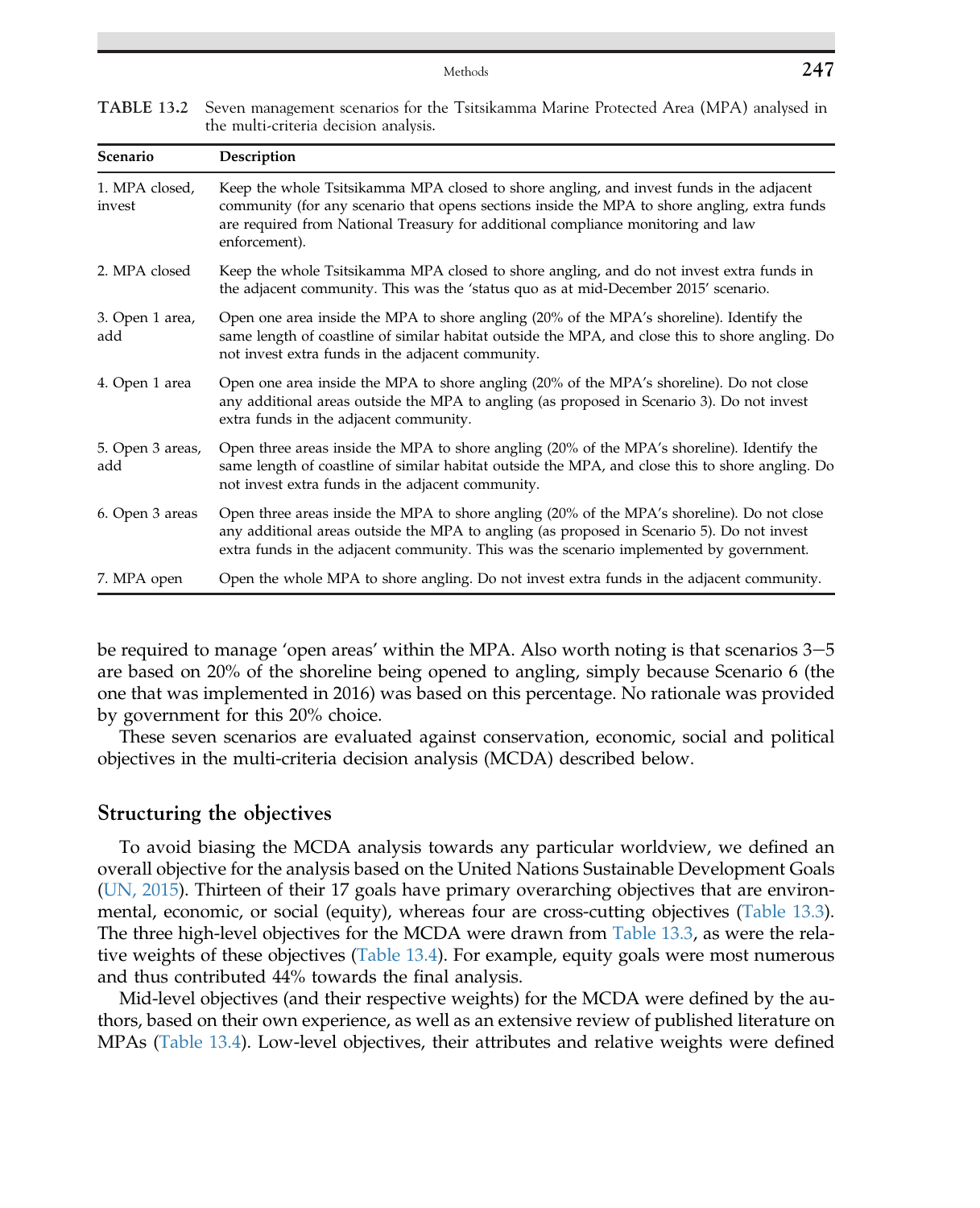|                                            |               | Primary overarching objective |              |
|--------------------------------------------|---------------|-------------------------------|--------------|
| Sustainable development goal               | Environmental | Economic                      | Equity       |
| 1: No Poverty                              |               |                               | 1            |
| 2: Zero Hunger                             |               |                               | 1            |
| 3: Good Health and Well-being              | $\mathbf{1}$  | 1                             | 1            |
| 4: Quality Education                       |               |                               | 1            |
| 5: Gender Equality                         |               |                               | 1            |
| 6: Clean Water and Sanitation              | 1             | 1                             | 1            |
| 7: Affordable and Clean Energy             | 1             | 1                             | $\mathbf{1}$ |
| 8: Decent Work and Economic Growth         |               | 1                             |              |
| 9: Industry, Innovation and Infrastructure |               | 1                             |              |
| 10: Reduced Inequalities                   |               |                               | 1            |
| 11: Sustainable Cities and Communities     | 1             | 1                             | 1            |
| 12: Responsible Consumption and Production |               | 1                             |              |
| 13: Climate Action                         | 1             |                               |              |
| 14: Life Below Water                       | 1             |                               |              |
| 15: Life on Land                           | 1             |                               |              |
| 16: Peace, Justice and Strong Institutions |               |                               | 1            |
| 17: Partnerships for the Goals             |               |                               | 1            |
| TOTAL number of goals (and %)              | 7(28%)        | 7(28%)                        | 11 (44%)     |

TABLE 13.3 United Nations Sustainable Development Goals [\(UN, 2015](#page-23-0)) classified by primary overarching objective. Goals 3, 6, 7 and 11 have cross-cutting primary objectives.

with the same process, and are documented in the Appendices (Tables  $A1-A3$ ). The actual values used in the MCDA, with estimates of uncertainty, are also shown in the Appendices. We populated the Tables with values for time zero (which corresponds to the 2016 rezonation), five years after re-zonation (T5), and ten years after re-zonation (T10), to address the effect of lapsed time on the outcomes of any of the seven management scenarios. Finally, the rationale that was used to assign values to each objective is explained in Appendix [Table A4](#page-28-0). Rationales are provided for minimum, median and maximum possible values only, and final values were allocated on a gradient of  $0-100$  using these three metrics as a guide.

In a transparent stakeholder-engagement process, the objectives, weights and values used in an analysis need to be co-developed by all stakeholders, and not by the analytical group alone (as is done here). However, the aim of this analysis is to illustrate how structured decision-making (in this case an MDCA approach) can assist in solving seemingly intractable problems, so the focus is on process, rather than the final values used in the analysis.

<span id="page-11-0"></span>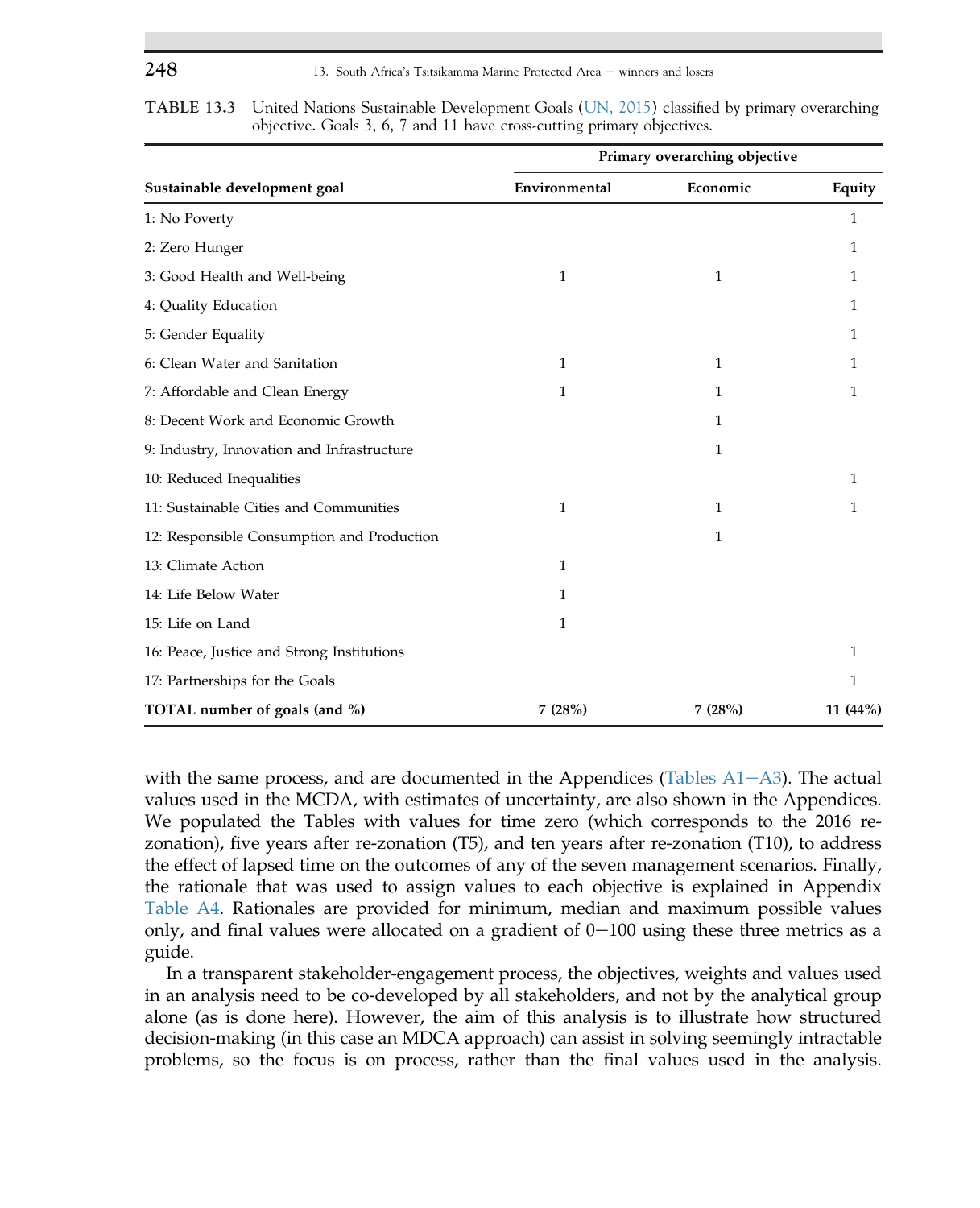<span id="page-12-0"></span>TABLE 13.4 Objectives (overall, high-level and mid-level) used for the multi-criteria decision analysis, and weights assigned to each objective as percentages (which sum to 100 along each row).

| Overall<br>objective     |                                     |                                                              | United Nations Sustainable Development Goals to 'end poverty, protect the planet, and ensure prosperity for all' (UN, 2015); and<br>United Nations blue economy goals for 'improved human well-being and social equity, while significantly reducing environmental | risks and ecological scarcities' (UN, 2014). |                                          |                                      |                    |     |                                                         |                               |
|--------------------------|-------------------------------------|--------------------------------------------------------------|--------------------------------------------------------------------------------------------------------------------------------------------------------------------------------------------------------------------------------------------------------------------|----------------------------------------------|------------------------------------------|--------------------------------------|--------------------|-----|---------------------------------------------------------|-------------------------------|
| High-<br>level           |                                     | Environmental<br>resilience: Maximise                        | Economic resilience:<br>Eradicate poverty,                                                                                                                                                                                                                         |                                              |                                          |                                      | Equity $(44%)$     |     |                                                         |                               |
| objectives               |                                     | ocean health and<br>provision of ecosystem<br>services (28%) | create jobs and<br>increase<br>human well-being<br>(28%)                                                                                                                                                                                                           |                                              | Maximise social<br>acceptability (30.8%) |                                      |                    |     | Maximise political gain amongst<br>stakeholders (13.2%) |                               |
| Mid-level<br>objectives  | Prevent<br>ecological<br>scarcities | Reduce<br>environ-<br>mental risk                            | Maximise income and<br>minimise cost                                                                                                                                                                                                                               | Customary<br>rights                          | Proximity<br>rights                      | National<br>rights<br>(Constitution) | Municipal National |     | Inter-<br>national                                      | Party<br>partisan<br>pressure |
| Weight<br>$\binom{0}{0}$ | 16.8                                | 11.2                                                         | 28                                                                                                                                                                                                                                                                 | 12.3                                         | 6.2                                      | 12.3                                 | 3.3                | 3.3 | 3.3                                                     | 3.3                           |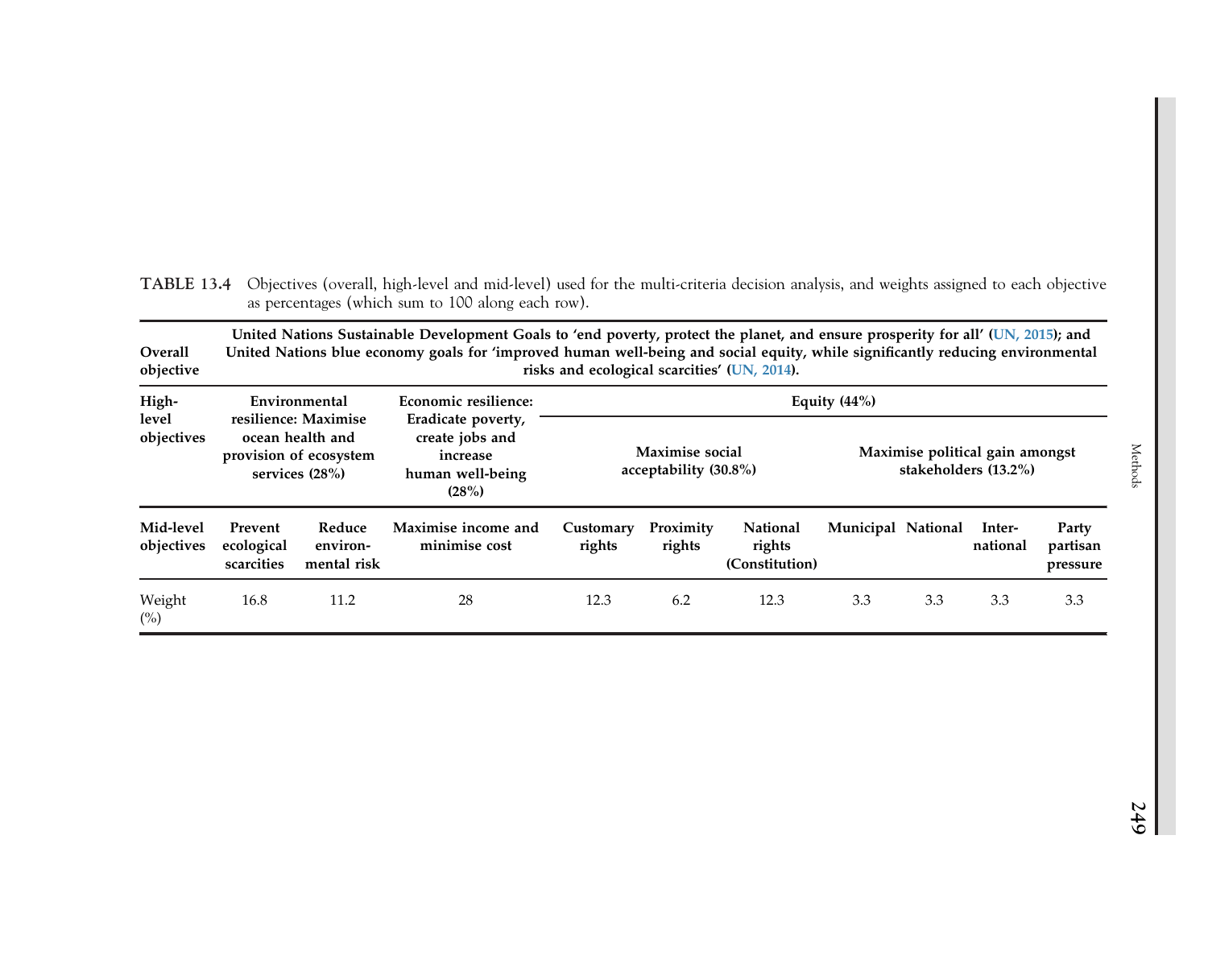Nonetheless, we attempted to bring as much rigour into the analysis as possible, as is reflected by our choice and weighting of objectives (based on Sustainable Development Goals: [Table 13.3\)](#page-11-0), our detailed documentation of rationales used to assign values, and our inclusion of an uncertainty estimate for each value.

#### Multi-criteria decision analysis

Following the 'value function approach' described in [Belton and Stewart \(2002\)](#page-22-0), we assigned values of between 0 and 100 to score how each of the potential management scenarios performed against a set of objectives, using the 0, 50 and 100 values outlined in [Table A4](#page-28-0) as a guide. We then weighted the scores using the weights in [Table 13.4](#page-12-0) and summed the weighted scores for each objective. We then ranked scenarios from most to least preferred on the basis of these weighted scores.

The basic idea behind the value function approach is to evaluate the performance of each scenario against each attribute in terms of how much it is 'valued' by the decision-maker, before combining these evaluations over all attributes using a weighted sum. There are two ways of doing this. In the 'direct assessment' approach, which we use here, the stakeholder is asked to rate each scenario directly on a preference scale of  $0-100$ . In the 'indirect assessment' approach the stakeholder first evaluates scenarios against some underlying attribute that is considered an appropriate performance measure. An attribute might be, for example, the number of jobs created by a scenario. The stakeholder then constructs a socalled 'value function' that transforms these evaluations (a certain number of jobs created, say 100) into a quantity that represents how much the stakeholder *values* different amounts of the attribute (e.g. how much the stakeholder 'values' the creation of 100 jobs, relative to the creation of a different number of jobs).

Whichever way is used to construct them, the use of values is critical because the underlying attribute ('number of jobs created') does not on its own convey any information about stakeholder preferences. For example, a stakeholder may think it non-negotiable that 100 jobs are created, perhaps because they have promised that to their constituents, but see a further increase to 200 jobs created as relatively unimportant. As a weighted sum is being used to assess scenarios, it is crucial that these kinds of value judgments are included.

Once values have been obtained, the overall value of a scenario is given by a simple weighted average of the scenario's value against each attribute, where weights indicate the relative importance of equal-sized changes in value across different attributes. In our case the model is slightly more complicated because we measure performance across different attributes at three different time-points, so that the overall value of alternative  $i$  is given by

$$
V_i = \sum_{j=1}^{J} \sum_{t=1}^{3} w_{jt} v_{ijt}
$$
 (13.1)

where  $v_{ijt}$  is the value of scenario *i* on criterion *j* at time-point *t*, and  $w_{jt}$  indicates the relative importance (weighting) of criterion  $j$  at time-point  $t$  relative to other criteria. Once these overall values have been calculated for each scenario they provide a means of ranking the scenarios from best (highest value) to worst (lowest value).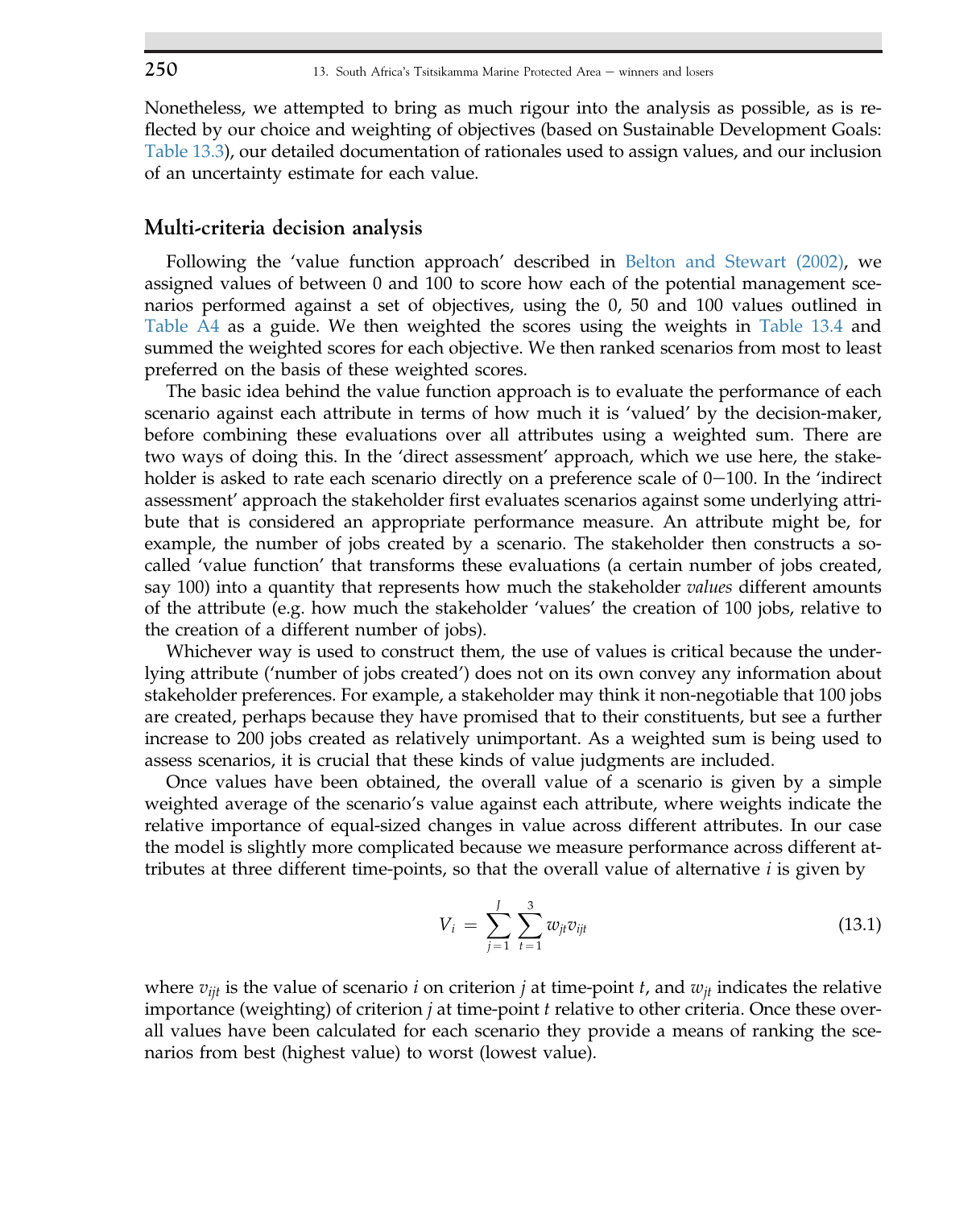Given a particular choice for the weights  $w_{it}$  and values  $v_{it}$ , the overall score of each scenario is easily calculated using the equation above. A common problem, however, is that both weights and values are often *not* precisely known. Weights may be uncertain where it is practically difficult or impossible for a stakeholder to explicitly state their preferences, as is often the case in politically sensitive decisions, or where the decision-maker is unwilling or unable to expend the time and effort required for assessment. Values can be uncertain for the same reasons, but also where it is not clear how a scenario will perform in the future.

One approach in the face of such uncertainties is to simulate a large number of possible weights and values, and to substitute these simulated weights and values into the aggregation equation

$$
V_i = \sum_{j=1}^{J} \sum_{t=1}^{3} w_{jt} v_{ijt}
$$
 (13.2)

(stochastic multi-criteria acceptability analysis, see e.g. [Lahdelma and Salminen \(1998\)\)](#page-23-0). For each simulated set of weights and values, this gives a ranking of scenarios. Over all simulations, this gives two useful pieces of information:

- 1. Acceptability indices. The rank  $r$  acceptability index measures the proportion of all preferences (i.e. simulation runs) in which management scenario i obtained rank r. In most cases attention is focused on the rank-1 (best) acceptability index, which indicates the proportion of simulations in which each scenario was the most preferred. If a scenario obtains a rank-1 acceptability index of 80%, for example, this means that the scenario was preferred to all other scenarios in 80% of all simulations. In some cases it may be useful to consider other 'good' ranks, such as the proportion of simulations each scenario was ranked second- or third-best. Better scenarios will tend to be favoured by a greater proportion (or at least some) of the simulation runs i.e. to have high acceptability indices for the best ranks.
- **2.** Central preference vectors. Unless the decision is trivial and one scenario dominates the others, most scenarios will be chosen as 'best' by some combinations of preferences. In this case it is often useful to summarise the kinds of preferences that support each scenario. The central preference vector for scenario  $i$  is the average of all preferences in which scenario *i* came out as 'best'. The central preference vector gives a concise description of the typical preferences supporting the selection of that scenario, with the aim of helping decision-makers understand how different preferences correspond to different choices.

To show how uncertainty can be incorporated into the decision process we performed three illustrative analyses to demonstrate the sensitivity of outcomes to differences in certainty:

- 1. The performance values of scenarios and the relative importance weights are known with certainty.
- 2. Performance values are known precisely but relative importance weights are uncertain.
- 3. Performance values and weights are both uncertain.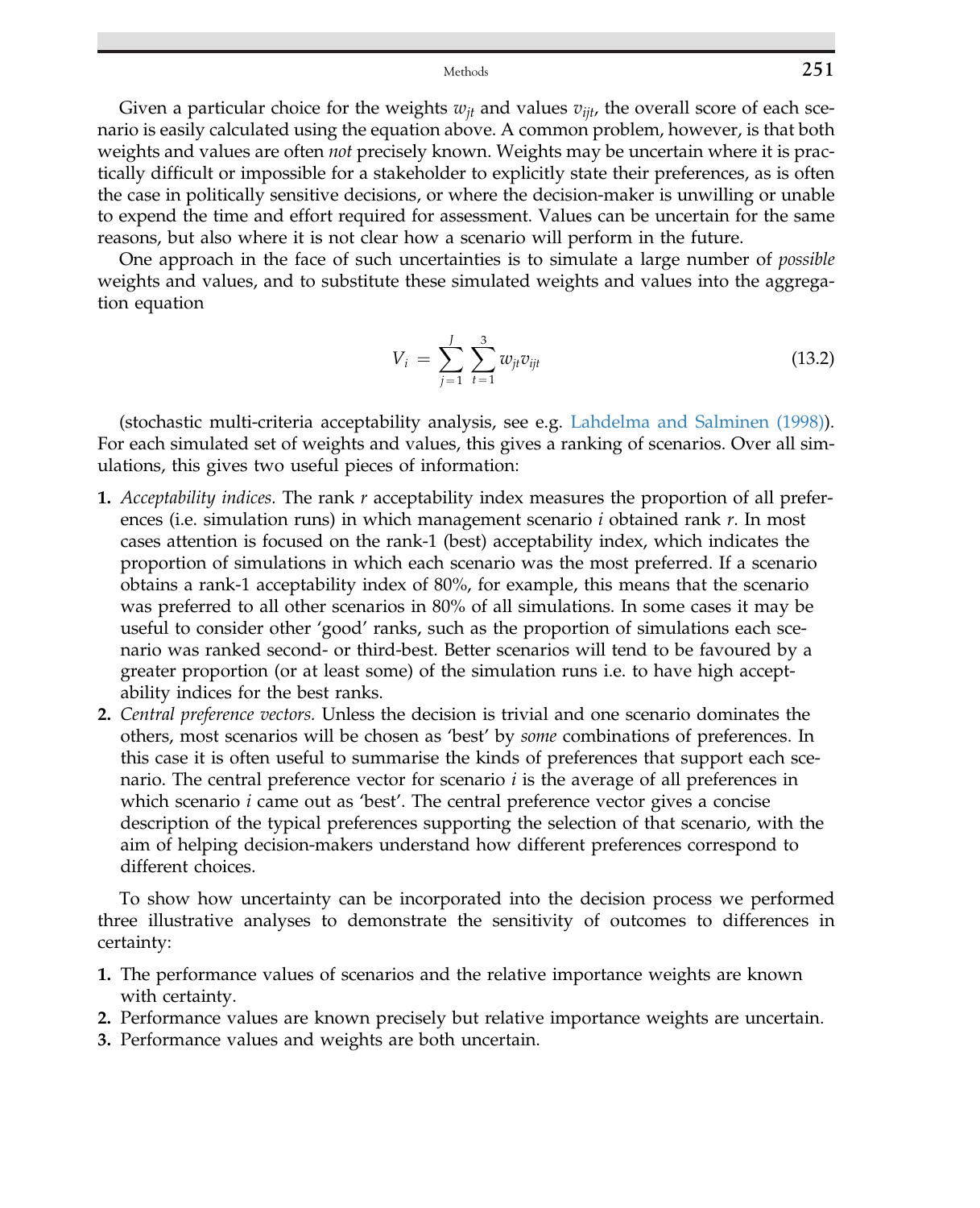|           |             | Time frame  |             |
|-----------|-------------|-------------|-------------|
| Certainty | <b>Now</b>  | Five years  | Ten years   |
| High      | $[-5, 5]$   | $[-10, 10]$ | $[-15, 15]$ |
| Medium    | $[-10, 10]$ | $[-20, 20]$ | $[-30, 30]$ |
| Low       | $[-20, 20]$ | $[-40, 40]$ | $[-60, 60]$ |

TABLE 13.5 Conversion of qualitative descriptions of certainty relating to performance measurement into quantitative bounds.

Values in the table indicate the upper and lower bounds of uniform distributions used to model uncertain performance assessments. Values generated from these uniform distributions are added to the original assessments in Tables  $A1-A3$ .

For case (1) above, we used the values and weights reported in Tables  $A1-A3$ . The relative weighting of criteria remained unchanged across time-points but the weights of each criterion were decreased over time to reflect discounting for the future. We used a discount rate of 6% but our results are robust over a wide range of realistic discount rates.

For cases (2) and (3), appropriate probability distributions for modelling uncertainty in the performance evaluations and weights would usually be assessed by stakeholders, using a facilitated decision-making process. In the absence of this, we assumed total ignorance about criterion weights by simulating weights uniformly between zero and one, provided the weights summed to one across criteria. Uncertain values were simulated in two ways. In the first, we generated these from a uniform distribution centred on the assessments reported in Tables  $A1-A3$  and with a range given by first classifying each measurement's certainty as 'low, medium or high' and then converting these descriptions into values using Table 13.5. For example, if an evaluation at  $t = 0$  was assessed to be 80 with 'medium' certainty, then in each simulation we generated a value from a uniform distribution between 70 (i.e.,  $80-10$ ) and  $90$  (i.e.,  $80 + 10$ ), and use this value to represent the performance of the scenario.

We used the same uncertainty value above and below our best estimates, indicating our belief that the 'upside' and 'downside' risks of the management scenarios are roughly the same. That is, we use uncertainty to acknowledge that our estimates are likely to be too low or too high, but we think that they are likely to be too low or too high by similar magnitudes. Symmetric uncertainty values, although they reflect our best assessments, rarely cause dramatic changes in the ranking of scenarios, because 'on average' evaluations remain the same. To test the effect of asymmetric uncertainty, and at the same time to address the potential objection that we have taken an excessively negative view of opening the MPA, we also conducted an analysis that generated uncertainties so as to favour scenarios that open parts of the MPA to angling. For these scenarios, we generated only positive uncertainties i.e. uncertainties that improved the baseline assessments (thus spanning from 80 to  $80 + 10$  in the example provided), while for the two scenarios that keep the MPA closed we generated only negative uncertainties (spanning  $80$  to  $80-10$ ). This amounted to respectively replacing the lower and upper bounds in Table 13.5 with zero. Following the introduction of uncertainty, the values were re-standardised within each criterion to lie between 0 and 100. Our main point is not to argue that any particular set of assessments is 'correct', but rather to emphasise that uncertainties should be assessed through a facilitated dialogue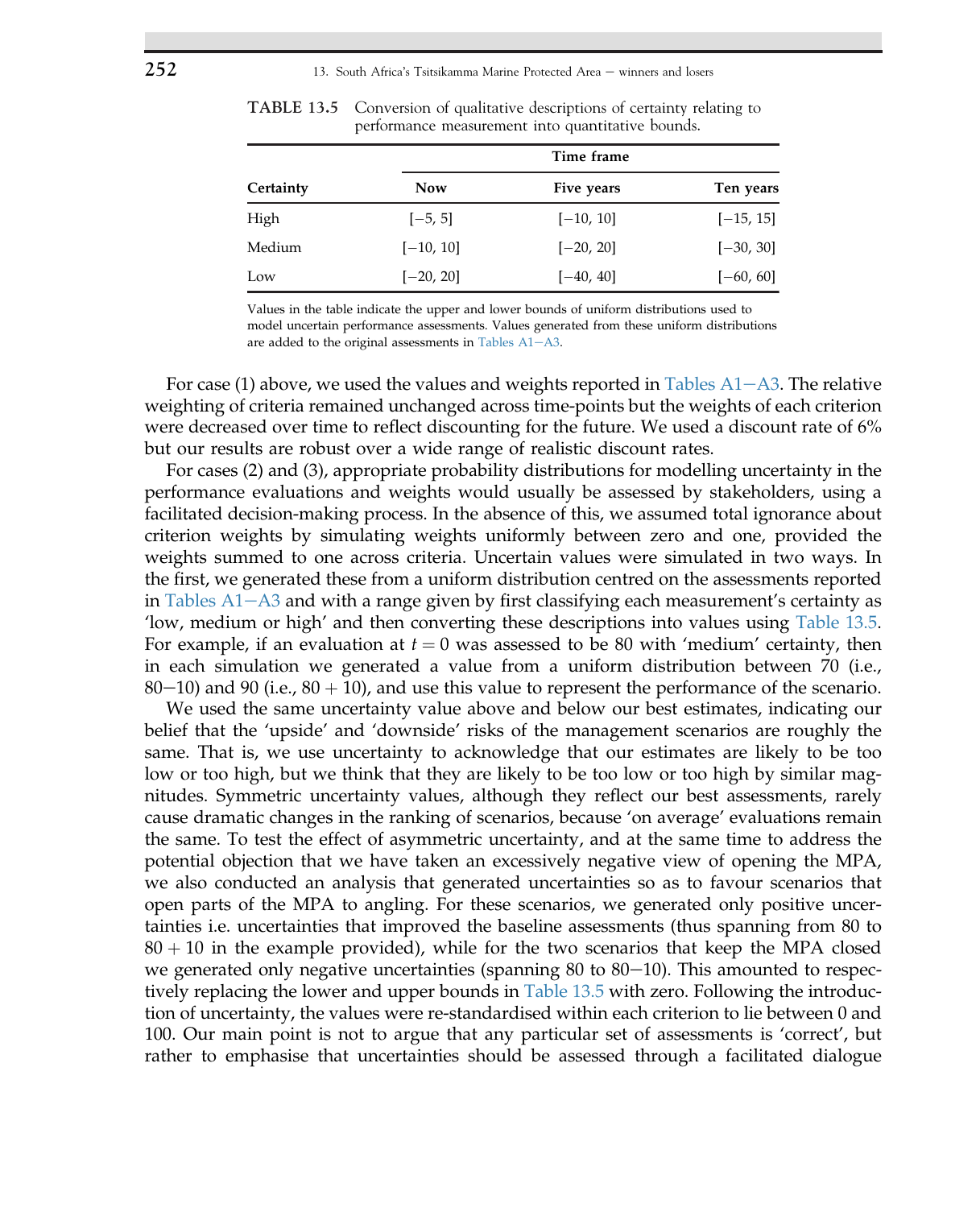with stakeholders, and to illustrate that the impact of any uncertainties on the final choice of scenario can be assessed in a rigorous, transparent way.

### Results

#### Performance values and weights are known with certainty

Assuming the performance values and weights reported in Tables  $A1-A3$ , the option to keep the Tsitsikamma MPA closed to angling and to invest elsewhere the estimated compliance costs that would have been involved in monitoring and policing the angling is clearly preferred at each one of the three time horizons we consider (Table 13.6). Management scenarios that open the MPA can be attractive initially (Open-1-add, Open-1) but these never attain the top rank and perform relatively poorly in later time horizons. The decision that was taken, Open-3, performs second-worst in all three time horizons. The worst scenario would have been to open the entire MPA to angling (MPA-open).

To a large extent the values in Table 13.6 reflect the values and weights we assessed for the various scenarios – the mathematical aggregation of these is a trivial operation. Our point is not so much to say that our values and weights are the 'correct' ones, and thus that a different management scenario should have been chosen, but to argue that *some* rational decisionmaking process should have been followed that is in principle able to generate some consensus on what these numbers might be. Clearly, whatever these numbers might be, they would need to be radically different from our assessments in order for the Open-3 option to be the preferred one.

As the rank order of management scenarios is similar in each time horizon, the overall rankings of scenarios after aggregating over time horizons is not sensitive to the discount rate used [\(Table 13.7](#page-17-0)). Scenarios closing the MPA to angling are more preferred than those that keep the MPA open to angling.

#### Known performance values, uncertain weights

Nearly all simulated weights supported the selection of MPA-closed-invest as the preferred scenario, while the only other scenario leaving the MPA closed was the secondmost preferred scenario for just less than 75% of simulated weights ([Fig. 13.2](#page-17-0)). Scenarios opening one area in the MPA (Open-1-add and Open-1) attained second or third ranks in

|            | MPA-closed- |                   |            |        |            |        |          |
|------------|-------------|-------------------|------------|--------|------------|--------|----------|
|            | invest      | <b>MPA-closed</b> | Open-1-add | Open-1 | Open-3-add | Open-3 | MPA-open |
| <b>Now</b> | 78          | 69                | 70         | 66     | 59         | 56     | 53       |
| 5 years    | 77          | 69                | 62         | 54     | 45         | 40     | 33       |
| 10 years   | 77          | 69                | 58         | 50     | 42         | 35     | 30       |

TABLE 13.6 Value scores for each management scenario at each of the three time horizons.

Open-3 was the scenario implemented by government.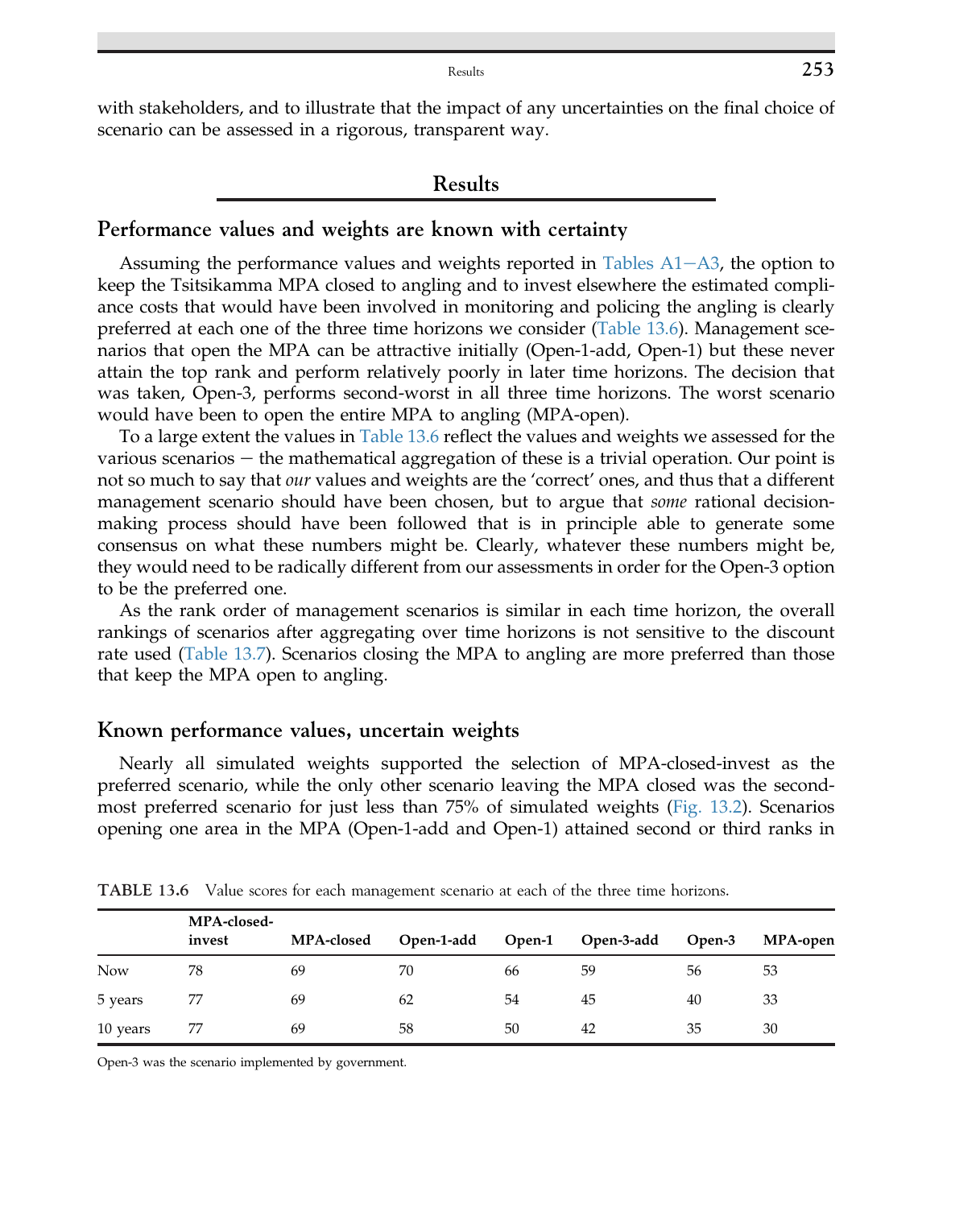|                    | <b>MPA-closed-</b> |    |                                         |    |    |        |          |
|--------------------|--------------------|----|-----------------------------------------|----|----|--------|----------|
| <b>Discounting</b> | invest             |    | MPA-closed Open-1-add Open-1 Open-3-add |    |    | Open-3 | MPA-open |
| None               |                    | 69 | 64                                      | 57 | 49 | 44     | 39       |
| 6%                 | 78                 | 69 | 65                                      | 58 | 50 | 46     | 41       |
| 10%                | 78                 | 69 | 66                                      | 60 | 52 | 47     | 43       |

TABLE 13.7 Overall value scores for each management scenario, aggregated over time horizons using different discount rates.

Open-3 was the scenario implemented by government.



FIG. 13.2 Management scenario acceptability indices under the assumption of known performance evaluations. These show the proportion of simulated weights in which each scenario obtained a particular rank ( $R1 = best$ ,  $R7 =$  worst).

a reasonable proportion of simulations (20% of weights placed Open-1-add in second position), indicating some support. Scenarios that open three or more areas in the MPA achieved good ranks in only a very small proportion of simulations (less than 1%).

Some caution is needed when interpreting the acceptability indices shown in Fig. 13.2. The scenario with the largest acceptability is not necessarily the preferred scenario, and a scenario that is supported by only one set of weights can still be preferred, if those weights happen to represent the decision-maker's actual preferences. The proportion of simulated weights that support a scenario is best interpreted as the range of possible preferences that would still lead to the selection of that scenario. Thus, the fact that the overwhelming majority of preferences lead to the selection of MPA-closed-invest, and also to the ranking of MPA-open in last place, indicates that  $-$  in the absence of more information about the kinds of preferences that stakeholders actually have  $-$  these choices would be typical of a wide variety of potential

<span id="page-17-0"></span>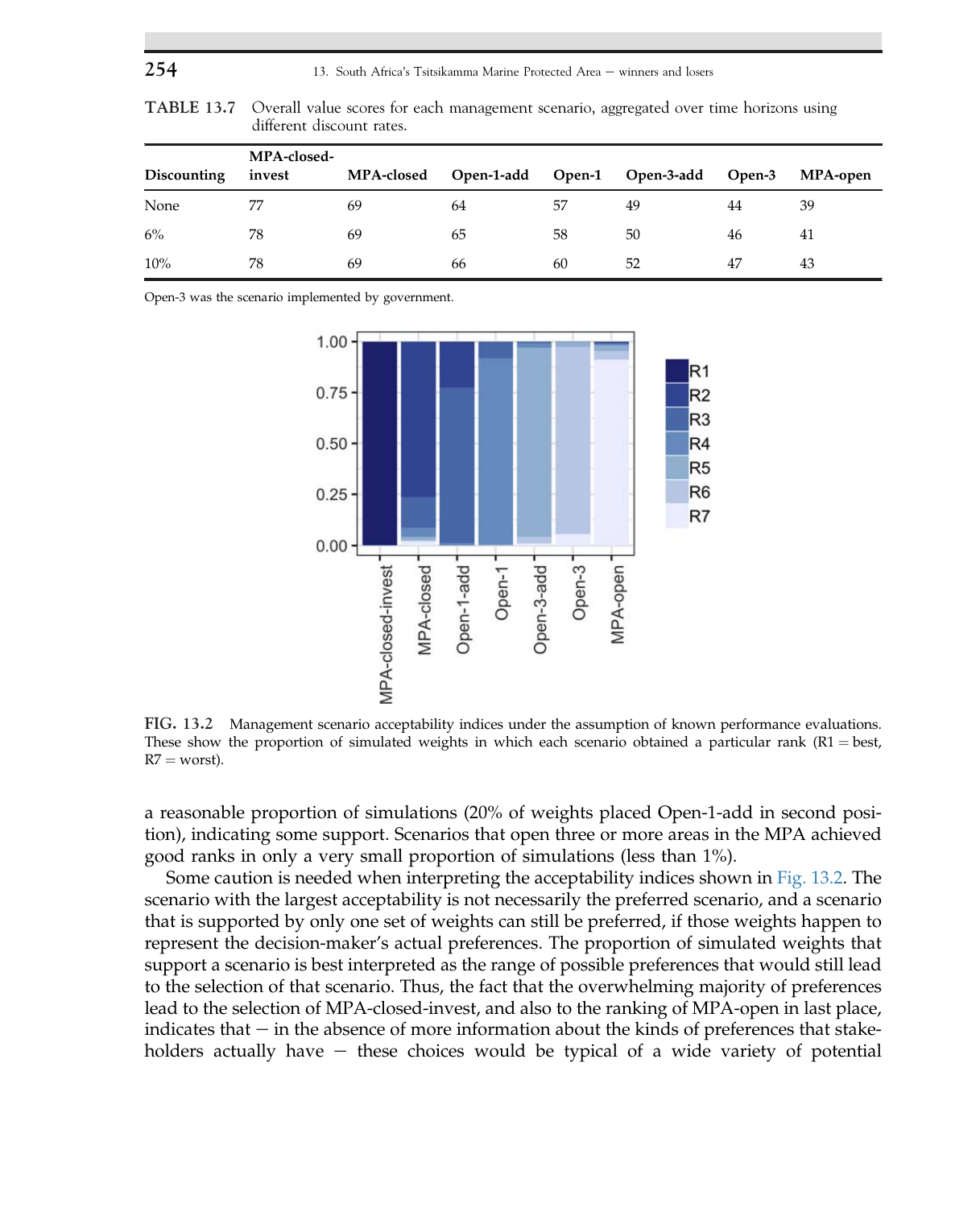<span id="page-18-0"></span>stakeholders. It also indicates that the relative weighting of objectives is probably not a critical input to the decision process, since most weights return the same scenario as preferred. In highly politicised contexts this can be a useful result because it allows for progress to be made towards a decision without having to find consensus on a common set of weights. Different stakeholders may prioritise different objectives, but this will still lead to the selection of the same management scenario. Clearly then, the good performance of the scenarios closing the MPAs is a result of the performance values that are assigned to the individual objectives, rather than on how these objectives are weighted. In the next section we investigate how sensitive results are to relaxing this assumption as well.

# Uncertain performance values and uncertain weights

An initial set of simulations in which we generated performance values from uniform distributions centered on the values in Tables  $A1-A3$  returned essentially the same results as in [Fig. 13.2](#page-17-0), and are therefore not repeated here. Scenarios involving the MPA remaining closed were judged to be less uncertain than those opening either one or three areas inside the MPA, but this uncertainty was not sufficient to allow the latter scenarios to gain greater acceptability. When uncertainties were generated in such a way that they could only improve the performance of scenarios opening parts of the MPA to angling, and worsen the performance of those keeping the MPA closed, a significant minority of preferences (some 20% of preferences) supported the selection of the Open-1-add scenario, although the majority of preferences (80%) continued to support the MPA-closed-invest scenario (Fig. 13.3). While the attractiveness of the Open-1 management scenarios in particular improved as a result of



FIG. 13.3 Management scenario acceptability indices when performance evaluations are also uncertain. These show the proportion of simulated weights in which each scenario obtained a particular rank ( $R1 = best$ ,  $R7 = worst$ ).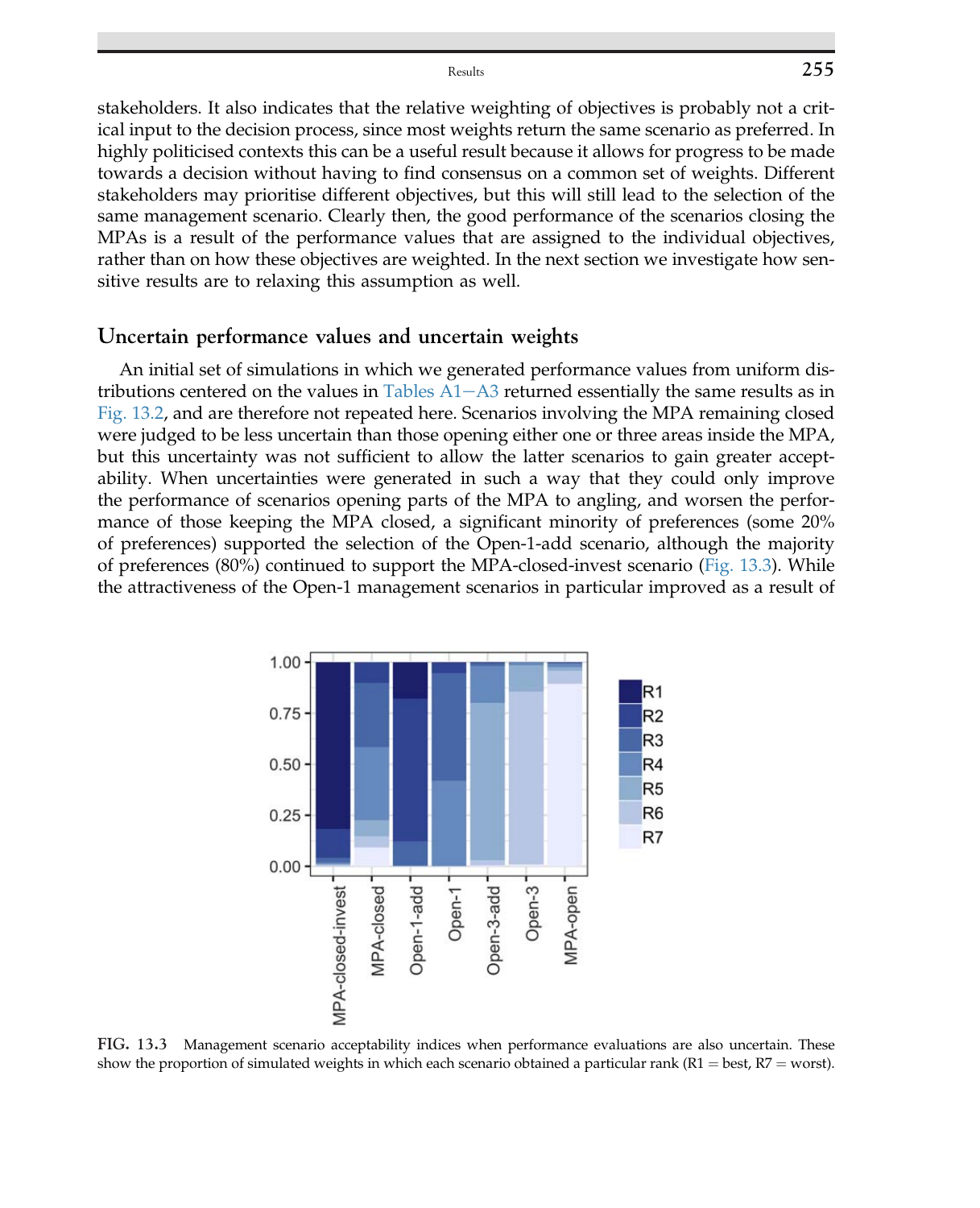

FIG. 13.4 'Average' preferences that would lead to a scenario being selected as best. These are computed as the centroid of all weight combinations that support the selection of a particular scenario. Objectives have been grouped according to high-level classification (environmental, economic, equity) to facilitate visual inspection.

the introduction of this asymmetric uncertainty, the MPA-open scenario remained unattractive, largely because its evaluations were mostly assessed to be at a 'low' level of uncertainty.

Apart from simply counting the number of simulated weights that support each management scenario, the simulation-based approach also allows one to store a set of weights and interrogate them further. In particular, by examining the weights that lead to the selection of a scenario, we get an insight into the kinds of preferences (and hence, the kind of decision-maker) that would select that scenario. Fig. 13.4 shows, for each scenario, the criterion-wise averages of all weight combinations that support that scenario. The fact that these averages exist for each scenario indicates that each scenario is selected as 'best' by at least one combination of weights, even if this is not visible from [Fig. 13.3.](#page-18-0) Preferences that place more weight on equity objectives and less weight on economic objectives tend to favour the selection of the Open-1-add scenario, while those that distribute importance more evenly between the objectives favour the selection of the MPA-closed scenarios (Fig. 13.4). Scenarios that open three or more areas are only preferred if equity objectives are very heavily favoured. The averages in Fig. 13.4 do not tell the whole story, because they do not convey the range of weights that support each scenario, but they do provide a means of conveying to decision-makers the kinds of preferences that support each scenario.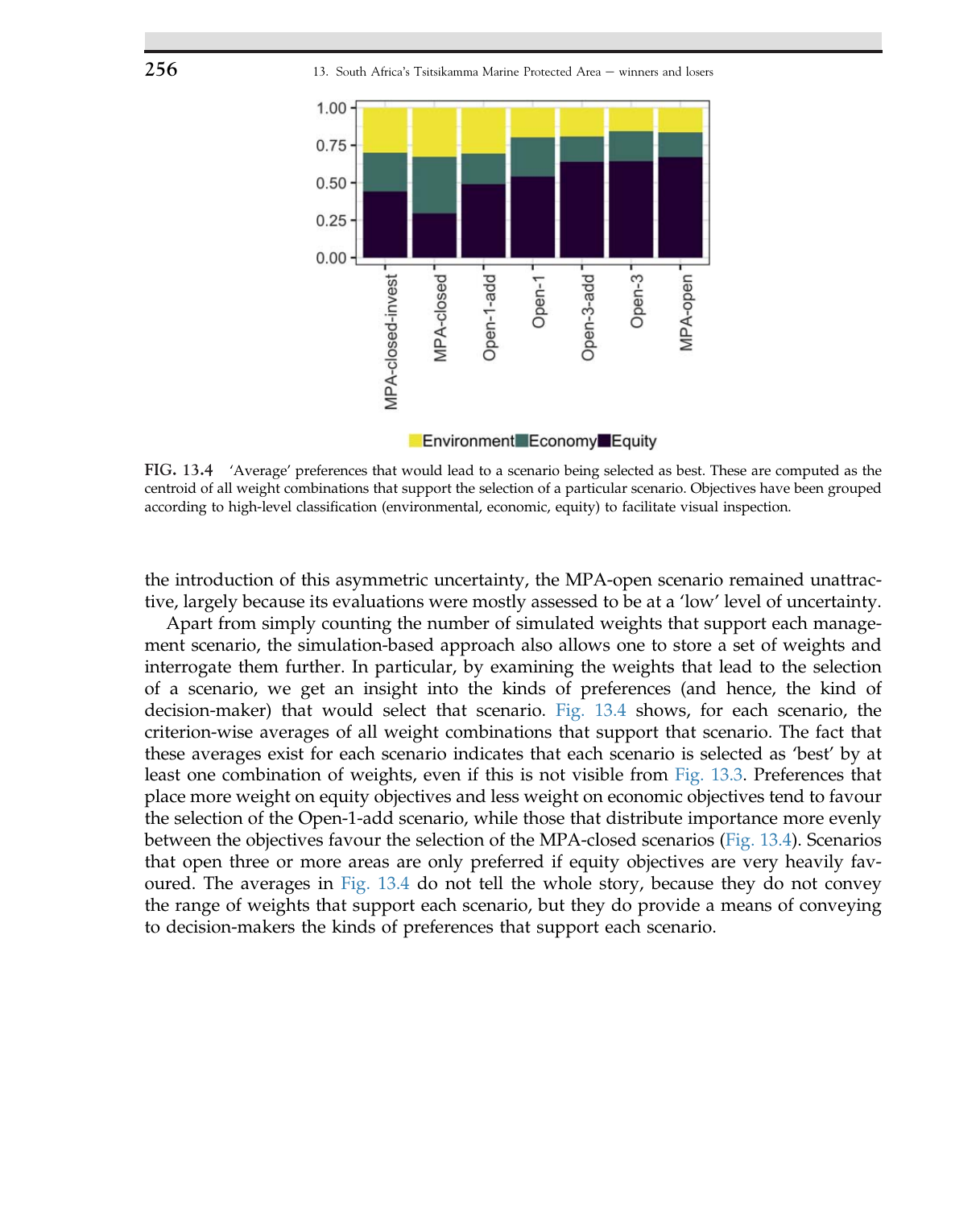$D$ iscussion  $257$ 

#### Discussion

There are many lessons that can be learnt from this exercise. The first is that good policies do not translate into good actions unless (a) the polices are actually complied with; (b) the best available scientific information is employed in making decisions, including that derived from natural, economic and social sciences, so that actions are based on evidence; (c) best practices of consultation and co-operation are applied, and (d) legal requirements for public consultation and feedback are not only respected but are acted on to revise and improve proposals.

In the present case, a key factor was the existence of an independent judiciary that could pass a judgement on the legality of the actions of DEA in enacting fishing before due consultation with the public had taken place. The court ruling upheld the requirement for government departments to invite comments, to allow sufficient time for this to take place, and to react to comments in a way that allows incorporation of alternative suggestions as far as possible. In this requirement, the present process was flawed. Implementation of legislation took place before the period of comment had even passed. Even when angling was halted to allow comments to be submitted, there was never any consultation, and revision of the regulations for proposed angling was minimal  $-$  amounting to the reduction of the number of angling areas from four to three, and to some tightening of regulations concerning numbers of fish that could be caught. Moreover, the views of the scientific community outside of the government officials involved with the negotiations were never sought, either before or after the gazette was passed, despite efforts by both individuals and representative bodies to facilitate this. The result has left all parties dissatisfied: anglers still complain; managers have to implement additional measures without additional funding and staff; scientists feel undervalued; and conservation is compromised.

It is against this backdrop that we propose a procedure that could have avoided many of the pitfalls. The multi-criteria decision analysis (MCDA) that we advance in this paper can help overcome many of these. Its very name demands that multiple criteria, often cutting across economic, social and environmental divides, must be considered. It demands that knowledge from all interested parties  $-$  whether they be anglers, politicians, managers, econ $omists$ , sociologists or natural scientists  $-$  is incorporated in the process. It requires acceptance of objectives, and agreement on how these objectives can be measured and the degree to which they are being fulfilled. It needs joint thought on how these measures should be weighted. All of this distils to a powerful process of consultation and co-operation. It can yield measures that can be documented and rationally defended.

In outlining the process here, we have been at pains to emphasise that this is a process, not a final outcome. Our simulations are just that: they demonstrate the power of the process but not a final outcome. For fruition, it needs inputs from all interested persons who can agree on alternative scenarios, decide the criteria needed to measure their relative benefits, and secure consensus on the weighting of different measures. The process itself compels consultation, involves divergent views, and makes people feel part of the outcome, rather than being invited to pass comment after the event (a problem discussed in detail by [Flannery et al., 2018\)](#page-22-0). It also yields an objective outcome, and the grounds for the outcome are transparent and accessible so they can be challenged.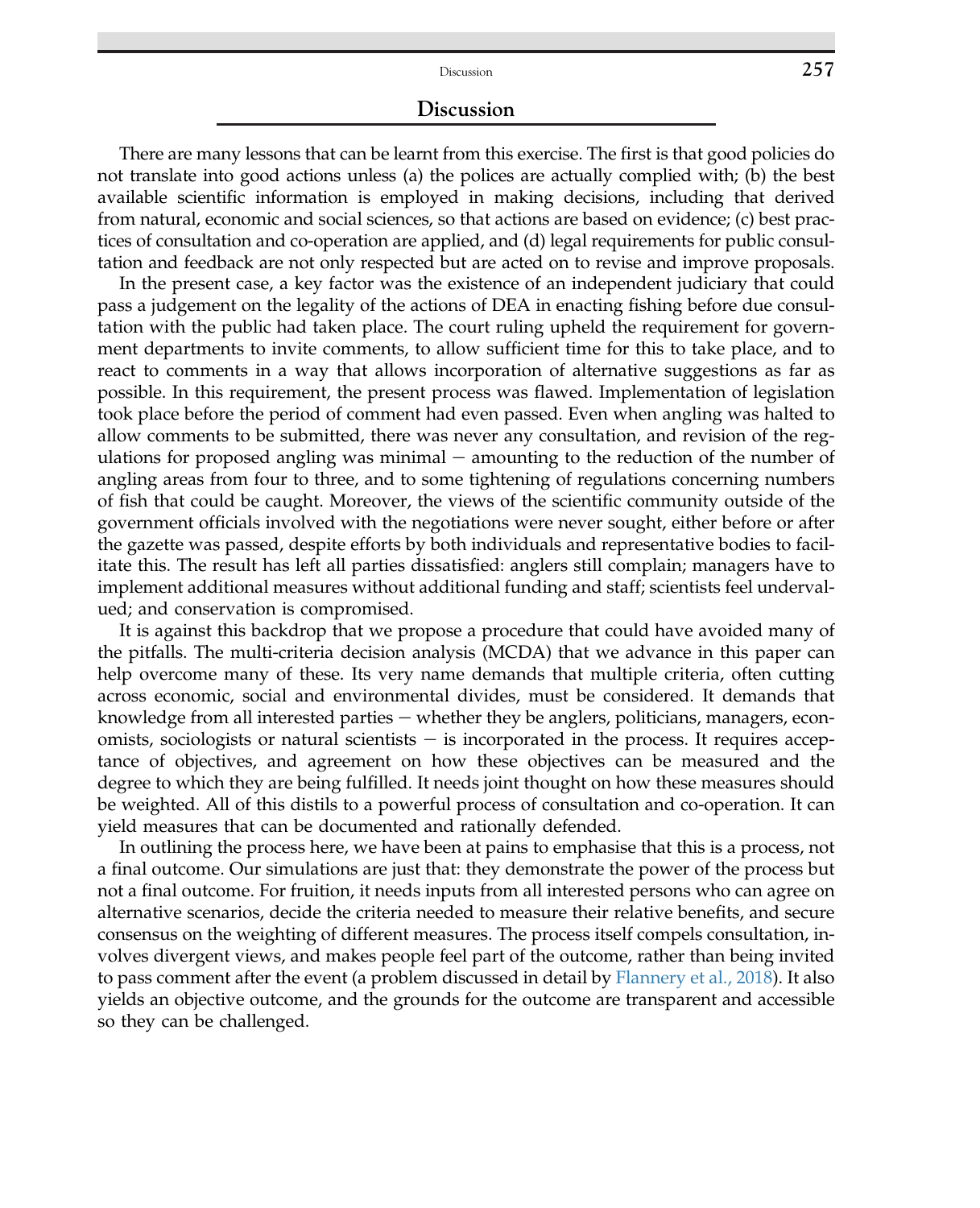Despite our exercise being a simulation, we believe that the conclusions are robust because we conducted a number of sensitivity tests to see if the conclusions would change. Under all circumstances examined, the option 'MPA-closed-invest' scored best, and the 'MPA-open' option scored worst, establishing confidence that this overall result is unlikely to change. Nevertheless, this is clearly a first step only, and the multi-criteria decision analysis (MCDA) needs to be run with values and weights derived from a consultative process in which all stakeholders discuss and agree on the most appropriate inputs. In this sense, we offer the procedure as a way forward that will incorporate all parties, insure involvement, generate discussion and lead to resolutions that are defendable and based on defined criteria and values. In short, ours is a procedure, not a final set of solutions. It needs to be applied, not blindly accepted.

History has proven that the application of evidence-based and consultative processes are powerful means of overcoming problems. So, for example, an intensive evidence-based approach led by the DEA culminated in a successful management strategy for elephants in the Kruger National Park [\(Scholes and Mennell, 2008\)](#page-23-0), ending years of heated debate regarding the effectiveness, and ethics, of culling interventions to reduce elephant impacts on vegetation.

## Conclusions

In the Introduction we posed a series of questions that prompted the application of a Multiple Criteria Decision Analysis (MCDA).

- 1. Is the Tsitsikamma problem a 'wicked' one (i.e. difficult or impossible to solve)? In one sense it is a difficult problem to solve because it pits opposing views against each other, and it addresses an issue that has national ramifications because national parks are 'national', but the issue of fishing rights has been treated as one that is local. It is also difficult because local interest groups brought to bear political pressure based on historical injustices. But despite these overarching issues, that does not make the problem 'wicked' in the sense that it cannot be resolved. Use of an MCDA would have compelled consultation and interaction with a broader set of participants, examination of a wider array of options, and critical examination of their merits (values) and their relative importance (weights). We are confident it would have yielded a better outcome.
- 2. Did the DEA reach a rational solution based on the best scientific information available to them, or are all stakeholders 'losers'? We believe that while their solution addressed the immediate problem of local social and economic pressures to open parts of the MPA to angling, it did not incorporate 'best available scientific advice'. Indeed, it was a prominent feature of the process that scientists felt undervalued. Clearly, not all stakeholders emerged as 'losers', as local communities did gain some access to angling. But whether that approached an optimal or sustainable long-term solution is doubtful. Certainly conservation, one of stated goals of the Tsitsikamma MPA, emerged as a 'loser'.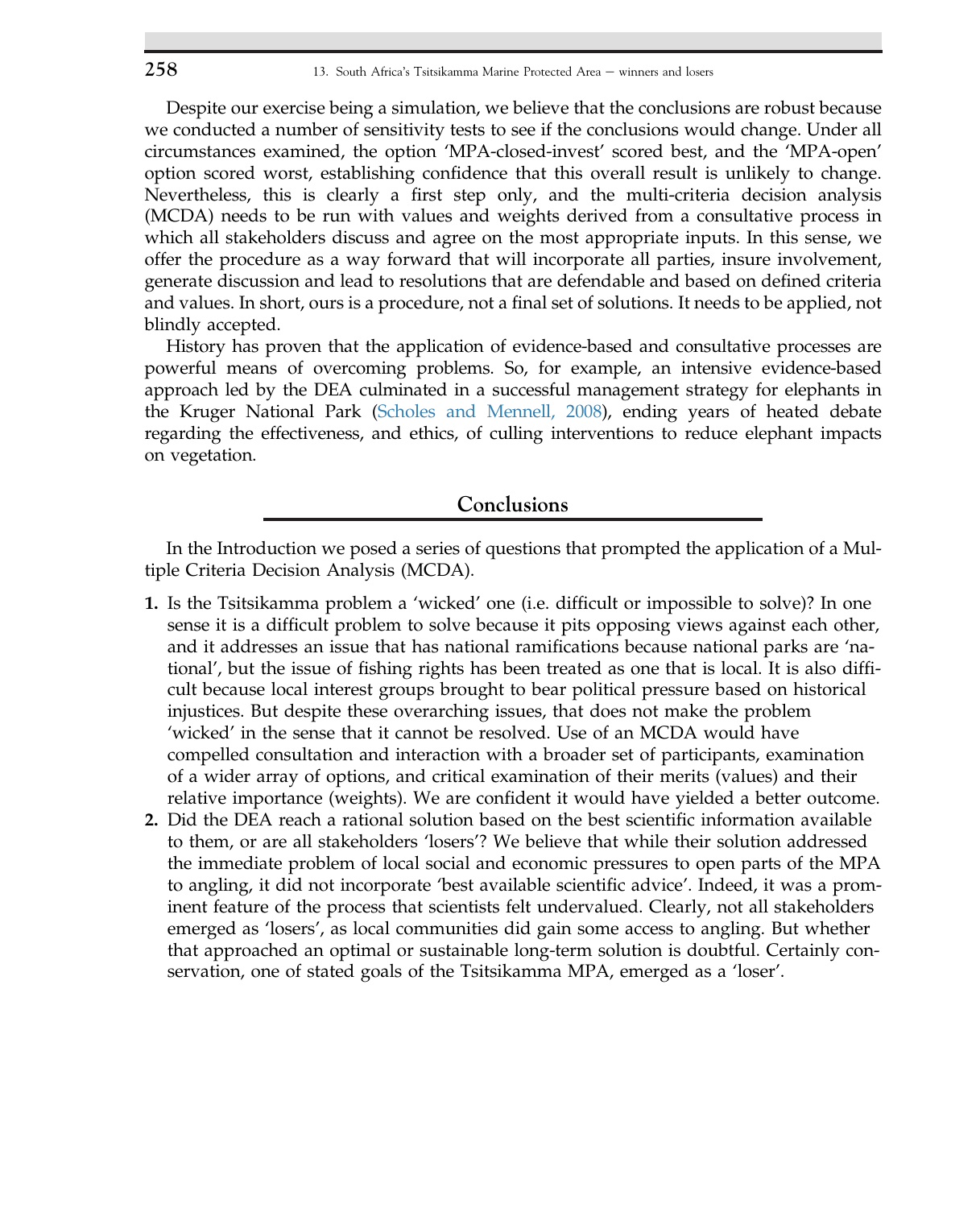References  $259$ 

<span id="page-22-0"></span>3. Were there alternative solutions that could have performed better, for most objectives or for more stakeholders, not just the local anglers but the wider community? Almost certainly. The size, position and number of 'open' areas were all subject to challenge and alternatives existed. The communities of people eligible for fishing was also a point of contention. Restitution of the rights of historically disadvantaged local people denied access is a clear goal of the country's Constitution. But extending to people's rights to fish recreationally in the Tsitsikamma MPA simply because they live adjacent or near to the MPA creates an ominous precedent. These are all points that go way beyond our MCDA, but there is no reason in principle why that could not have formed part of it.

We conclude that the Tsitsikamma problem is not 'wicked' in the sense of it being insoluble, but that many alternative decision scenarios perform better for a number of objectives than the decision that was implemented, and better outcomes could have been achieved for the local anglers, and that many more stakeholders could have been 'winners'. We advocate that, in future, such a rigorous, meaningful and transparent multi-stakeholder consultative approach be applied to decisions regarding the management of South Africa's MPAs and, indeed, other environmental issues that need conflict resolution.

# References

- Attwood, C.G., Bennett, B.A., 1995. Modelling the effect of marine reserves on the recreational shore-fishery of the south-western Cape, South Africa. South African Journal of Marine Science 16 (1), 227-240.
- Attwood, C.G., Mann, B.Q., Harris, J.M., 1997. Review of the state of marine protected areas in South Africa. African Journal of Marine Science 18, 341-367.
- Belton, V., Stewart, T., 2002. Multiple Criteria Decision Analysis: An Integrated Approach. Kluwer Academic Publishers, Boston.
- Bennett, N.J., Dearden, P., 2014a. Why local people do not support conservation: community perceptions of marine protected area livelihood impacts, governance and management in Thailand. Marine Policy 44, 107-116.
- Bennett, N.J., Dearden, P., 2014b. From measuring outcomes to providing inputs: governance, management, and local development for more effective marine protected areas. Marine Policy 50, 96–110.
- Buxton, C.D., Smale, M.J., 1989. Abundance and distribution patterns of three temperate marine reef fish (Teleostei: Sparidae) in exploited and unexploited areas off the southern Cape coast. Journal of Applied Ecology 26, 441-451.
- Carruthers, J., 1989. Creating a national park, 1910 to 1926. Journal of Southern African Studies 15 (2), 188–216.
- Cowley, P.D., Brouwer, S.L., Tilney, R.L., 2002. The role of the Tsitsikamma National Park in the management of four shore-angling fish along the south-eastern Cape coast of South Africa. South African Journal of Marine Science 24  $(1)$ , 27 $-35$ .
- DEA (Department of Environmental Affairs), 2012. Environment Sector Research, Development and Evidence Framework: An Approach to Enhance Science-Policy Interface and Evidence-Based Policy Making. Department of Environmental Affairs, Republic of South Africa, Pretoria.
- Dehens, L.A., Fanning, L.M., 2018. What counts in making marine protected areas (MPAs) count? The role of legitimacy in MPA success in Canada. Ecological Indicators 86, 45–57.
- Faasen, H., 2006. Synergies between Biodiversity Conservation and Sustainable Rural Development of Adjacent Communities: A Case Study of the Tsitsikamma National Park (Doctoral dissertation). University of Stellenbosch.
- Flannery, W., Healy, N., Luna, M., 2018. Exclusion and non-participation in marine spatial planning. Marine Policy 88, 32–40.
- Giakoumi, S., McGowan, J., Mills, M., Beger, M., Bustamante, R., Charles, A., Christie, P., Fox, M., Garcia Borboroglu, P., Gelcich, S., Guidetti, P., 2018. Revisiting "success" and "failure" of marine protected areas: a conservation scientist perspective. Frontiers in Marine Science 5 article 223.
- Götz, A., Cowley, P.D., Winker, H., 2008. Selected fishery and population parameters of eight shore-angling species in the Tsitsikamma National Park no-take marine reserve. African Journal of Marine Science 30 (3), 519-532.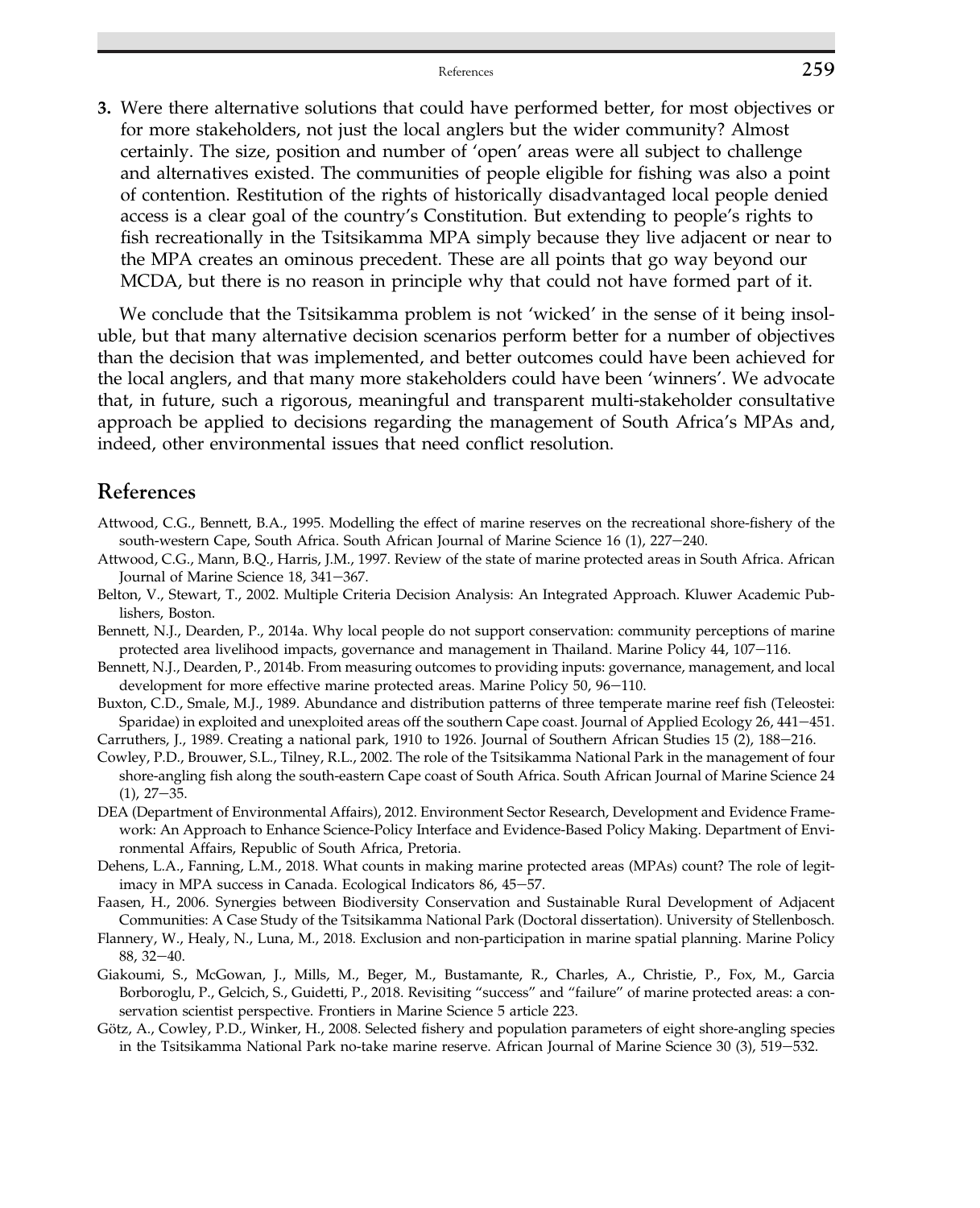- Greenhalgh, T., Howick, J., Maskrey, N., 2014. Evidence based medicine: a movement in crisis? British Medical Journal 348, 3725.
- Gregory, R., Failing, L., Ohlson, D., McDaniels, T.L., 2006. Some pitfalls of an overemphasis on science in environmental risk management decisions. Journal of Risk Research 9  $(7)$ ,  $717-735$ .
- Hanekom, N., Mann-Lang, J.B., Mann, B.Q., Carinus, T.V.Z., 1997. Shore-angling catches in the Tsitsikamma National Park, 1989-1995. Koedoe 40 (2), 37-56.
- Kerwath, S.E., Götz, A., Attwood, C.G., Sauer, W.H.H., 2008. The effect of marine protected areas on an exploited population of sex-changing temperate reef fish: an individual-based model. African Journal of Marine Science  $30(2)$ ,  $337-350$ .
- Kiker, G.A., Bridges, T.S., Varghese, A., Seager, T.P., Linkov, I., 2005. Application of multicriteria decision analysis in environmental decision making. Integrated Environmental Assessment and Management 1 (2), 95–108.
- Kinas, P.G., Andrade, H.A., 2007. Bayesian statistics for fishery stock assessment and management: a synthesis. Pan-American Journal of Aquatic Sciences 2 (2), 103-112.
- Lahdelma, R., Hokkanen, J., Salminen, P., 1998. SMAA-stochastic multiobjective acceptability analysis. European Journal of Operational Research 106 (1), 137-143.
- Lombard, A.T., Ban, N.C., Smith, J.L., Wood, S.A., Lester, S.E., Sink, K.J., Jacob, A.L., Kyriazi, Z., Tingey, R., Sims, H.E., 2019. Practical approaches and advances in spatial tools to achieve multi-objective marine spatial planning. Frontiers in Marine Science 6, 166.
- Muhl, E., 2016. Food Security and Livelihoods: Understanding Marine Protected Area Impacts in the Tsitsikamma (B.Sc. Honours thesis). University of Cape, Town, South Africa.
- Oberholzer, S., Saayman, M., Saayman, A., Slabbert, E., 2010. The socio-economic impact of Africa's oldest marine park. Koedoe 52 $(1)$ , 1-9.
- Punt, A.E., Hilborn, R.A.Y., 1997. Fisheries stock assessment and decision analysis: the Bayesian approach. Reviews in Fish Biology and Fisheries  $7(1)$ ,  $35-63$ .
- RSA (Republic of South Africa), 1996. Constitution of the Republic of South Africa, 1996 (Act No. 108 of 1996).
- Scholes, R.J., Mennell, K., 2008. Elephant Management: A Scientific Assessment of South Africa. Wits University Press, Johannesburg.
- Skaburskis, A., 2008. The origin of "wicked problems". Planning Theory & Practice 9 (2), 277-280.
- Smith, M.K.S., Kruger, N., Murray, T.S., 2015. Aerial surveys conducted along the Garden Route coastline, South Africa, to determine patterns in shore fishing effort. Koedoe 57 $(1)$ , 1–9.
- Turpie, J., Clark, B., Hutchings, K., 2006. The Economic Value of Marine Protected Areas along the Garden Route Coast, South Africa, and Implications of Changes in Size and Management. Report to WWF–SA.
- UN (United Nations), 2014. United Nations Blue Economy Concept Paper. [https://sustainabledevelopment.un.org/](https://sustainabledevelopment.un.org/content/documents/2978BEconcept.pdf) [content/documents/2978BEconcept.pdf.](https://sustainabledevelopment.un.org/content/documents/2978BEconcept.pdf)
- UN (United Nations), 2015. United Nations General Assembly Resolution. Transforming Our World: The 2030 Agenda for Sustainable Development. A/RES/70/1. [http://www.un.org/en/development/desa/population/](http://www.un.org/en/development/desa/population/migration/generalassembly/docs/globalcompact/A_RES_70_1_E.pdf) [migration/generalassembly/docs/globalcompact/A\\_RES\\_70\\_1\\_E.pdf](http://www.un.org/en/development/desa/population/migration/generalassembly/docs/globalcompact/A_RES_70_1_E.pdf).
- Watts, S., Faasen, H., 2009. Community-based conflict resolution strategies for sustainable management of the Tsitsikamma National Park, South Africa. South African Geographical Journal 91 (1), 25–37.

<span id="page-23-0"></span><sup>260 13.</sup> South Africa's Tsitsikamma Marine Protected Area – winners and losers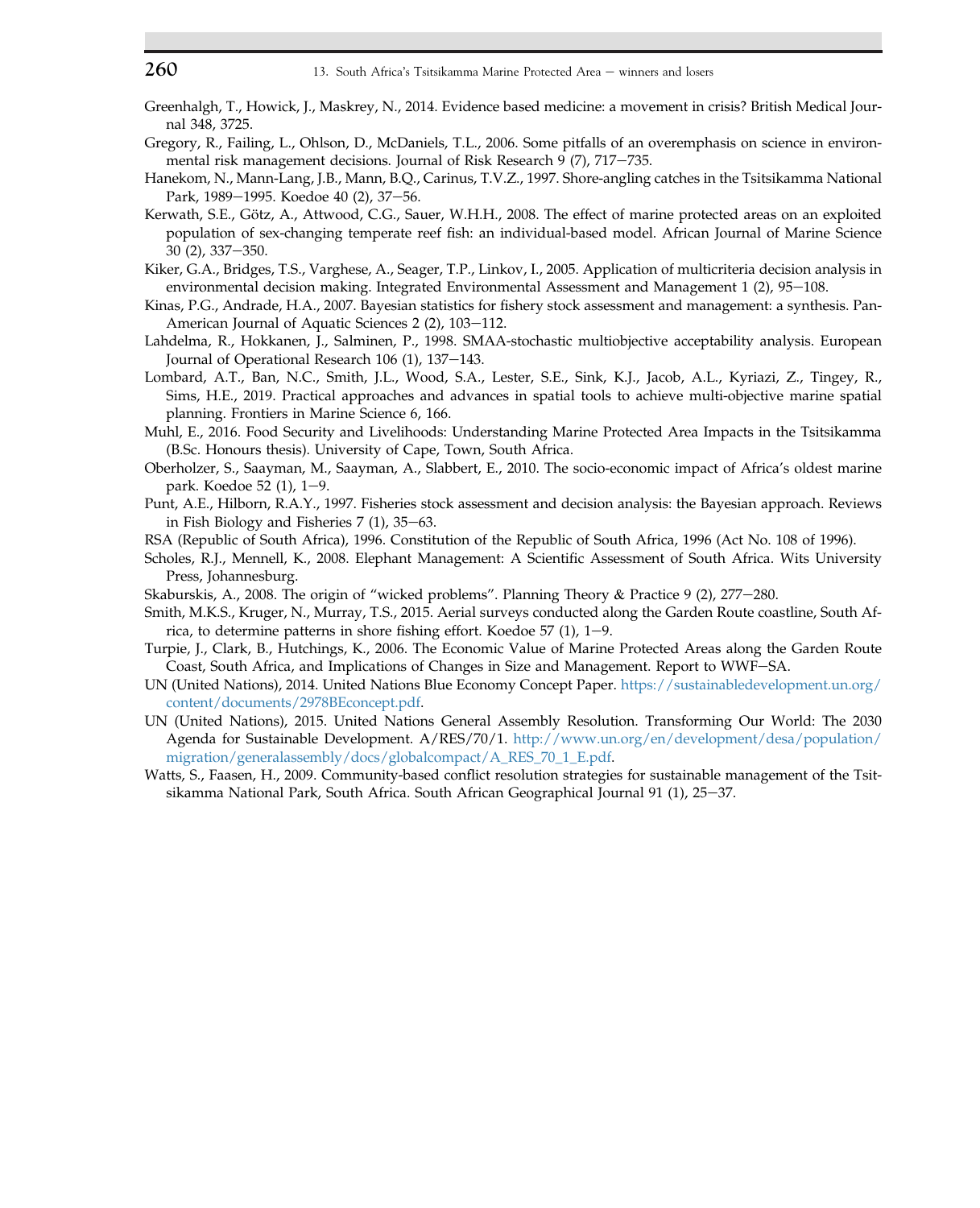<span id="page-24-0"></span>TABLE A1 Environmental resilience: all objectives and attributes used for the multi-criteria decision analysis, and weights assigned to each objective as percentages ([Table](#page-12-0) 13.4 shows that environmental resilience contributes 28% to the overall objective).

| High-level objectives        |                |                |                |                       |                                                       |                |      |                                                                             |                |                                                                       |                |            |                |          |                | Environmental resilience: maximise ocean health and provision of ecosystem services (28%) |                |      |                 |                         |                |                |              |                                                |                |                 |                |                                                                                                             |                |                 |            |
|------------------------------|----------------|----------------|----------------|-----------------------|-------------------------------------------------------|----------------|------|-----------------------------------------------------------------------------|----------------|-----------------------------------------------------------------------|----------------|------------|----------------|----------|----------------|-------------------------------------------------------------------------------------------|----------------|------|-----------------|-------------------------|----------------|----------------|--------------|------------------------------------------------|----------------|-----------------|----------------|-------------------------------------------------------------------------------------------------------------|----------------|-----------------|------------|
| Mid-level objectives         |                |                |                |                       | Prevent ecological scarcities (16.8%)                 |                |      |                                                                             |                |                                                                       |                |            |                |          |                |                                                                                           |                |      |                 |                         |                |                |              | Reduce environmental risk (11.2%)              |                |                 |                |                                                                                                             |                |                 |            |
| Low-level objectives         |                | linefish       |                | Protect threatened    |                                                       | habitats       |      | Protect intertidal                                                          |                | Provide spill-over                                                    |                |            |                |          |                | Protect/provide<br>refugia                                                                |                |      |                 |                         |                |                |              | Provide climate<br>change mitigation           |                |                 |                | Collapse of species NB<br>to fisheries                                                                      |                |                 |            |
| <b>Attributes</b>            |                | these spp.)    |                | Species abundance (of |                                                       |                |      | Reduction of intertidal<br>stocks, ecosystem shifts<br>from over-harvesting |                | Relative abundance of<br>target species inside and<br>outside reserve |                |            |                |          |                | Size and design                                                                           |                |      |                 |                         |                |                |              | Cumulative impacts<br>measure/ecosystem health |                |                 |                | Fisheries measures.<br>spawner biomass<br>(less than<br>$20\%$ = critical)                                  |                |                 |            |
| Weights                      |                | 8.4%           |                |                       |                                                       | 2.8%           |      |                                                                             |                | 5.6%                                                                  |                |            |                |          |                | 2.8%                                                                                      |                |      |                 |                         |                | 1.4%           |              |                                                |                |                 |                | $7.0\%$                                                                                                     |                |                 |            |
| Management scenarios         | T <sub>0</sub> | T <sub>5</sub> |                | T <sub>10</sub>       | T <sub>0</sub>                                        | T <sub>5</sub> |      | T <sub>10</sub>                                                             | T <sub>0</sub> | T <sub>5</sub>                                                        |                | <b>T10</b> |                |          | T <sub>0</sub> | T <sub>5</sub>                                                                            |                |      | T <sub>10</sub> | T <sub>0</sub>          |                | T <sub>5</sub> |              | <b>T10</b>                                     |                |                 | T <sub>0</sub> | T <sub>5</sub>                                                                                              |                |                 | <b>T10</b> |
| 1. MPA closed,<br>investment |                |                |                |                       | 100 H 100 H 100 H 100 H 100 H 100 H 100 H 100 H 100 H |                |      |                                                                             |                |                                                                       |                |            |                | $100$ H  |                |                                                                                           |                |      |                 | 100 H 100 H 100 H 100 H |                |                |              | 100 H                                          |                |                 |                | 100 H 100 H                                                                                                 |                | 100 H           |            |
| 2. MPA closed                |                |                |                |                       |                                                       |                |      |                                                                             |                |                                                                       |                |            |                |          |                |                                                                                           |                |      |                 |                         |                |                |              |                                                |                |                 |                | 100 H 100 H 100 H 100 H 100 H 100 H 100 H 100 H 100 H 100 H 100 H 100 H 100 H 100 H 100 H 100 H 100 H 100 H |                |                 |            |
| 3. Open 1 area, add          | 100 H 80       |                |                | H 60                  | H 100 H 90 H 90                                       |                |      |                                                                             |                | H 100 M 80 M 75                                                       |                |            |                | $M$ 90 L |                | -80                                                                                       | - T.           | -80  |                 | I.90                    | L              | -80            | $\mathbf{L}$ | 80 L                                           |                | 90              |                | H 80                                                                                                        |                | H 75 H          |            |
| 4. Open 1 area               | 100 H 50       |                |                | H 40                  | H 100 H 80 H 80                                       |                |      |                                                                             |                | H 100 M 70 M 60                                                       |                |            |                | M 70     |                | L 50                                                                                      |                | L 50 |                 | L 70                    | $\mathbf{L}$   | 60             |              | $L$ 60                                         | L              | 70              |                | H 50                                                                                                        | H              | 40 H            |            |
| 5. Open 3 areas, add         | 100 H 40       |                |                | H 35                  | H 100 H 70                                            |                |      | H 70                                                                        | H 100 M 50     |                                                                       |                | M 40       |                | M 50     |                | M 40                                                                                      |                | M 40 |                 | M 50                    | M              | 40             |              | M 40                                           |                | M <sub>50</sub> |                | M 40                                                                                                        | M              | $35 \mathrm{M}$ |            |
| 6. Open 3 areas              | 100 H 30       |                |                | H 20                  | H 100 H 50                                            |                | H 50 |                                                                             | H 100 M 30     |                                                                       |                | M 20       |                | M 25     |                | M 20                                                                                      |                | M 20 |                 | M 30                    |                | M 25           |              | M 25                                           | M              | 25              | M              | 20                                                                                                          | M              | 15              | M          |
| 7. MPA open                  | 100 H 10       |                | H <sub>0</sub> |                       | H 100 H 20                                            |                |      | H 20                                                                        | H 100 H 0      |                                                                       | H <sub>0</sub> |            | H <sub>0</sub> |          |                | H <sub>0</sub>                                                                            | H <sub>0</sub> |      | H <sub>0</sub>  |                         | H <sub>0</sub> |                |              | H <sub>0</sub>                                 | H <sub>0</sub> |                 | H <sub>0</sub> |                                                                                                             | H <sub>0</sub> |                 | Н          |

Management scenarios are described in [Table](#page-10-0) 13.2. Values assigned to each management scenario, for each objective, are shown below the weights (T0 = time zero; T5 = T0 + five years;  $T10 = T0 + 10$  years. An H, M or L to the right of each value indicates that the authors assigned a High, Medium or Low certainty to that value).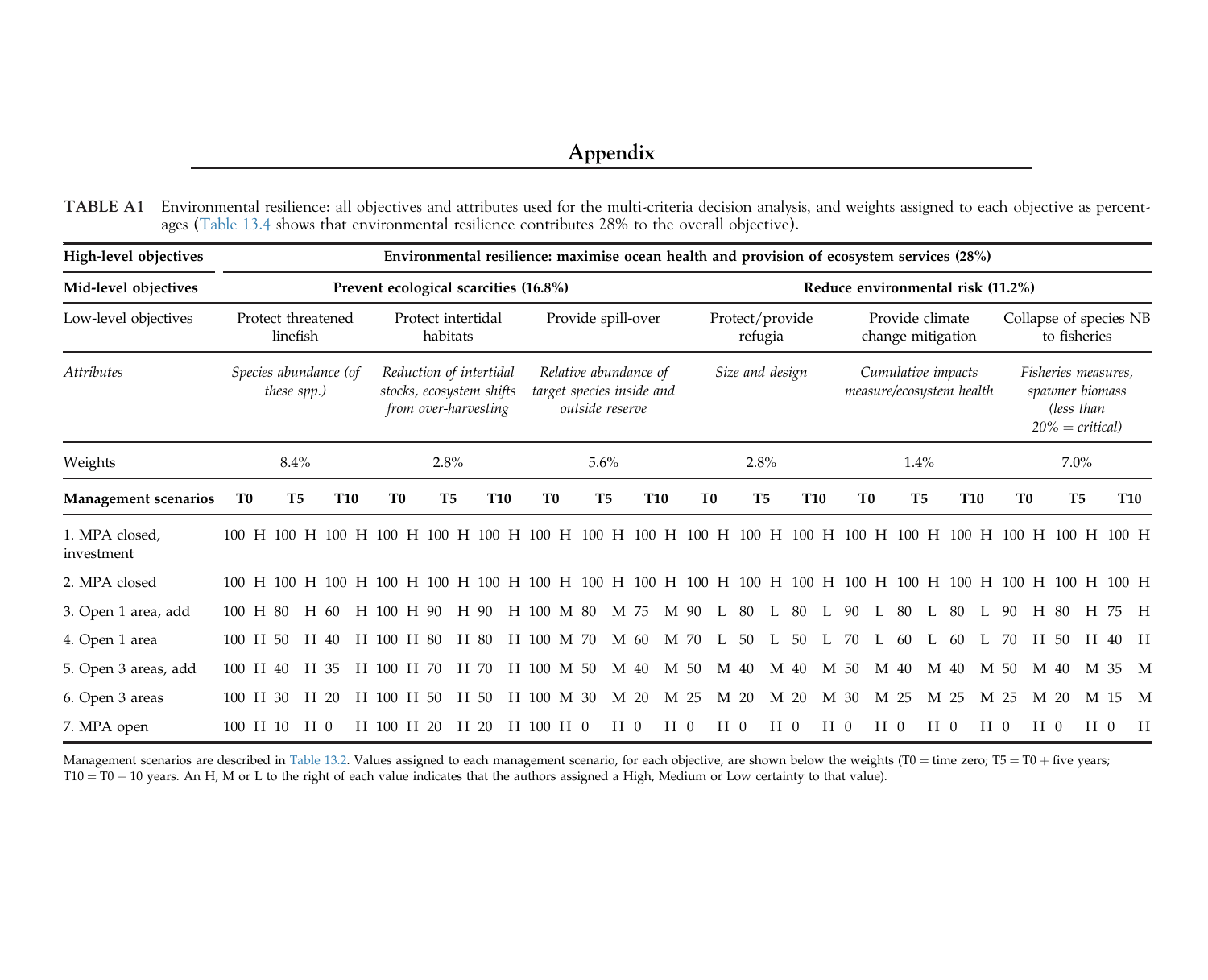| High-level objectives         |                |   |                |   |                                                  |   |                |   |             |                |                          |                 |                |                 |                               |   | Economic resilience: eradicate poverty, create jobs and increase human well-being (28%) |                 |                |   |                                                                                                         |   |                 |   |                |   |                               |         |                       |            |
|-------------------------------|----------------|---|----------------|---|--------------------------------------------------|---|----------------|---|-------------|----------------|--------------------------|-----------------|----------------|-----------------|-------------------------------|---|-----------------------------------------------------------------------------------------|-----------------|----------------|---|---------------------------------------------------------------------------------------------------------|---|-----------------|---|----------------|---|-------------------------------|---------|-----------------------|------------|
| Mid-level objectives          |                |   |                |   |                                                  |   |                |   |             |                |                          |                 |                |                 |                               |   | Maximise income and minimise cost (28%)                                                 |                 |                |   |                                                                                                         |   |                 |   |                |   |                               |         |                       |            |
| Low-level objectives          |                |   | (SANP)         |   | Direct income to South<br>African National Parks |   |                |   | livelihoods |                | Direct contribution to   |                 |                |                 | income via e.g.<br>employment |   | Indirect income (local area<br>opportunities, trade)                                    |                 |                |   | Indirect income<br>(contribute to<br>international tourist<br>revenue <i>i.e.</i> national tax<br>base) |   |                 |   |                |   | compliance costs<br>(to SANP) |         | Minimise management/  |            |
| <b>Attributes</b>             |                |   | accommodation) |   | Reserve income (entry and                        |   |                |   |             |                | Offset food protein bill |                 |                |                 |                               |   | Local economic stats                                                                    |                 |                |   | National & SANP economic<br>stats                                                                       |   |                 |   |                |   |                               |         | SANP management costs |            |
| Weights                       |                |   | $7.0\%$        |   |                                                  |   |                |   |             | 2.8%           |                          |                 |                |                 | 5.6%                          |   |                                                                                         |                 |                |   | 5.6%                                                                                                    |   |                 |   |                |   |                               | $7.0\%$ |                       |            |
| Management scenarios          | T <sub>0</sub> |   | T5             |   | <b>T10</b>                                       |   | T0             |   |             | T <sub>5</sub> |                          | T <sub>10</sub> | T <sub>0</sub> |                 | T <sub>5</sub>                |   |                                                                                         | T <sub>10</sub> | T <sub>0</sub> |   | T <sub>5</sub>                                                                                          |   | T <sub>10</sub> |   | T <sub>0</sub> |   | T5                            |         |                       | <b>T10</b> |
| 1. MPA closed, investment 100 |                | H | 80             | Н | 80                                               | Н | 100            | Н | 100         | H              | 100                      | H               | 100            | H               | 100                           | H | 100                                                                                     | H               | 100            | H | 100                                                                                                     | H | 100             | H | 100            | H | 100                           | H       | 100 H                 |            |
| 2. MPA closed                 | 100            | H | 100            | H | 100                                              | H | $\overline{0}$ |   | $H \quad 0$ | H              | $\overline{0}$           | $H_{\parallel}$ | 100            | H               |                               |   | 100 H 100 H 100 H 100 H                                                                 |                 |                |   |                                                                                                         |   | 100             | H | 100            | H | 100                           | H       | 100 H                 |            |
| 3. Open 1 area, add           | 90             | M | 80             | M | -80                                              |   | M 70           |   | $M$ 50      |                | M 50                     |                 | $M$ 50         | M               | 30                            |   | M 30                                                                                    |                 | M 90           |   | M 70                                                                                                    |   | M 60            | M | 50             | H | -50                           | H       | 50                    | H          |
| 4. Open 1 area                | 90             | M | 70             | M | 70                                               | M | 70             | M | - 50        | M              | 50                       | M               | 40             | M               | - 30                          |   | M 30                                                                                    |                 | M 90           | M | 70                                                                                                      | M | 60              | M | 70             | H | 70                            | H       | 70                    | H          |
| 5. Open 3 areas, add          | 70             | M | 60             | M | -60                                              |   | M 80           | M | 30          | M              | 30                       | M               | 30             | M               | 20                            | M | 20                                                                                      | M               | 70             | H | 50                                                                                                      | H | 30              | H | 20             | H | 20                            | H       | 20                    | $_{\rm H}$ |
| 6. Open 3 areas               | 70             | M | 50             | M | 50                                               |   | M 80           |   | M 30        | M              | 30                       | M               | -15            | M               | -10                           |   | M 10                                                                                    | M               | 70             | H | 50                                                                                                      | H | 30              | H | 40             | H | 40                            | H       | 40                    | Н          |
| 7. MPA open                   | 50             | H | 30             | H | -30                                              | H | 100            |   | M 20        | M              | 20                       | M 5             |                | $H_{\parallel}$ | $\Omega$                      |   | $H \quad 0$                                                                             | H               | 50             | H | 25                                                                                                      | H | -15             | H | 20             | H | 20                            | H       | 20                    | H          |

TABLE A2 Economic resilience: all objectives and attributes used for the multi-criteria decision analysis, and weights assigned to each objective as percentages ([Table](#page-12-0) 13.4 shows that economic resilience contributes 28% to the overall objective).

Management scenarios are described in [Table](#page-10-0) 13.2. Values assigned to each management scenario, for each objective, are shown below the weights (T0 = time zero; T5 = T0 + five years;  $T10 = T0 + 10$  years. An H, M or L to the right of each value indicates that the authors assigned a High, Medium or Low certainty to that value).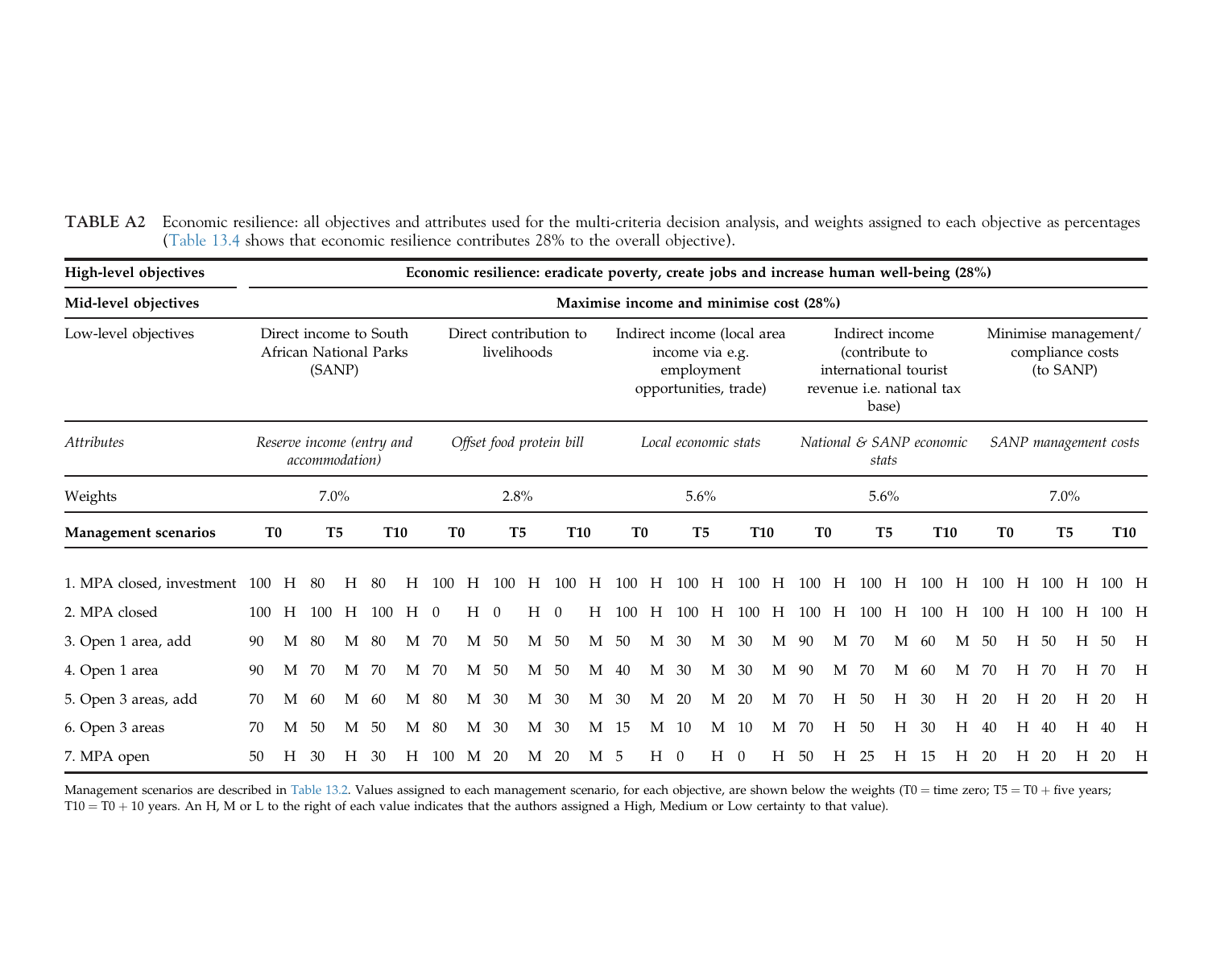|                           |                |   |                                            |                |                                                     |   |                |                |                  |   |                                                 |                 |                |         | Equity $(44\%)$ (i.e. 30.8% + 13.2%)  |                 |                |   |          |                |          |                                                          |          |                                |                |                 |                              |                |                                            |            |
|---------------------------|----------------|---|--------------------------------------------|----------------|-----------------------------------------------------|---|----------------|----------------|------------------|---|-------------------------------------------------|-----------------|----------------|---------|---------------------------------------|-----------------|----------------|---|----------|----------------|----------|----------------------------------------------------------|----------|--------------------------------|----------------|-----------------|------------------------------|----------------|--------------------------------------------|------------|
| High-level objectives     |                |   |                                            |                |                                                     |   |                |                |                  |   |                                                 |                 |                |         | Maximise social acceptability (30.8%) |                 |                |   |          |                |          |                                                          |          |                                |                |                 |                              |                |                                            |            |
| Mid-level objectives      |                |   | Customary rights                           |                |                                                     |   |                |                | Proximity rights |   |                                                 |                 |                |         |                                       |                 |                |   |          |                |          |                                                          |          | National rights (Constitution) |                |                 |                              |                |                                            |            |
| Low-level objectives      |                |   |                                            |                | Restore customary rights<br>of local resource users |   |                |                |                  |   | Provide access to local<br>recreational anglers |                 |                |         | Bill of Rights (Chapter 24)           |                 |                |   |          |                |          |                                                          |          |                                |                |                 |                              |                | Evidence-based (knowledge-based) decisions |            |
| <b>Attributes</b>         |                |   | Potential to restore<br>traditional rights |                |                                                     |   |                |                | goal             |   | Potential to achieve this                       |                 |                |         | Potential to achieve this goal        |                 |                |   |          |                |          | Application of social<br>knowledge of local<br>community |          |                                |                |                 | knowledge<br>of the resource |                | Application of scientific                  |            |
| Weights                   |                |   |                                            | 12.3%          |                                                     |   |                |                | 6.2%             |   |                                                 |                 |                |         | 6.2%                                  |                 |                |   |          |                |          | 3.1%                                                     |          |                                |                |                 |                              | 3.1%           |                                            |            |
| Management scenarios      | T <sub>0</sub> |   | T <sub>5</sub>                             |                | T <sub>10</sub>                                     |   | T <sub>0</sub> |                | T <sub>5</sub>   |   | T <sub>10</sub>                                 |                 | T <sub>0</sub> |         | T <sub>5</sub>                        |                 | <b>T10</b>     |   |          | T <sub>0</sub> |          | T <sub>5</sub>                                           |          | <b>T10</b>                     |                | T <sub>0</sub>  |                              | T <sub>5</sub> |                                            | <b>T10</b> |
| 1. MPA closed, investment | - 0            | H | $\Omega$                                   | H              | $\Omega$                                            | Н | $\theta$       | H              | $\Omega$         | H | $\overline{0}$                                  | н               | 100            | H       | 100                                   | H               | 100            | H | 70       | M              | 70       | M                                                        | 70       | M                              | 100            | H               | 100                          | H              | $100$ H                                    |            |
| 2. MPA closed             | $\overline{0}$ | H | $\Omega$                                   | H <sub>0</sub> |                                                     | H | $\overline{0}$ | H <sub>0</sub> |                  |   | H <sub>0</sub>                                  | $H_{\parallel}$ | 100            | Н       | 100                                   | H               | 100            | H | $\Omega$ | M              | $\Omega$ | M                                                        | $\Omega$ | M                              | 100            | H               | 100                          | H              | 100 H                                      |            |
| 3. Open 1 area, add       | 50             | M | 50                                         |                | M 50                                                | М | 50             | H              | 50               | H | 50                                              | $H_{\parallel}$ | 75             | M       | 75                                    | M               | 75             | M | 30       | L              | 30       | L                                                        | 30       | L                              | 60             | H               | 60                           | Н              | 60                                         | Н          |
| 4. Open 1 area            | 50             | M | 50                                         |                | M 50                                                | M | 50             | H              | 50               | H | - 50                                            |                 | H 50           | M       | - 50                                  |                 | M 50           | M | 30       | L              | 30       | L                                                        | 30       | L                              | 50             | H               | 50                           | H              | 50                                         | Н          |
| 5. Open 3 areas, add      | 75             | M | 75                                         | M              | 75                                                  | M | 75             | H              | 75               | H | 75                                              | H               | 25             | M       | 25                                    | M               | 25             | M | 50       | L              | 50       | L                                                        | 50       | L                              | 20             | M               | 20                           | M              | 20                                         | M          |
| 6. Open 3 areas           | 75             | M | 75                                         | M              | 75                                                  | М | 75             | H              | 75               | H | 75                                              | H               | 10             | M       | <sup>10</sup>                         | M               | 10             | M | 50       | L              | 50       | L                                                        | 50       | L                              | 10             | M               | 10                           | M              | 10                                         | M          |
| 7. MPA open               | 100            | H | 100                                        | Н              | 100                                                 | Н | 100            | H              | 100              | H | 100                                             | H <sub>0</sub>  |                | $H \t0$ |                                       | $H_{\parallel}$ | $\overline{0}$ | Н | 25       | L              | 25       |                                                          | 25       | L                              | $\overline{0}$ | $H_{\parallel}$ | $\overline{0}$               | H              | $\Omega$                                   | Н          |

TABLE A3 Equity: all objectives and attributes used for the multi-criteria decision analysis, and weights assigned to each as percentages ([Table](#page-12-0) 13.4 shows that equity contributes 44% to the overall objective).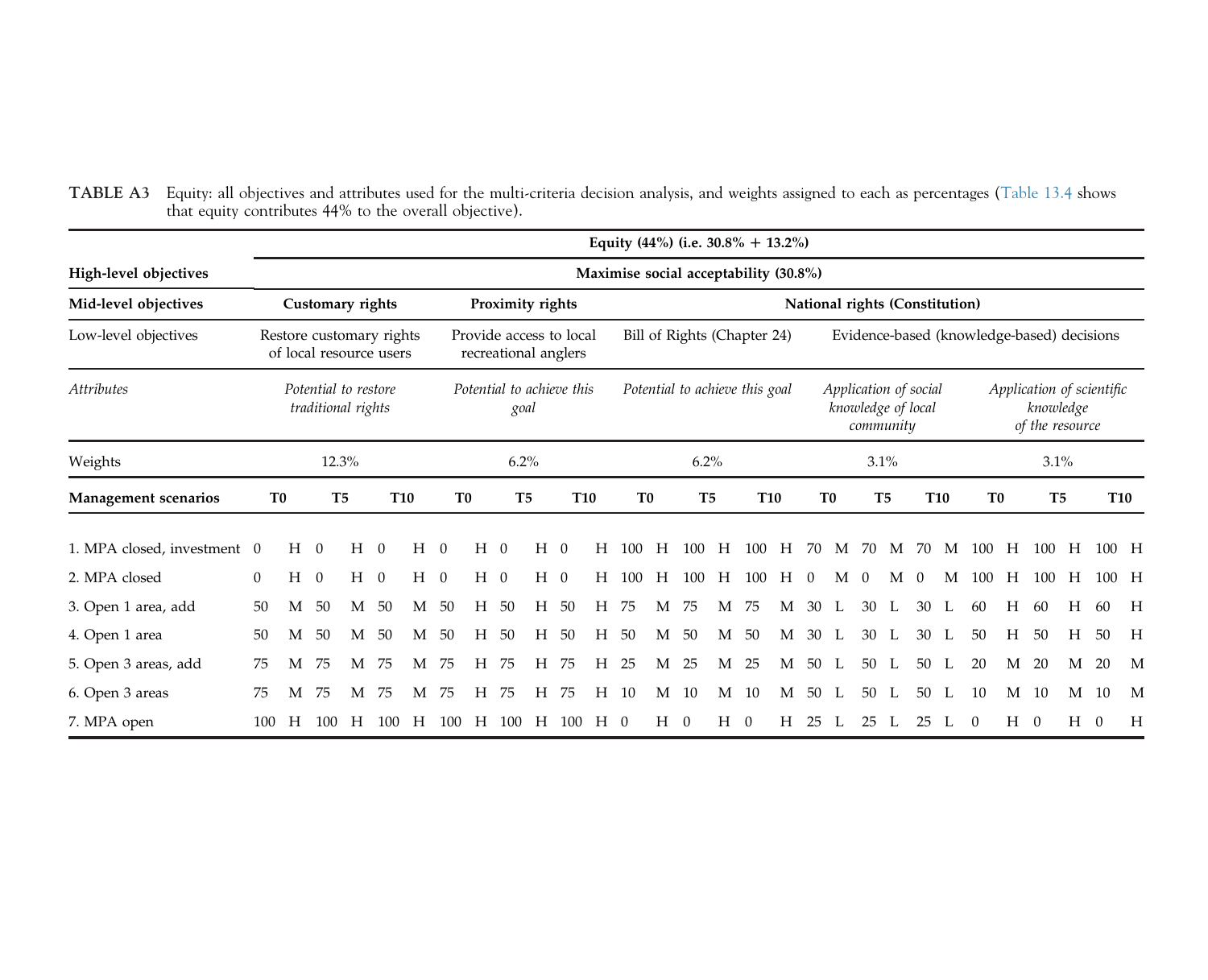|                           |                |   |                                                 |   |          |                 |                |   |                                                             |   |                 |   | Equity (continued)                                   |   |                                                                      |   |              |   |          |                |                                              |             |          |                 |
|---------------------------|----------------|---|-------------------------------------------------|---|----------|-----------------|----------------|---|-------------------------------------------------------------|---|-----------------|---|------------------------------------------------------|---|----------------------------------------------------------------------|---|--------------|---|----------|----------------|----------------------------------------------|-------------|----------|-----------------|
| High-level objectives     |                |   |                                                 |   |          |                 |                |   |                                                             |   |                 |   | Maximise political gain amongst stakeholders (13.2%) |   |                                                                      |   |              |   |          |                |                                              |             |          |                 |
| Mid-level objectives      |                |   | Municipal                                       |   |          |                 |                |   | <b>National</b>                                             |   |                 |   |                                                      |   | International                                                        |   |              |   |          |                | Party partisan pressure                      |             |          |                 |
| Low-level objectives      |                |   | Municipal buy-in and support<br>for the Park    |   |          |                 |                |   | Supporting national goals (buy-<br>in from parliament)      |   |                 |   |                                                      |   | International accolades or<br>negative perception of South<br>Africa |   |              |   |          |                | Ruling party leverage in<br>meetings         |             |          |                 |
| <b>Attributes</b>         |                |   | Assume that priorities are not<br>environmental |   |          |                 |                |   | Assume priorities for the<br>environment are more important |   |                 |   |                                                      |   | Assume priorities for environment<br>even more important             |   |              |   |          |                | Party-partisan pressure on<br>decision maker |             |          |                 |
| Weights                   |                |   | 3.3%                                            |   |          |                 |                |   | 3.3%                                                        |   |                 |   |                                                      |   | 3.3%                                                                 |   |              |   |          |                | 3.3%                                         |             |          |                 |
| Management scenarios      | T <sub>0</sub> |   | T <sub>5</sub>                                  |   |          | T <sub>10</sub> | T <sub>0</sub> |   | T <sub>5</sub>                                              |   | T <sub>10</sub> |   | T <sub>0</sub>                                       |   | T <sub>5</sub>                                                       |   | <b>T10</b>   |   |          | T <sub>0</sub> | T <sub>5</sub>                               |             |          | T <sub>10</sub> |
| 1. MPA closed, investment | 80             | Η | 80                                              | Н | 80       | H               | 100            | H | 100                                                         | Н | 100             | Н | 100                                                  | Н | 100                                                                  | Н | 100          | Н | 50       | M              | 50                                           | M           | 50       | M               |
| 2. MPA closed             | $\overline{0}$ | H | $\theta$                                        | H | $\Omega$ | H               | 100            | M | 100                                                         | M | 100             | M | 90                                                   | H | 90                                                                   | H | 90           | H | $\theta$ | H              | $\mathbf{0}$                                 | H           | $\theta$ | Н               |
| 3. Open 1 area, add       | 20             |   | 15                                              | L | 10       |                 | 80             | M | 80                                                          | M | 70              | M | 70                                                   | M | 70                                                                   | M | 60           | M | 40       | M              | 40                                           | M           | 40       | M               |
| 4. Open 1 area            | 40             |   | 40                                              | L | 30       | L               | 50             | M | 50                                                          | M | 40              | M | 50                                                   | M | 50                                                                   | M | 40           | M | 50       | M              | 50                                           | M           | 50       | M               |
| 5. Open 3 areas, add      | 30             | M | 20                                              | M | 10       | M               | 30             | M | 30                                                          | M | 25              | M | 20                                                   | M | 20                                                                   | M | 10           | M | 70       | H              | 70                                           | $H_{\rm 2}$ | 60       | H               |
| 6. Open 3 areas           | 50             | M | 40                                              | M | 30       | M               | 20             | M | 20                                                          | M | 15              | M | 10                                                   | M | 10                                                                   | M | 5            | M | 80       | H              | 80                                           | H           | 60       | H               |
| 7. MPA open               | 100            | H | 100                                             | H | 90       | H               | $\theta$       | M | $\mathbf{0}$                                                | M | $\mathbf{0}$    | M | $\theta$                                             | Н | $\theta$                                                             | Н | $\mathbf{0}$ | Н | 100      | M              | 100                                          | M           | 60       | M               |

Management scenarios are described in [Table](#page-10-0) 13.2. Values assigned to each management scenario, for each objective, are shown below the weights (T0 = time zero; T5 = T0 + five years;  $T10 = T0 + 10$  years. An H, M or L to the right of each value indicates that the authors assigned a High, Medium or Low certainty to that value).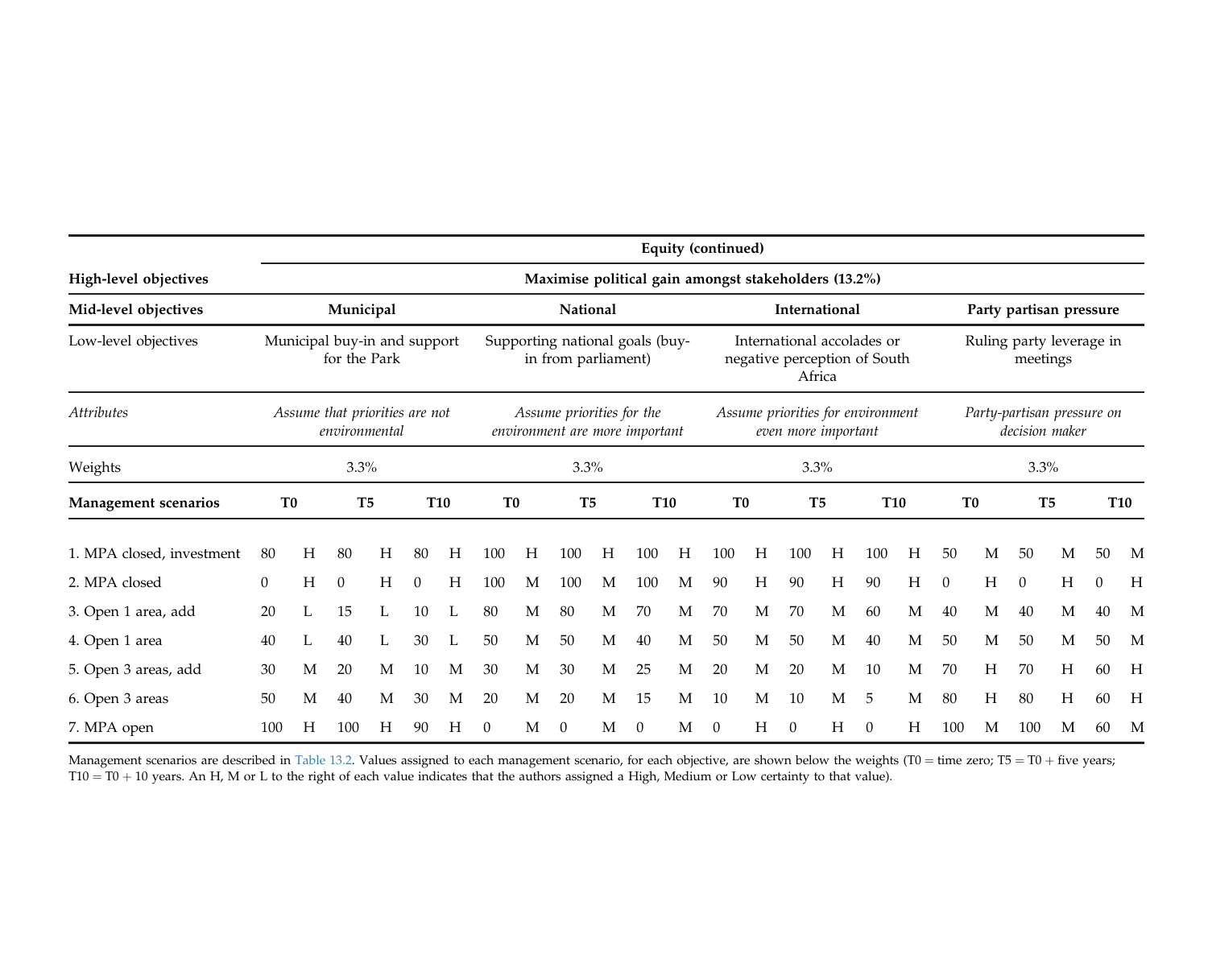## Appendix  $265$

<span id="page-28-0"></span>

|  | TABLE A4 Rationales developed to assign values to each objective in the multi-criteria decision analysis. |  |  |  |  |  |  |  |  |  |
|--|-----------------------------------------------------------------------------------------------------------|--|--|--|--|--|--|--|--|--|
|--|-----------------------------------------------------------------------------------------------------------|--|--|--|--|--|--|--|--|--|

# Value Objective Environmental Resilience: maximise ocean health and provision of ecosystem service Prevent ecological scarcities Protect threatened linefish: species abundance (of these spp.) 100 Pristine system, species at climax maximum abundance, older fecund individuals protected and acting as strong seed banks. No or little edge effect or migration of breeders out of area. 50 Edge effect such that large individuals spill over into opened areas, emigration and loss of older fecund individuals is doubled, with disproportionate recovery owing to slow growth rates (some species can take  $30-50$  years to recover). 0 Worse than currently outside the Marine Protected Area (MPA), sustained fishing pressure even at low rate causes collapse of slow-growing long-lived fish, especially when it targets the larger fecund fish. The spillover effect that is enhancing adjacent areas is lost, so these areas will be worse off. Protect intertidal habitats: reduction of intertidal stocks, ecosystem shifts from over-harvesting 100 Climax intertidal communities, with habitat-forming species like mussels and red-bait intact. High biodiversity and productivity, nursery areas for offshore fish species. 50 Removal of benthic habitat infrastructure species such as mussels and redbait for food and bait, shifts in spatial distribution of biotopes on the shore, reduced productivity and ability to act as seed sources to adjacent areas. 0 Same as outside MPA, collapsed stocks of important space-occupying resource species such as mussels, with concomitant loss of biodiversity. Recruitment failure owing to need for adult population presence for settlement and recovery. Need active interventions for recovery, such as reseeding. Provide spill-over: relative abundance of target species inside and outside reserve 100 Fish species at climax abundance, with excess numbers migrating out of the MPA to colonise adjacent areas without compromising the productivity and abundance within the MPA. Fish abundance correlated with available suitable habitat and productivity. 50 For slow-growing species all targeted fish in the opened area are depleted as they cannot withstand sustained fishing pressure. The big, old, fecund individuals (breeders) are gone owing to selective targeting of bigger fish thus reducing the stock recruitment in the area. Fishing on the edge of the adjacent closed areas has caused depletion of those areas as well, thus resulting a wider depleted area than just the open area (edge effect). This causes net reduction in abundance of the slow growing resident and big, old, fecund fish in the MPA, as well as reduction in seed stock and recruitment. 0 Worse than currently outside the MPA, because the MPA is currently providing spill-over and enhancing the stocks around it. Reduce environmental risk

Protect/provide refugia: size and design

100 The whole MPA is no-take and edge effects for linefish are minimal, and habitats are not physically disturbed (by trampling etc.), and law enforcement is easier to implement.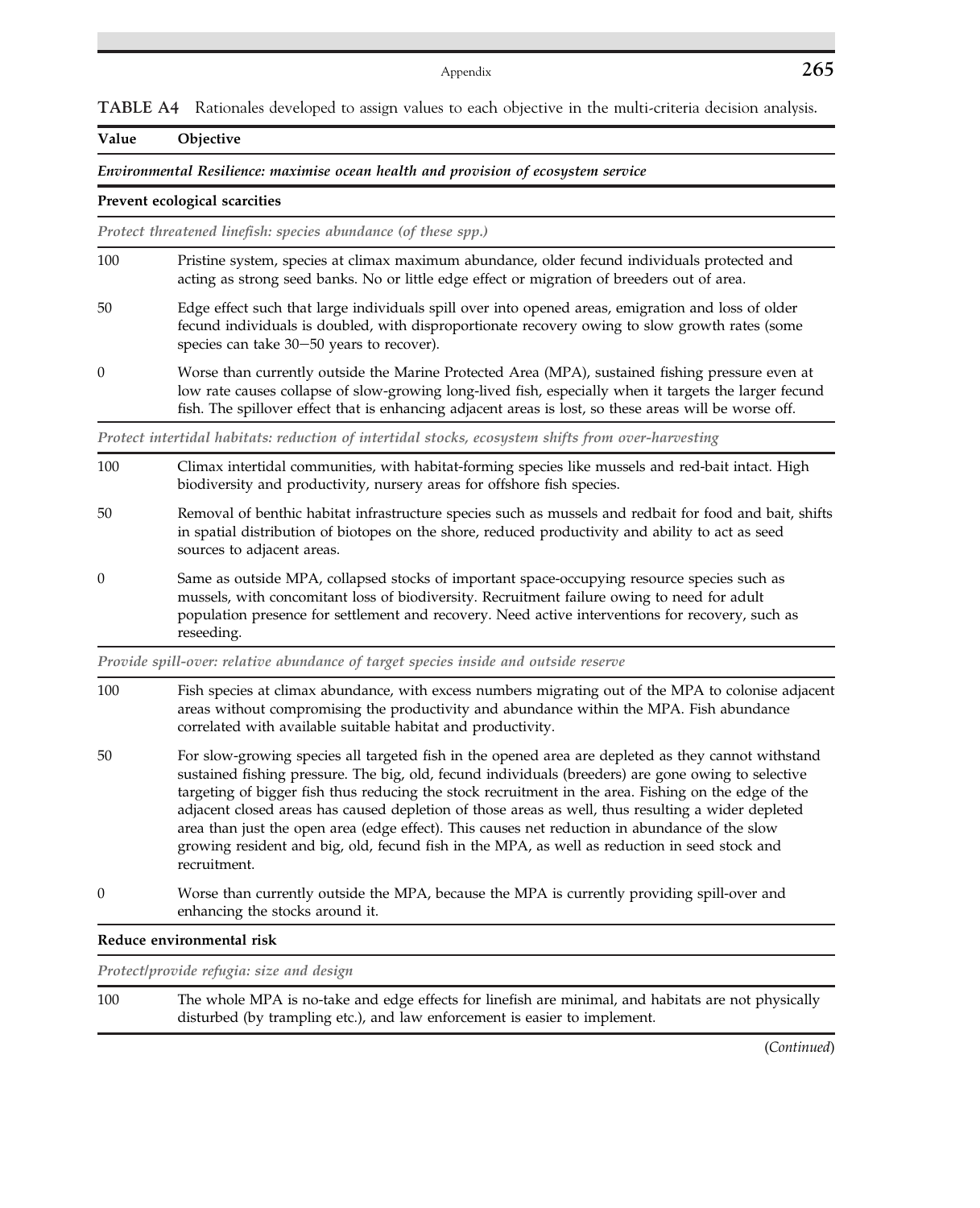| 266 | 13. South Africa's Tsitsikamma Marine Protected Area – winners and losers |  |
|-----|---------------------------------------------------------------------------|--|
|     |                                                                           |  |

TABLE A4 Rationales developed to assign values to each objective in the multi-criteria decision analysis.-cont'd

| Value            | Objective                                                                                                                                                                                                                                                                                                                   |  |  |  |  |
|------------------|-----------------------------------------------------------------------------------------------------------------------------------------------------------------------------------------------------------------------------------------------------------------------------------------------------------------------------|--|--|--|--|
| 50               | The MPA is fragmented into four areas with fishing nodes at three places causing edge effects. This<br>more than doubles the edge effects for linefish and creates access for trampling of intertidal habitats.<br>There are no buffers between no-take and fishing areas (could be done by zonation).                      |  |  |  |  |
| 0                | Same as outside MPA.                                                                                                                                                                                                                                                                                                        |  |  |  |  |
|                  | Provide climate change mitigation: cumulative impacts measurelecosystem health                                                                                                                                                                                                                                              |  |  |  |  |
| 100              | Healthy intact ecosystems, without stressors such as fishing and physical disturbance. Ecological and<br>food chain complexity high which creates resilience to perturbations. Introduction of aliens and<br>pollution minimised due to low human access (no fishing line and other litter).                                |  |  |  |  |
| 50               | Ecosystems more disturbed, exacerbated by edge effects from three access nodes which also bring<br>risk of pollution and alien invasion. High risk of trophic cascades (owing to depletion of top<br>predators) in about 25% of the inshore part of the MPA, and the disturbed intertidal habitat is now<br>less resilient. |  |  |  |  |
| $\boldsymbol{0}$ | Slightly worse than currently outside the MPA, as the risk mitigation and resilience-strengthening<br>benefits of having an MPA (healthy node) in the broader seascape is lost.                                                                                                                                             |  |  |  |  |
|                  | Collapse of species NB to fisheries: fisheries measures, spawner biomass (less than $20\%$ = critical)                                                                                                                                                                                                                      |  |  |  |  |
| 100              | Pristine system, species at climax maximum abundance, older fecund individuals protected and<br>acting as strong seed banks. No or little edge effect or loss of breeders.                                                                                                                                                  |  |  |  |  |
| 50               | Edge effect such that large individuals spill over into opened areas, emigration and loss of older<br>fecund individuals is doubled, with disproportionate recovery owing to slow growth rates.                                                                                                                             |  |  |  |  |
| $\boldsymbol{0}$ | Worse than currently outside the MPA, sustained fishing pressure even at low rate causes collapse of<br>slow-growing long-lived fish, especially when it targets the larger fecund fish. The spillover effect<br>that is enhancing adjacent areas is lost, so they will also be worse off.                                  |  |  |  |  |
|                  | Economic Resilience: eradicate poverty, create jobs and increase human well-being                                                                                                                                                                                                                                           |  |  |  |  |
|                  | maximise income and Minimise cost                                                                                                                                                                                                                                                                                           |  |  |  |  |
|                  | Direct income to South African National Parks (SANP): reserve income (entry and accommodation)                                                                                                                                                                                                                              |  |  |  |  |
| 100              | High tourism revenue, especially international.                                                                                                                                                                                                                                                                             |  |  |  |  |
| 50               | Reduced tourism revenue, particularly international because the MPA is no longer marketed as large<br>and pristine. Tourists walking in Park may encounter anglers. May be safety/security issues.                                                                                                                          |  |  |  |  |
| 0                | Tourists who want a pristine marine experience will no longer visit, but tourists will still visit for the<br>terrestrial features of the Park.                                                                                                                                                                             |  |  |  |  |
|                  | Direct contribution to livelihoods: offset food protein bill                                                                                                                                                                                                                                                                |  |  |  |  |
| 100              | Livelihoods enhanced by active development of small business opportunities with the claimants<br>being the targeted recipients, that are based on nature but not extractive. Benefit from international<br>tourist trade. Sustainable tangible benefits from the MPA.                                                       |  |  |  |  |
| 50               | No injection of funds from government to develop alternative livelihoods for claimants. The fishing<br>brings limited additional financial assistance, as it is not commercial and thus just provides food. But                                                                                                             |  |  |  |  |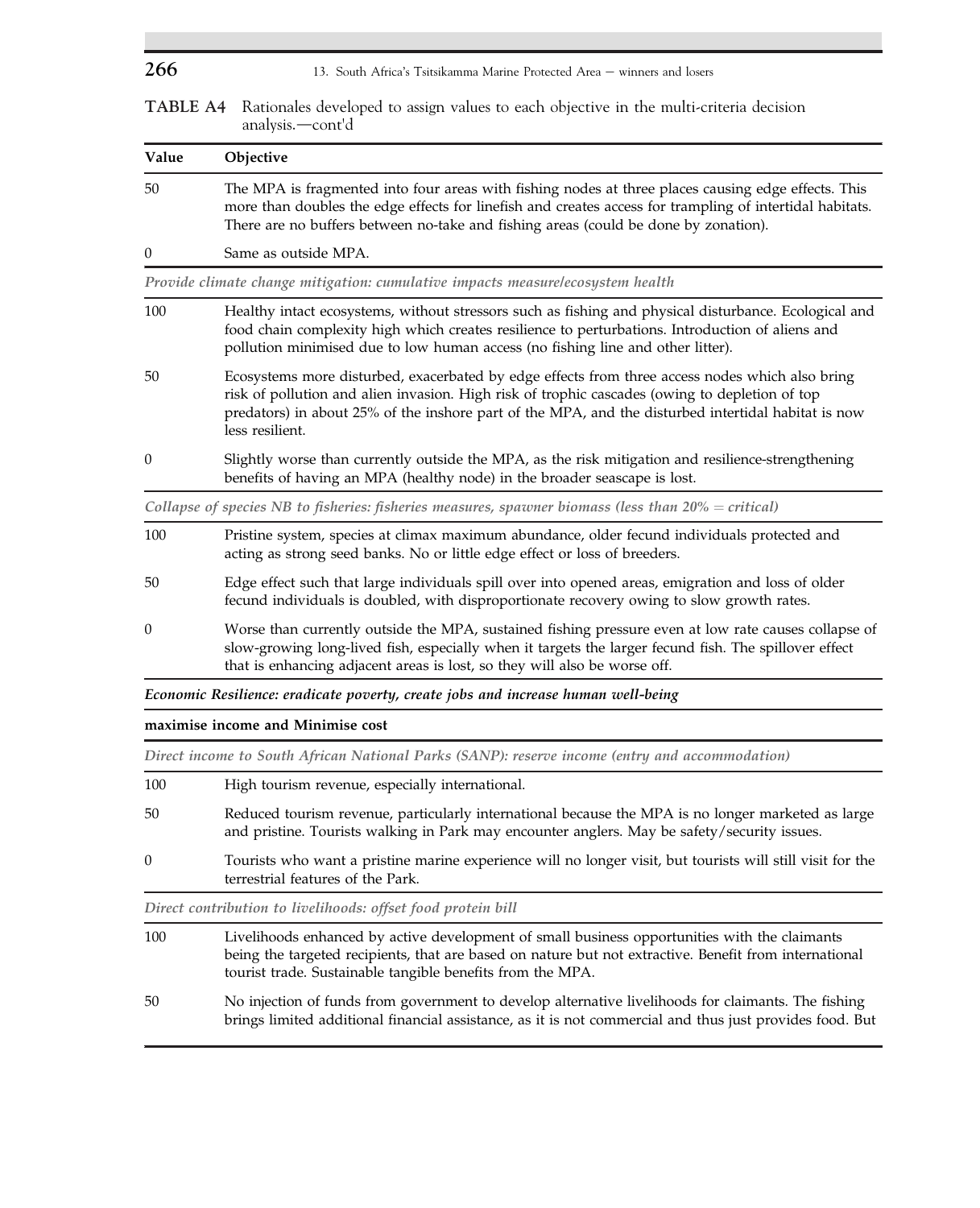TABLE A4 Rationales developed to assign values to each objective in the multi-criteria decision analysis.-cont'd

| Value            | Objective                                                                                                                                                                                                                                                                                                                          |  |  |  |
|------------------|------------------------------------------------------------------------------------------------------------------------------------------------------------------------------------------------------------------------------------------------------------------------------------------------------------------------------------|--|--|--|
| $\boldsymbol{0}$ | perhaps anglers can get permission to market fishing excursions for tourists and can act as guides<br>using the additional access points.<br>Worse than currently outside as now no MPA to get tourism revenue from, and no spill-over.                                                                                            |  |  |  |
|                  | Indirect income (local area income via e.g. employment opportunities, trade): local economic statistics                                                                                                                                                                                                                            |  |  |  |
| 100              | Employment opportunities for tourism maximised. Alternative livelihood jobs created.                                                                                                                                                                                                                                               |  |  |  |
| 50               | Employment from tourism linked to the MPA is available, but there is not growth in jobs through<br>alternative livelihoods development.                                                                                                                                                                                            |  |  |  |
| $\boldsymbol{0}$ | Worse than currently outside as now no MPA to get tourism revenue from, and no spill-over.                                                                                                                                                                                                                                         |  |  |  |
| statistics       | Indirect income (contribute to international tourist revenue i.e. national tax base): National & SANP economic                                                                                                                                                                                                                     |  |  |  |
| 100              | International tourism maximised as the MPA is marketed as the longest and biggest no-take MPA in<br>Africa. Pristine coastline.                                                                                                                                                                                                    |  |  |  |
| 50               | Reduced international tourism, deflected to Cape Point and iSimangaliso where large no-take areas<br>maintained. Safety and security risk perception when tourists encounter anglers in remote locations is<br>a consideration.                                                                                                    |  |  |  |
| 0                | No international tourism from tourists who wish to visit a pristine and protected marine<br>environment, and many paths down to the shore with anglers, litter and security issues. Tourists go<br>to other no-take MPAs.                                                                                                          |  |  |  |
|                  | Minimise management/compliance costs (to SANP): SANP management costs                                                                                                                                                                                                                                                              |  |  |  |
| 100              | Large cohesive area is easier to manage than an area broken up into areas of fishing and no-take.<br>Thus, less resources for patrolling are needed. Developing alternative livelihoods for the claimants<br>reduces the poaching pressure, further reducing costs of compliance.                                                  |  |  |  |
| 50               | Significant additional law enforcement effort required as more access to the MPA. People walking<br>along the shoreline now need to be checked to see if they are just hikers or are fishing, and whether<br>they have a permit or not. In addition, research and monitoring costs go up, to assess impacts and<br>sustainability. |  |  |  |
| $\mathbf{0}$     | No costs incurred by SAPARKS as they are no longer MPA Management authority, but the<br>Department of Agriculture, Forestry and Fisheries (DAFF) will need to do law enforcement based on<br>fisheries regulations for bag limits and fish sizes.                                                                                  |  |  |  |
|                  | Equity: maximise social acceptability                                                                                                                                                                                                                                                                                              |  |  |  |
|                  | Customary rights                                                                                                                                                                                                                                                                                                                   |  |  |  |
|                  | Restore customary rights of local resource users: potential to restore traditional rights                                                                                                                                                                                                                                          |  |  |  |
| 100              | Access to exercise traditional resource harvesting is available throughout the MPA                                                                                                                                                                                                                                                 |  |  |  |
| 50               | Access to exercise traditional resource harvesting is limited to only one node in the MPA                                                                                                                                                                                                                                          |  |  |  |

0 Any rights to unrestricted customary traditional resource harvesting within the MPA are not recognised or accommodated.

(Continued)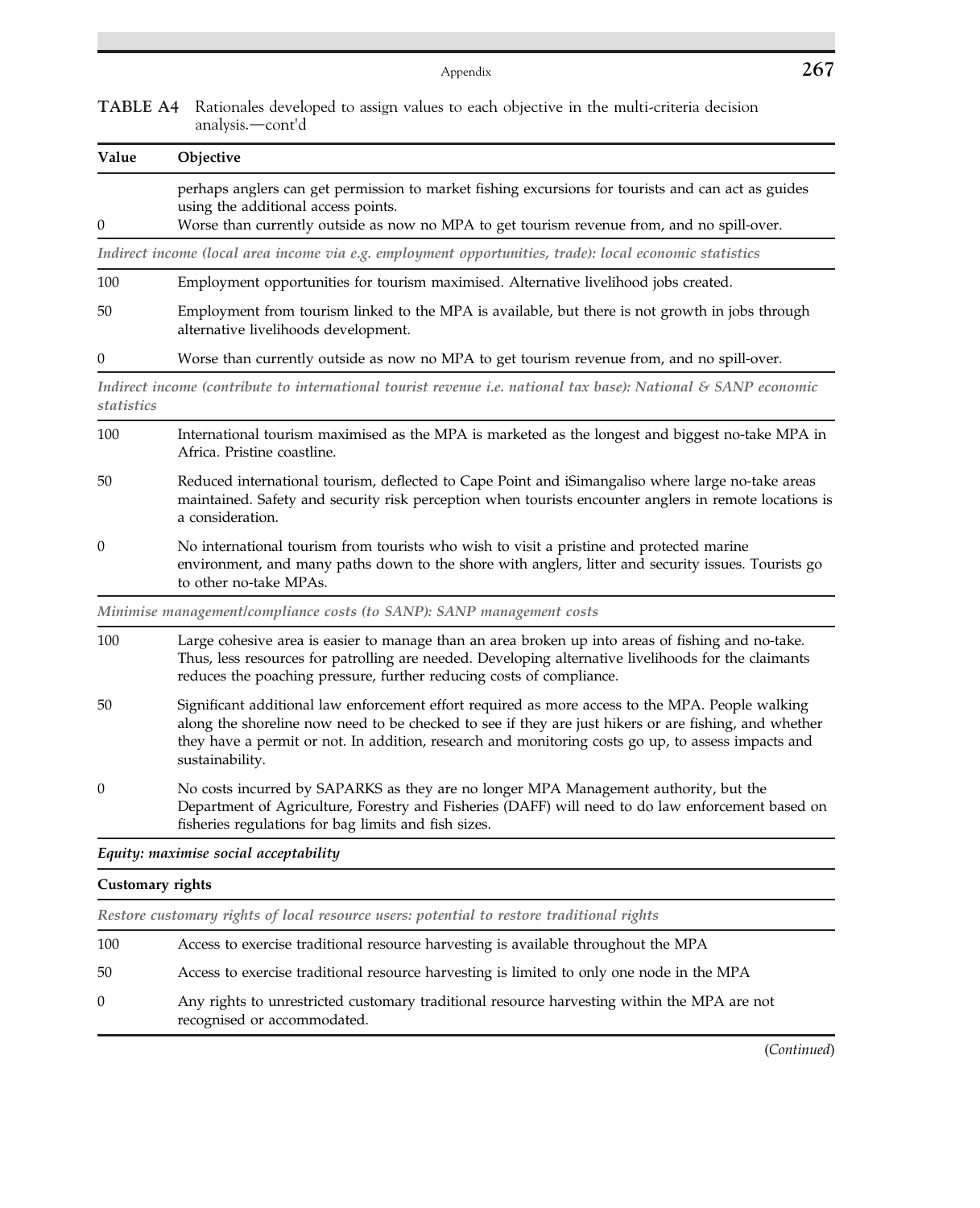TABLE A4 Rationales developed to assign values to each objective in the multi-criteria decision analysis.-cont'd

| Value            | Objective                                                                                                                                                                                                                                                                                                                                                                                                                                                                                          |  |  |  |
|------------------|----------------------------------------------------------------------------------------------------------------------------------------------------------------------------------------------------------------------------------------------------------------------------------------------------------------------------------------------------------------------------------------------------------------------------------------------------------------------------------------------------|--|--|--|
| Proximity rights |                                                                                                                                                                                                                                                                                                                                                                                                                                                                                                    |  |  |  |
|                  | Provide access to local recreational anglers: potential to achieve this goal                                                                                                                                                                                                                                                                                                                                                                                                                       |  |  |  |
| 100              | Recreational anglers proximal to the MPA have access to all areas.                                                                                                                                                                                                                                                                                                                                                                                                                                 |  |  |  |
| 50               | Recreational anglers have access to a fishing node within the MPA, benefiting from spill-over edge<br>effects.                                                                                                                                                                                                                                                                                                                                                                                     |  |  |  |
| 0                | Recreational anglers have no access to fishing areas within the MPA (no-take MPA).                                                                                                                                                                                                                                                                                                                                                                                                                 |  |  |  |
|                  | National rights (Constitution)                                                                                                                                                                                                                                                                                                                                                                                                                                                                     |  |  |  |
|                  | Bill of Rights (Chapter 24): potential to achieve this goal                                                                                                                                                                                                                                                                                                                                                                                                                                        |  |  |  |
| 100              | No-take MPAs are an essential element of marine spatial planning to achieve goals for ocean health<br>and are an important tool in a blue economy that ensures protection of marine ecosystem services,<br>including resilience to climate change and provision of food security.                                                                                                                                                                                                                  |  |  |  |
| 50               | Ecosystem services derived from the current large no-take area are compromised including sense of<br>place, global significance of the site, climate resilience, international tourism attraction, and the<br>fishery support function for the broader ocean area is reduced.                                                                                                                                                                                                                      |  |  |  |
| 0                | The coastline and ocean inside the MPA become degraded with pollution and fishing. The MPA is no<br>longer a national asset that is recognised internationally.                                                                                                                                                                                                                                                                                                                                    |  |  |  |
|                  | Evidence-based (knowledge-based) decisions: application of social knowledge of local community                                                                                                                                                                                                                                                                                                                                                                                                     |  |  |  |
| 100              | Adjacent communities fully support the MPA and are involved in co-management processes and<br>derive direct benefits. Social knowledge is shared and respected and incorporated in the objectives of<br>the MPA without compromising the protection levels for the natural assets for which the MPA has<br>been proclaimed. No proposed management action scenario reaches this status because a co-<br>management option has not been proposed by the Park authority.                             |  |  |  |
| 50               | Adjacent communities derive recreational and tourism benefits from the area despite it no longer<br>being an MPA, through engagement with the authority of the terrestrial part of the Park.                                                                                                                                                                                                                                                                                                       |  |  |  |
| 0                | Adjacent communities do not support the MPA and are confrontational and are not involved in any<br>co-management processes. Social knowledge is not shared and respected or incorporated in the<br>objectives of the MPA.                                                                                                                                                                                                                                                                          |  |  |  |
|                  | Evidence-based (knowledge-based) decisions: application of scientific knowledge of the resource                                                                                                                                                                                                                                                                                                                                                                                                    |  |  |  |
| 100              | The MPA is managed actively and has defined ecological objectives which are used to monitor<br>management effectiveness in an adaptive management process. Scientific monitoring and studies are<br>conducted within the MPA and receive funding from the MPA Management Authority. The scientific<br>results are incorporated, resulting in no open areas, given the evidence that opening parts of the<br>MPA will compromise the key objective for conservation of endangered linefish species. |  |  |  |
| 50               | The MPA is managed actively and has ecological objectives defined which are used to monitor<br>management effectiveness in an adaptive management process. Scientific monitoring and studies are<br>conducted within the MPA and receive funding from the MPA Management Authority. However, the<br>scientific knowledge about the importance of a large no-take area without internal edge effects                                                                                                |  |  |  |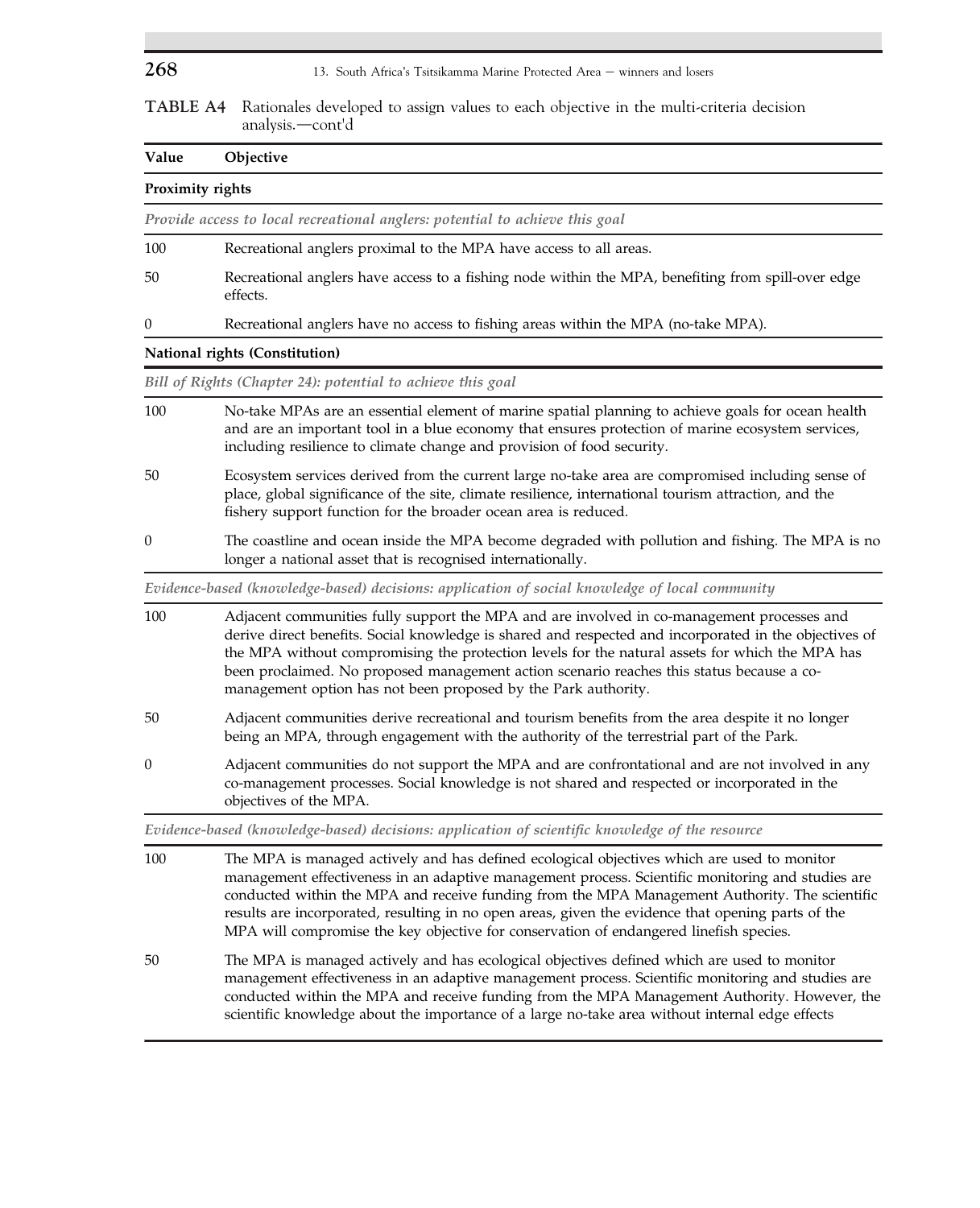TABLE A4 Rationales developed to assign values to each objective in the multi-criteria decision analysis.—cont'd

| Value    | <b>Objective</b>                                                                                                                                                                                                                                                                                                                                                                                                           |
|----------|----------------------------------------------------------------------------------------------------------------------------------------------------------------------------------------------------------------------------------------------------------------------------------------------------------------------------------------------------------------------------------------------------------------------------|
| $\Omega$ | caused by opening a fishing node, has been disregarded, thus failing to meet an important objective<br>of the MPA (protection and recovery of endangered linefish species).<br>Scientific knowledge is disregarded for a major objective of the MPA, i.e. the recovery and protection<br>of endangered linefish species, resulting in depletions and removing the seed stock that was<br>sustaining surrounding fisheries. |

Equity: maximise political gain amongst stakeholders

| Municipal |  |  |
|-----------|--|--|
|           |  |  |
|           |  |  |

Municipal buy-in and support for the Park: assume that priorities are not environmental

- 100 Municipality gains maximum political support during the municipal by-elections, because it made an election promise to gain fishing access to the MPA.
- 50 Municipality gains moderate political support during the municipal by-elections through the opening of the 3 areas to fishing, because it made an election promise to gain fishing access to the MPA. People wearing political insignia are evident during the community protests.
- 0 The Local Municipality gains no political support derived from the Tsitsikamma matter, possibly getting negative publicity because they are seen as lacking in influence in national political circles.

#### National

Supporting national goals (buy-in from parliament): assume priorities for environment more important

- 100 National government is applauded for standing firm on national development goals and following due process similar to that applied in the lands claim process where claimants have to show a historical right; and when rights are awarded, the conservation status of an area is not changed. Rather a co-management agreement is entered into with the claimants and compensation is given with ongoing benefits from the MPA flowing to the claimants and their families.
- 50 National government is cautiously commended for balanced handling of a matter that had become a political hot potato, i.e. standing firm on national development goals by allowing opening of only 1 node, while giving recognition to the local community by giving them limited access. However, national government also attracts negative sentiment due to this being the oldest no-take MPA in the country, and the need for the protection of the endangered linefish species.
- 0 National government is criticised heavily by other political parties and the public in general, as it is perceived that a national asset has been given away to local recreational anglers for little gain to them, and that it is not serious about global commitments that the country has committed to

#### International

International accolades or negative perception of South Africa: assume priorities for environment even more important

- 100 South Africa is applauded at international forums such as UNEP and the African Union for being a leader with regards meeting global targets for protection of the oceans, while paying attention to redressing human rights.
- 50 The South African government is cautiously commended for balanced handling of a matter that had become a political hot potato, i.e. standing firm on achieving global targets for ocean protection,

(Continued)